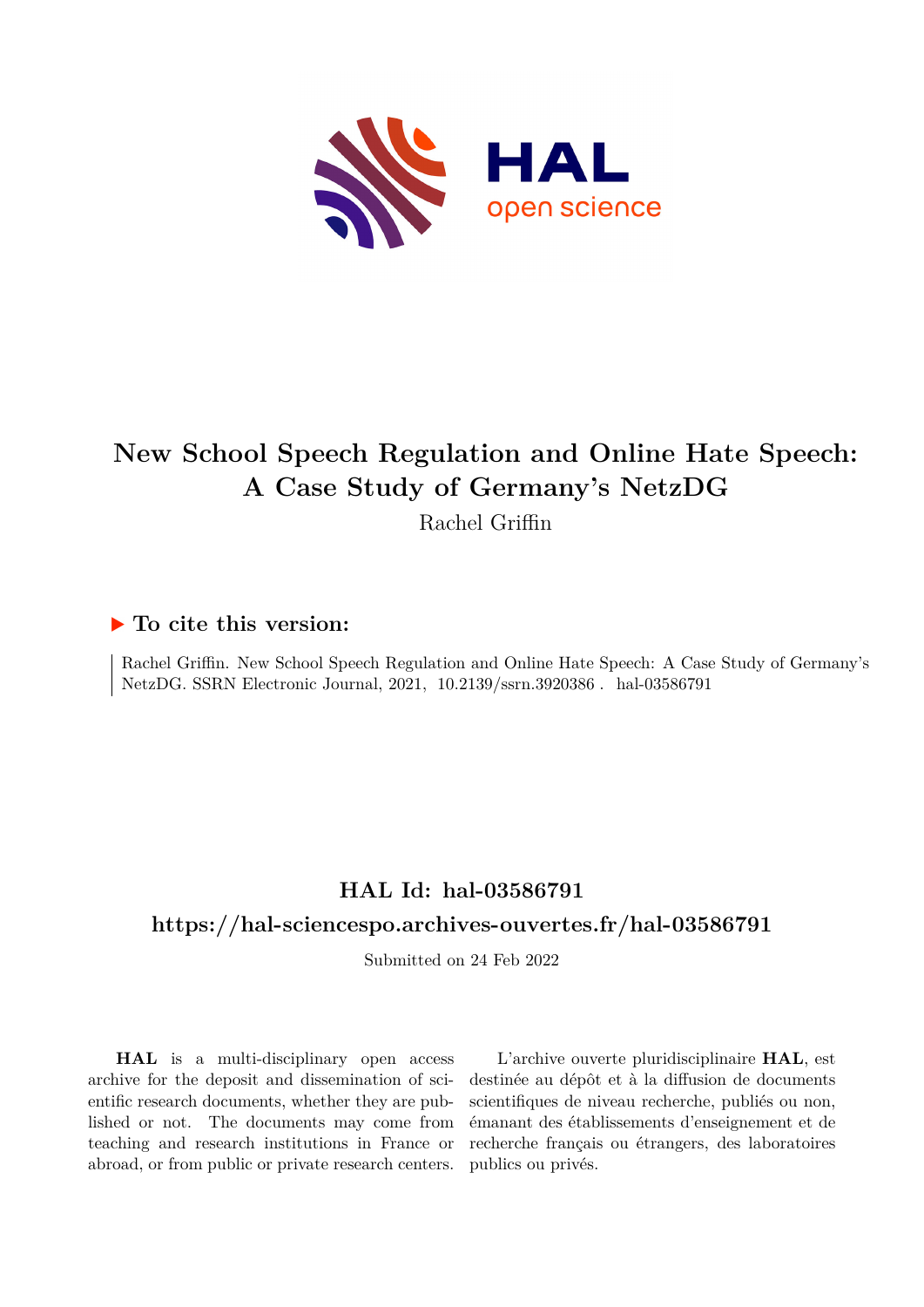# **NEW SCHOOL SPEECH REGULATION AND ONLINE HATE SPEECH: A CASE STUDY OF GERMANY'S NETZDG**

Rachel Griffin PhD candidate in law Sciences Po School of Research

# **Contents**

| Abbreviations  |                                    | 111                                                                                                                                                                                                                                                                                                                                                                                                                         |
|----------------|------------------------------------|-----------------------------------------------------------------------------------------------------------------------------------------------------------------------------------------------------------------------------------------------------------------------------------------------------------------------------------------------------------------------------------------------------------------------------|
| Abstract       |                                    | iv                                                                                                                                                                                                                                                                                                                                                                                                                          |
|                |                                    | 1                                                                                                                                                                                                                                                                                                                                                                                                                           |
|                |                                    | 2                                                                                                                                                                                                                                                                                                                                                                                                                           |
| a.             | Definitions                        | $\overline{c}$                                                                                                                                                                                                                                                                                                                                                                                                              |
| b.             | Hate speech on social media        | $\overline{3}$                                                                                                                                                                                                                                                                                                                                                                                                              |
|                | i. Prevalence and consequences     | $\mathfrak{Z}$                                                                                                                                                                                                                                                                                                                                                                                                              |
|                | Causes and dynamics<br>11.         | $\overline{4}$                                                                                                                                                                                                                                                                                                                                                                                                              |
|                |                                    | 5                                                                                                                                                                                                                                                                                                                                                                                                                           |
|                |                                    | 5                                                                                                                                                                                                                                                                                                                                                                                                                           |
| $h_{-}$        | Limitations of NSSR                | 6                                                                                                                                                                                                                                                                                                                                                                                                                           |
|                |                                    | 8                                                                                                                                                                                                                                                                                                                                                                                                                           |
|                |                                    | 9                                                                                                                                                                                                                                                                                                                                                                                                                           |
|                |                                    | 9                                                                                                                                                                                                                                                                                                                                                                                                                           |
| $\mathbf{b}$ . | Content                            | 11                                                                                                                                                                                                                                                                                                                                                                                                                          |
|                |                                    | 13                                                                                                                                                                                                                                                                                                                                                                                                                          |
|                |                                    | 14                                                                                                                                                                                                                                                                                                                                                                                                                          |
|                |                                    | 17                                                                                                                                                                                                                                                                                                                                                                                                                          |
|                |                                    | 17                                                                                                                                                                                                                                                                                                                                                                                                                          |
| b.             | Substantive obligations            | 11                                                                                                                                                                                                                                                                                                                                                                                                                          |
|                | Overview<br>1.                     | 19                                                                                                                                                                                                                                                                                                                                                                                                                          |
|                | Transparency<br>11.                | 20                                                                                                                                                                                                                                                                                                                                                                                                                          |
|                | 111.                               | 20                                                                                                                                                                                                                                                                                                                                                                                                                          |
|                |                                    | 24                                                                                                                                                                                                                                                                                                                                                                                                                          |
|                |                                    | 26                                                                                                                                                                                                                                                                                                                                                                                                                          |
| a.             | Systemic and preventive regulation | 26                                                                                                                                                                                                                                                                                                                                                                                                                          |
| b.             | Future research                    | 28                                                                                                                                                                                                                                                                                                                                                                                                                          |
|                |                                    | Introduction<br>Hate speech<br>3. Regulating social media<br>New school speech regulation<br>a.<br>c. Alternative approaches<br>4. NetzDG: a case study of NSSR<br>a. Case selection and methodology<br>c. Implementation and reform<br>d. Criticisms and evaluations<br>5. A critique of the NetzDG model<br>a. Scope<br>Complaints-handling<br>c. Social and institutional context<br>Recommendations and future research |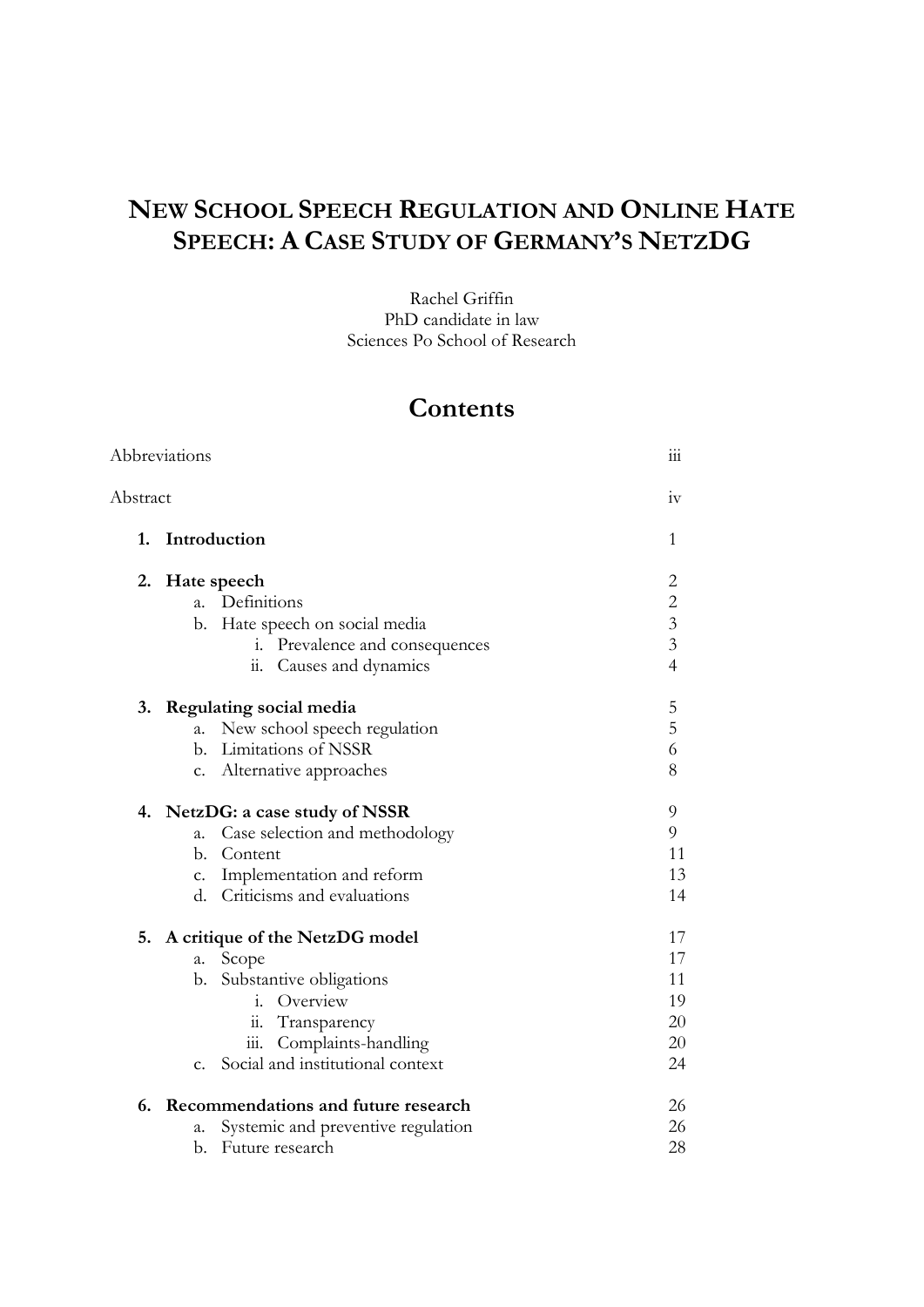| 7. Conclusion                    | 29                           |
|----------------------------------|------------------------------|
| Bibliography                     | v                            |
| Appendix I: List of Interviewees | XV1                          |
| Appendix II: Illegal Content     | $\cdot \cdot$<br><b>XV11</b> |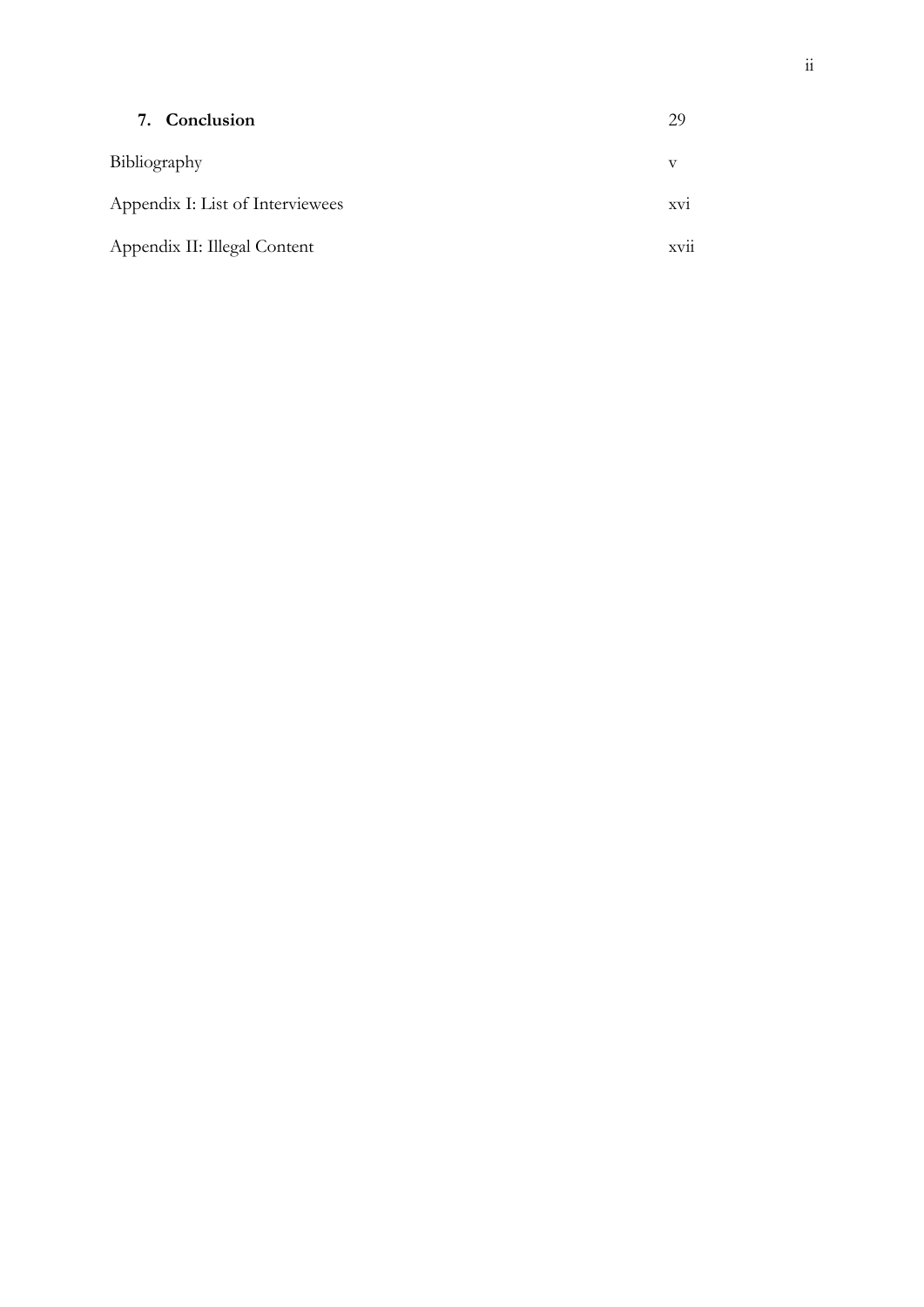### **Abbreviations**

| AfD           | Alternative for Germany                              |
|---------------|------------------------------------------------------|
| <b>AVMSD</b>  | Audiovisual Media Services Directive                 |
| BfJ           | Federal Office of Justice                            |
| BKA           | Federal Criminal Police                              |
| <b>BMJV</b>   | Federal Ministry for Justice and Consumer Protection |
| <b>CSO</b>    | civil society organisation                           |
| DSA           | Digital Services Act                                 |
| <b>ECD</b>    | <b>E-Commerce Directive</b>                          |
| GÄNDG         | Network Enforcement Act Amendment Act                |
| <b>GRH</b>    | Law Against Right-Wing Extremism and Hate Crime      |
| <b>NetzDG</b> | Network Enforcement Act                              |
| <b>NSSR</b>   | new school speech regulation                         |
| <b>StGB</b>   | Criminal Code                                        |
| <b>TMG</b>    | Telemedia Act                                        |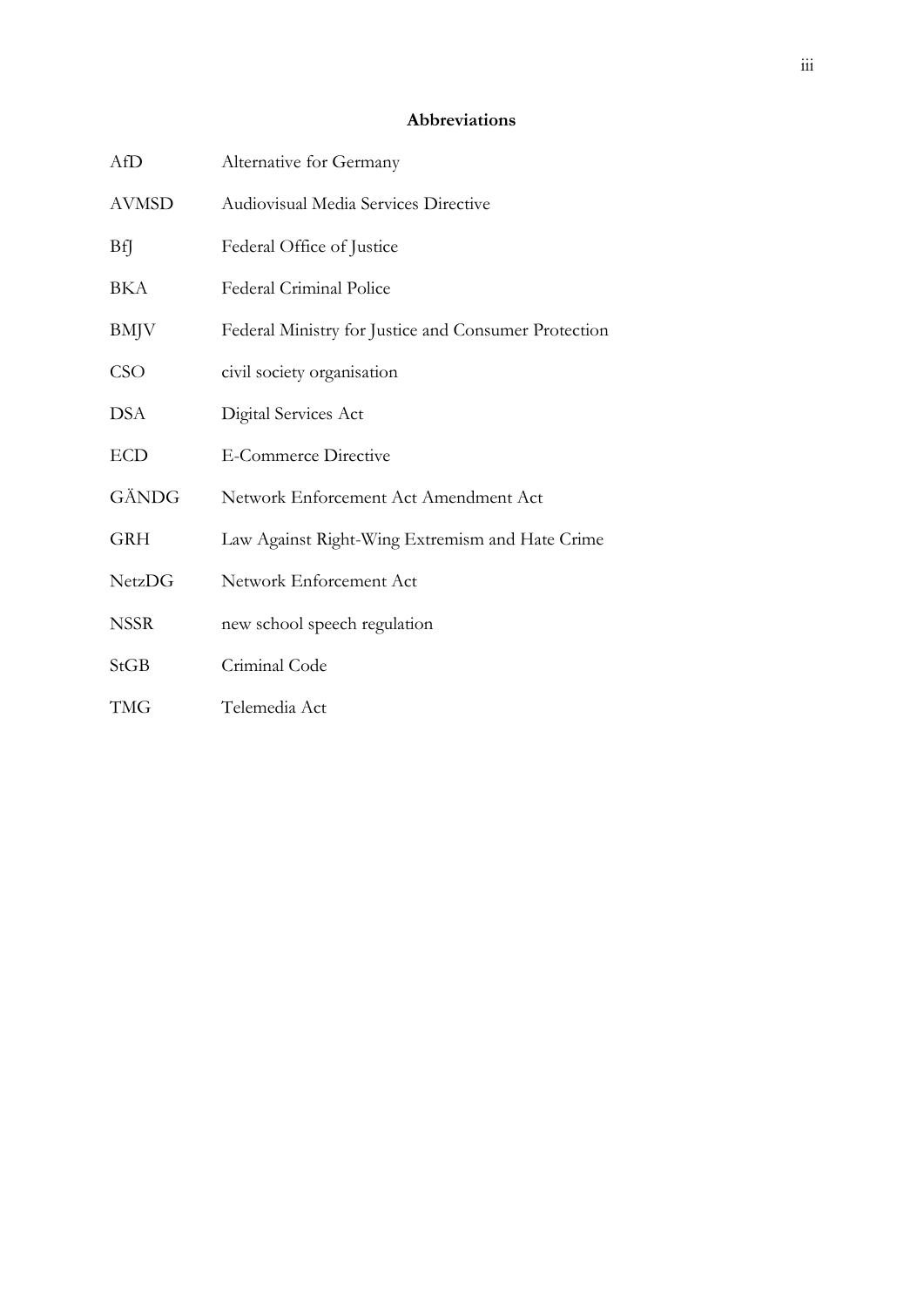#### **Abstract**

Germany's 2017 NetzDG law is a classic example of 'new school speech regulation' (Balkin, 2014), which restricts speech by coercing intermediaries into censoring users, rather than coercing speakers directly. It is the first such measure which specifically targets hate speech on social media, by requiring large platforms to operate complaints procedures which ensure illegal content is rapidly removed. Numerous other countries have since adopted similar regulations. This paper takes NetzDG as a case study to evaluate the effectiveness of this regulatory model.

A review of relevant empirical literature shows that many features of social media platforms actively promote hate speech. Key factors include algorithmic recommendations, which frequently promote hateful ideologies; social affordances which let users encourage or disseminate hate speech by others; anonymous, impersonal environments; and the absence of media 'gatekeepers'. In mandating faster content deletion, NetzDG only addresses the last of these, ignoring other relevant factors. Moreover, reliance on individual user complaints to trigger platforms' obligations means hate speech will often escape deletion. Interviews with relevant civil society organisations (CSOs) confirm these flaws of the NetzDG model. From their perspectives, NetzDG has had little impact on the prevalence or visibility of online hate speech, and its reporting mechanisms fail to help affected communities.

NetzDG represents an incremental, legalistic approach to a complex sociotechnical problem which requires more fundamental regulatory reform. In this regard, it shows the limitations of censorshipbased new school speech regulation. Rules prescribing censorship of narrowly-defined content categories are ill-suited to large-scale, networked, algorithmically-curated social media, where other governance mechanisms influence user behaviour more than content deletion. The paper advocates a more systemic and preventive regulatory approach. Platforms should be required to take public interest considerations into account in all design and governance processes, aiming to shape platform environments to actively discourage users from posting or viewing hate speech, rather than simply deleting it afterwards.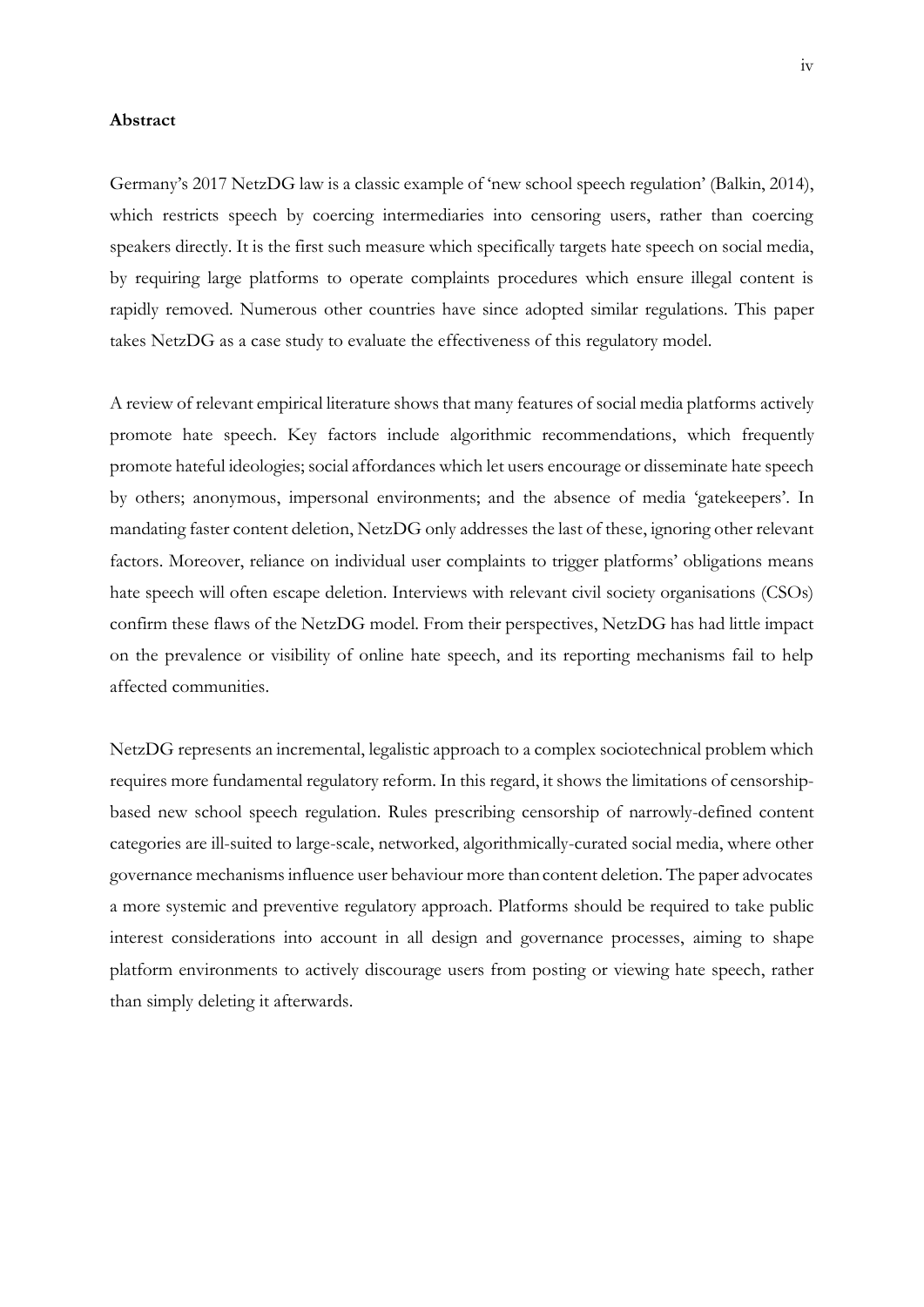#### **1. Introduction**

In recent years, Germany has experienced rising far-right terrorism, electoral successes by the farright AfD party, the discovery of extremist networks within the military and police, and record hate crime figures (Koehler, 2018; Connolly, 2020, 2021). Extremism and hateful ideologies evidently pose serious threats. In Germany and elsewhere, hate speech and other harmful content on social media have become a particular focus of academic and political debates.

Balkin (2014) observes that governments increasingly seek to address such issues through what he terms 'new school speech regulation' (NSSR). Scale, decentralisation, anonymity and international reach mean 'old-school regulation' of online communication – targeting speakers directly – is often infeasible. However, essential digital infrastructure is controlled by powerful private intermediaries – like social media companies – which governments can conscript into regulating users.

This paper investigates whether the predominant model of NSSR, which mandates deletion of unlawful content, effectively prevents hate speech on social media. Social media represent a distinctive media environment, with distinct policy considerations. Empirical literature shows that platform features often actively promote hateful content and ideologies, or facilitate their dissemination. A large body of legal literature has analysed social media governance; however, this scholarship has focused particularly on free speech, transparency, and platform accountability. The effectiveness of different regulatory models in preventing hate speech has been comparatively under-explored.

To address this, I use Germany's 2017 *Netzwerkdurchsetzungsgesetz* (NetzDG) as a case study to evaluate the effectiveness of NSSR in this context. I conclude that NetzDG's 'old-fashioned' NSSR strategy, with legalistic rules mandating deletion of specified content categories, is profoundly unsuited to regulating contemporary social media, which create complex social networks and influence user behaviour – including hate speech – through many mechanisms other than content deletion.

This contributes new insights to the literature on NetzDG. Compared to its much-debated free speech implications, surprisingly little research evaluates NetzDG's effectiveness against hate speech. One reason is the lack of accessible quantitative data (Tworek and Leerssen, 2019). This paper takes an alternative, qualitative approach. As well as drawing on existing empirical research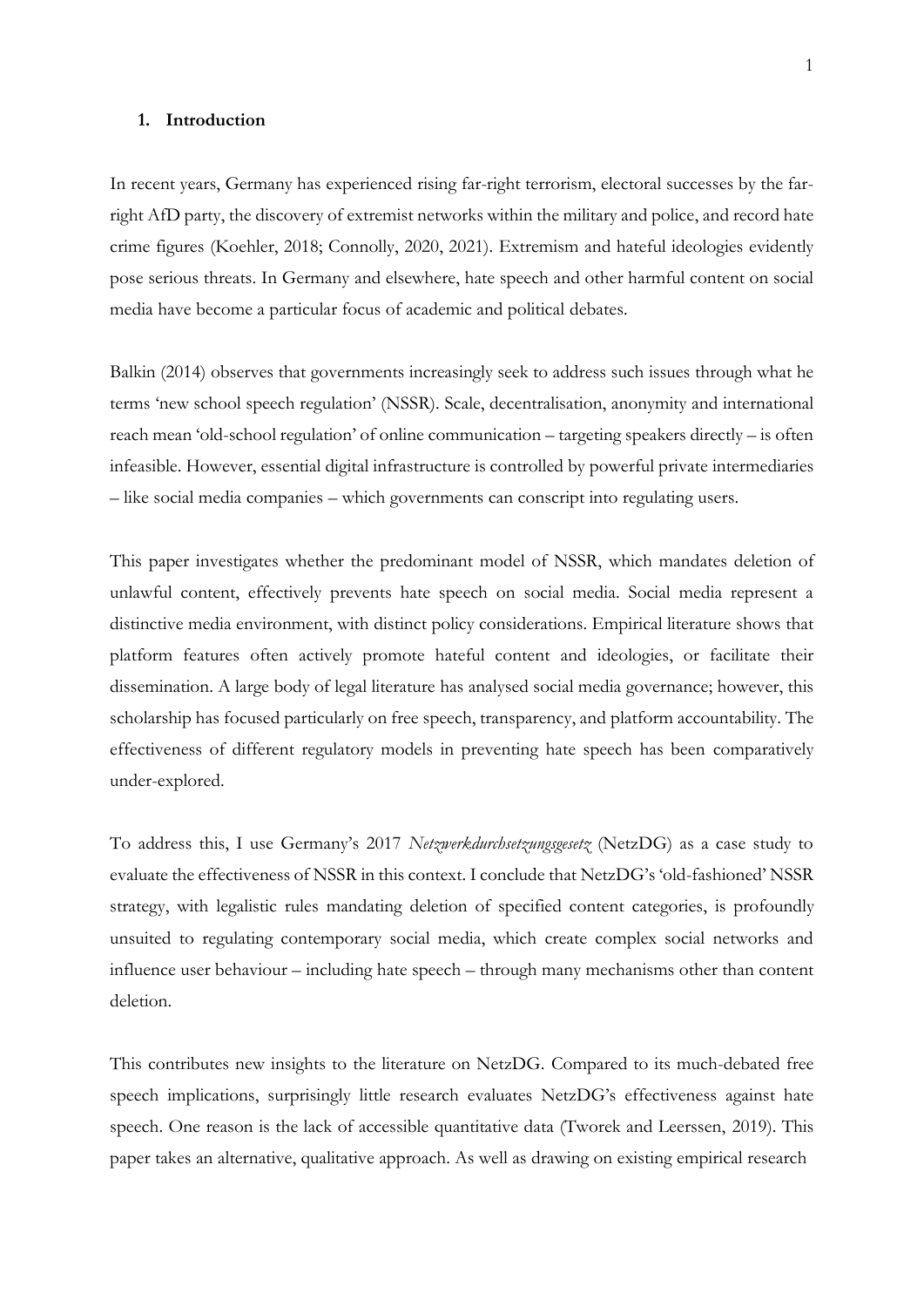to inform my analysis of NetzDG's regulatory strategy, I investigate how its effects are perceived by CSOs representing affected communities. This paper also contributes to the wider international literature on social media regulation. I offer some generalisable insights into the flaws of a globally influential regulatory model, and recommendations which could inform future national and EU regulations.

The paper proceeds as follows. Section 2 reviews empirical literature on the causes and dynamics of hate speech on social media. Section 3 discusses approaches to regulating social media, including Balkin's NSSR theory and more recent legal scholarship. Section 4 presents NetzDG as a case study of NSSR. Section 5 evaluates how effectively NetzDG addresses factors known to drive online hate speech, informed by my expert interviews. Finally, section 6 discusses key findings and offers policy recommendations. I argue that future regulations should – unlike NetzDG – take a systemic and preventive approach, considering the whole sociotechnical environment in which hate speech emerges.

#### **2. Hate speech**

#### **a. Definitions**

Definitions of hate speech vary widely. Reviewing definitions from several legal systems, Sellars (2016) identifies eight characteristic elements. These include causing or intending harm, and inciting discrimination or violence, but the most essential element is targeting someone based on membership in a protected group. These groups typically include core personal identity characteristics associated with discrimination, such as race, religion and gender. Hate speech is not a purely objective category, but is used rhetorically and strategically, to condemn alleged violations of social norms (Gagliardone, 2019; Udupa and Pohjonen, 2019). Post (2009) highlights thatspeech following elite civility norms is rarely considered hate speech, even if factually likely to encourage discrimination or violence. This does not mean the term, or the norms it enforces, are without value. However, it should be remembered when assessing policies like NetzDG that legal definitions of hate speech do not cover all discriminatory or hate-promoting speech.

In Germany, §130(1) of the criminal code (StGB) criminalises insults violating human dignity and incitement of hatred or violence based on nationality, race, religion or ethnicity. Notably, this excludes commonly-protected characteristics like gender and sexuality. However, §130(1) does not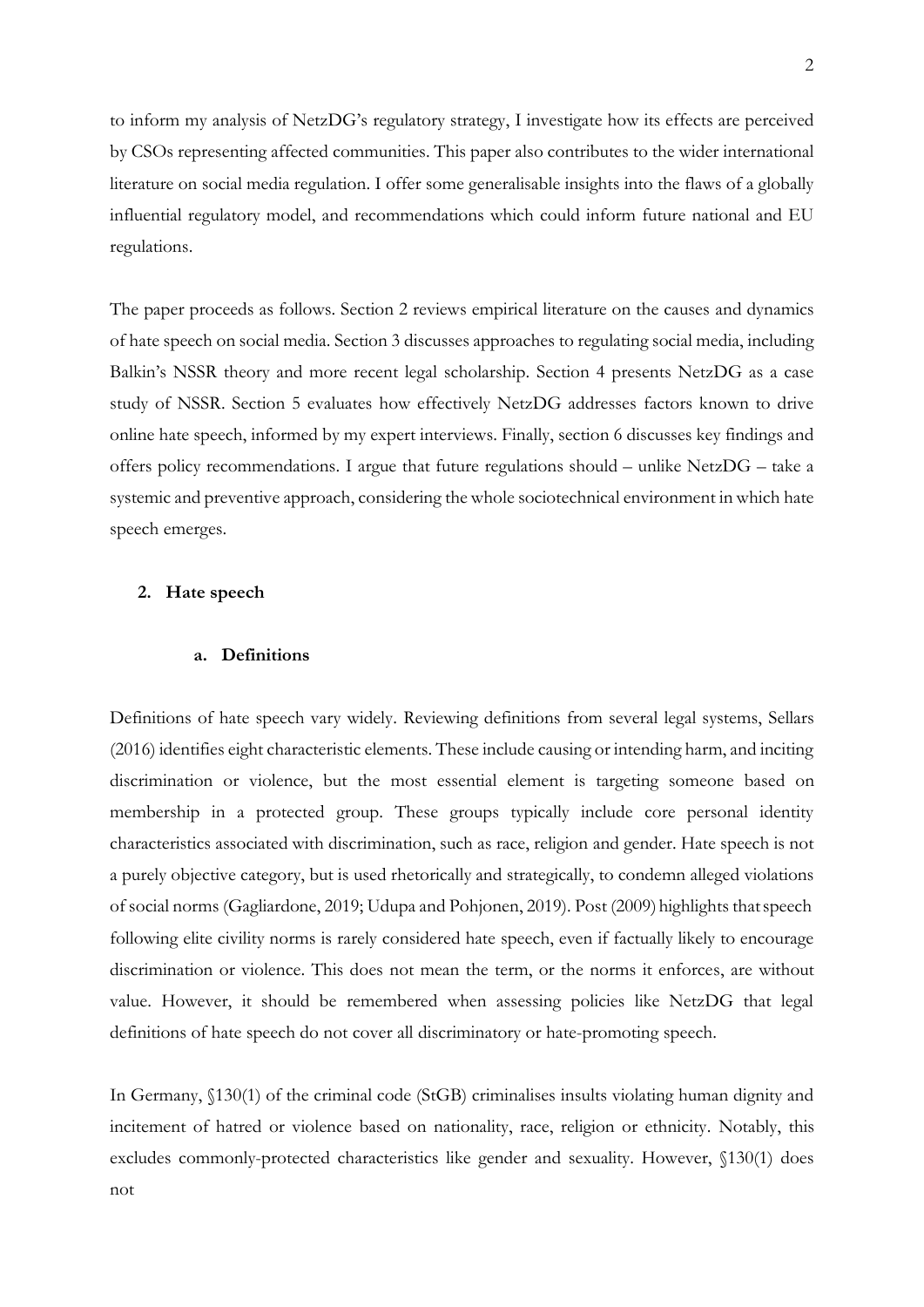exhaust Germany's legal provision for hate speech and is best regarded as a subcategory. Other criminal speech acts, such as inciting or threatening a crime (§111 and §241 StGB), would also frequently fall within Sellars' multifactorial definition, if they targeted protected groups. Hate speech is widely discussed in German media and politics in this broader sense (Gollatz and Jenner, 2018).

The *Bundeskriminalamt*'s (BKA) hate crime statistics use a broad definition: crimes motivated by prejudice against nationality, ethnicity, skin colour, religion, social status, disability, gender, sexuality, or appearance (BKA, 2020b). For present purposes, any criminal speech act meeting this motivation-based definition will be regarded as hate speech<sup>1</sup>. This broad definition enables consideration of the full range of social harms caused by hate speech, and aligns with the political discussions surrounding NetzDG. As noted, not all harmful and discriminatory speech is criminal. However, effective regulations must consider the social context in which hate speech occurs. Noncriminal but discriminatory speech remains relevant as part of this context.

The vast majority of Germany's recorded hate crimes are racist (BKA, 2020a), and anti-migrant hate speech was a key motivation behind NetzDG. In academic literature, racist and far-right online hate speech appear particularly well-studied – probably because they often involve organised networks (Daniels, 2018; Lewis, 2019). Racist hate speech is therefore a particular focus of this paper. This should not be taken to downplay the presence or seriousness of hate speech against other groups. Incidents recorded as hate crimes may not reflect the full spectrum of hate speech happening in Germany. For example, prominent women in Germany and elsewhere often experience gender-based online harassment, including potentially criminal threats and privacy violations which could meet the above definition (Abé et al., 2021).

#### **b. Hate speech on social media**

#### **i. Prevalence and consequences**

Evidence on the overall prevalence of hate speech on social media is mixed. Based on random sampling, Facebook (2021b) estimates that 0.1-0.11% of viewed posts contain hate speech. Academic estimates are similarly low (Siegel, 2020). However, surveys in Germany and elsewhere find most users have encountered hate speech (Landesanstalt für Medien NRW, 2018; Reinemann

<sup>1</sup> Appendix II provides a list of speech-based offences covered by NetzDG.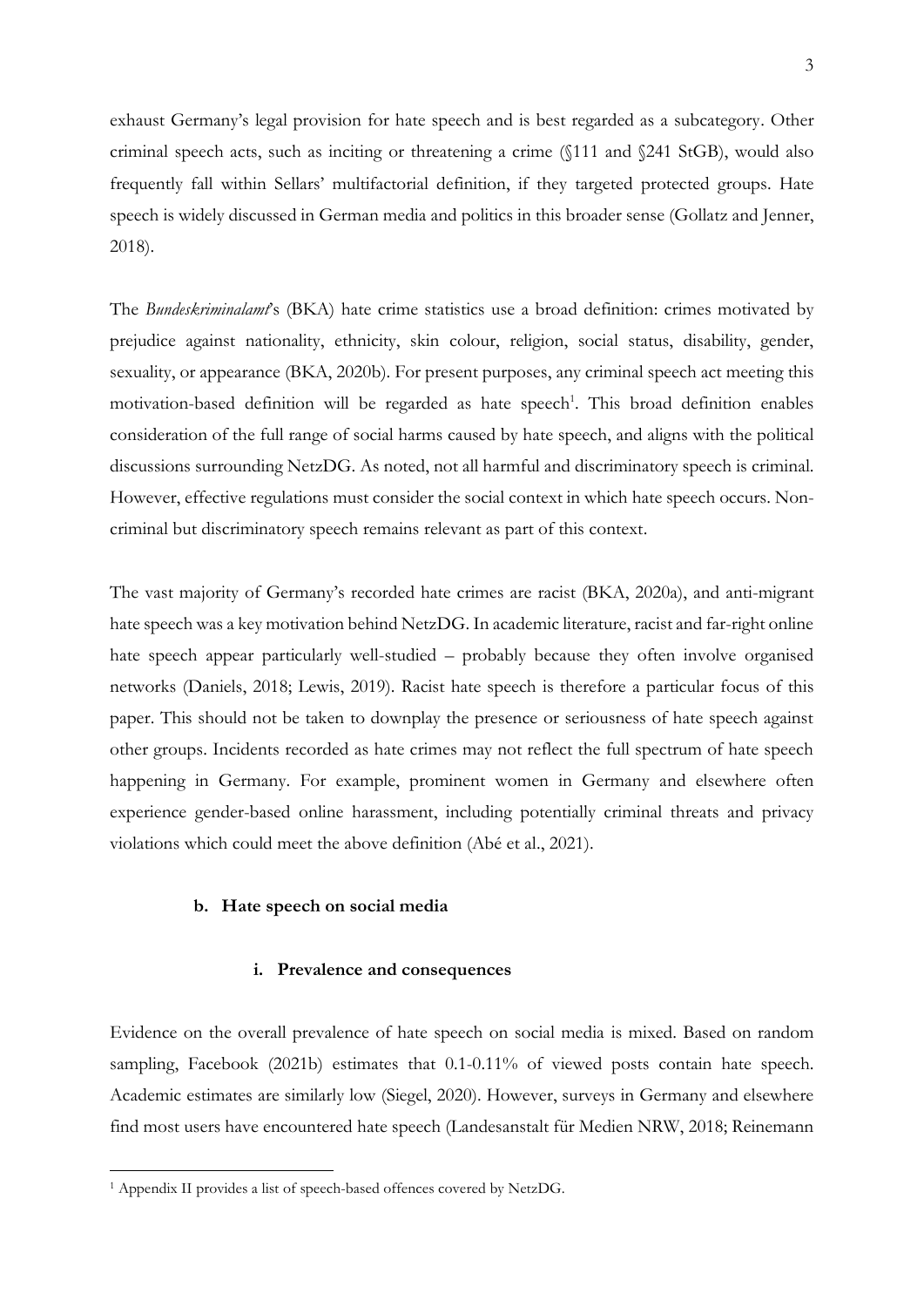et al., 2019) – probably because it is often comparatively widely distributed (Kümpel and Rieger, 2019; Siegel, 2020). Facebook's views-based prevalence estimate takes distribution into account. However, 0.1-11% of a vast number – Facebook has 1.84 billion daily users (Facebook, 2021a) – is in any case substantial. Moreover, aggregated prevalence across a platform does not capture distribution of risk, which may disproportionately affect certain groups (Ananny, 2019).

Online hate speech harms victims emotionally and materially (Gerstenfeld, 2017). Although free expression and hate speech regulation are often framed as contradictory, hate speech also limits free expression (Citron, 2014; douek, 2021): there is evidence that victims respond by withdrawing from discussions (Barnidge et al., 2019; Geschke et al., 2019; Stark and Stegmann, 2020) and/or self-censoring (Duguay et al., 2020). Women and minorities in public life (e.g. journalists, politicians) are particularly affected (Lamensch, 2021). Hate speech also affects non-targeted groups, increasing prejudice towards victims (Sorel et al., 2017). Anecdotally, many violent extremists have been influenced by online hate (Daniels, 2018). Some evidence suggests a more general link: Müller and Schwarz (2018) find an apparent causal association between Facebook access and anti-refugee violence in German municipalities.

#### **ii. Causes and dynamics**

Empirical literature shows that many platform features actively encourage hate speech. Algorithmic recommendations have attracted particular criticism. Many authors suggest that algorithms designed to maximise engagement systematically favour content provoking strong reactions, including hate and extremism (Vaidhyanathan, 2018; Whittaker et al., 2021; for recent evidence of this phenomenon see Hagey and Horwitz, 2021). Recommendation systems certainly sometimes promote hate. A leaked internal Facebook study from 2016 revealed that over one-third of Germany's large political groups promoted hate speech, and 64% of users joining were prompted by Facebook's recommendations (Horwitz and Seetharaman, 2020). German YouTube recommends progressively further-right videos to users watching right-wing content (Rauchfleisch and Kaiser, 2020).

However, Lewis (2020) warns against focusing exclusively on recommendations; other platform features and affordances also contribute. This has been documented in detailed studies on Reddit (Massanari, 2017), YouTube (Munger and Phillips, 2020), Instagram, Vine and Tinder (Duguay et al., 2020). Impersonal, sometimes anonymous environments reinforce in-group/out-group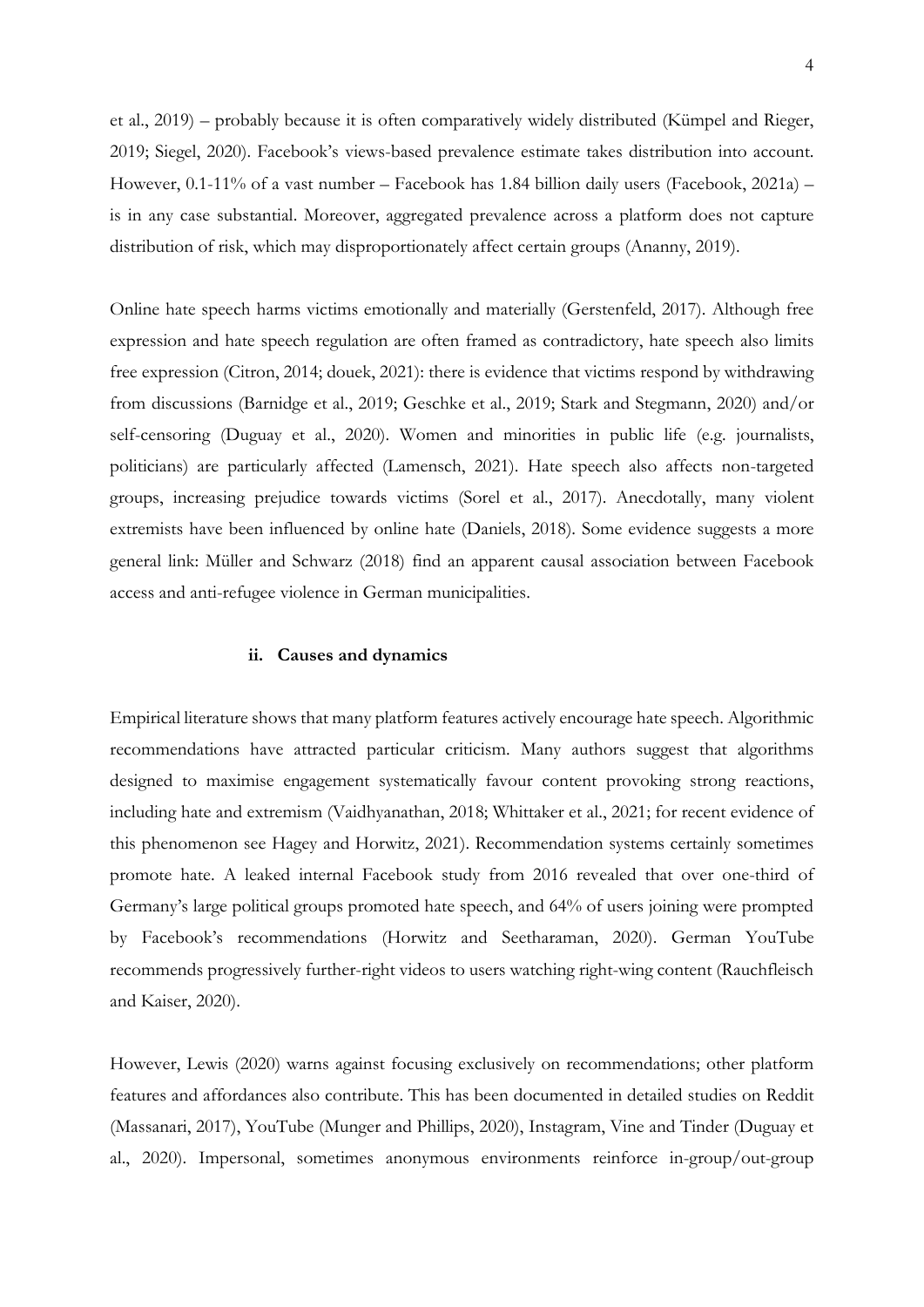identities, encouraging prejudice (Keum and Miller, 2018; Stark and Stegmann, 2020), and may encourage aggression by reducing inhibitions (Barak, 2005; Keum and Miller, 2018). Social media bypass traditional media gatekeepers, enabling extremists to present themselves on favourable terms (Klein, 2012; Rauchfleisch and Kaiser, 2020). On the 'demand side', without gatekeepers, prejudiced users can easily access hate content (Hosseinmardi et al., 2020); this demand creates and financially supports a supply (Munger and Phillips, 2020).

Social and interactive affordances are particularly significant (Matamoros-Fernández, 2017). They can facilitate the emergence of 'toxic technocultures' whose social norms encourage hate speech (Massanari, 2017). In combination with algorithmic recommendations, these affordances let users encourage and disseminate hate speech without themselves posting anything illegal (Ben-David and Matamoros-Fernández, 2016). For example, liking and commenting on posts lets users increase their visibility without posting themselves, since engagement-maximising algorithms typically promote posts which are attracting activity (Leerssen, 2020). Conversely, legal posts may deliberately encourage hateful comments. An ex-Facebook employee recently criticised the promotion of 'hate bait' posts from right-wing media, commenting that 'we reward them fantastically', as high engagement leads to algorithmic promotion (Mac and Silverman, 2020).

## **3. Regulating social media**

#### **a. New school speech regulation**

Legal scholars have theorised extensively how platforms regulate users' speech and how states regulate this process. An influential contribution in the latter category is Balkin's (2014) theory of 'new school speech regulation' (NSSR), describing state regulation which coerces intermediaries into restricting speakers instead of coercing speakers directly.

Balkin first notes the importance of communications infrastructure for the meaningful exercise of free speech. Essential digital infrastructure (physical telecommunications networks, platforms, payment services, etc.) is controlled by large corporations. Their power to control users' speech *en masse* using technological measures like filtering makes them attractive targets for regulation (Balkin, 2014). This is not unique to speech regulation, but reflects a broader trend of conscripting 'gatekeeper' companies as regulators (Van Loo, 2020). Balkin (2018a) describes a shift from dyadic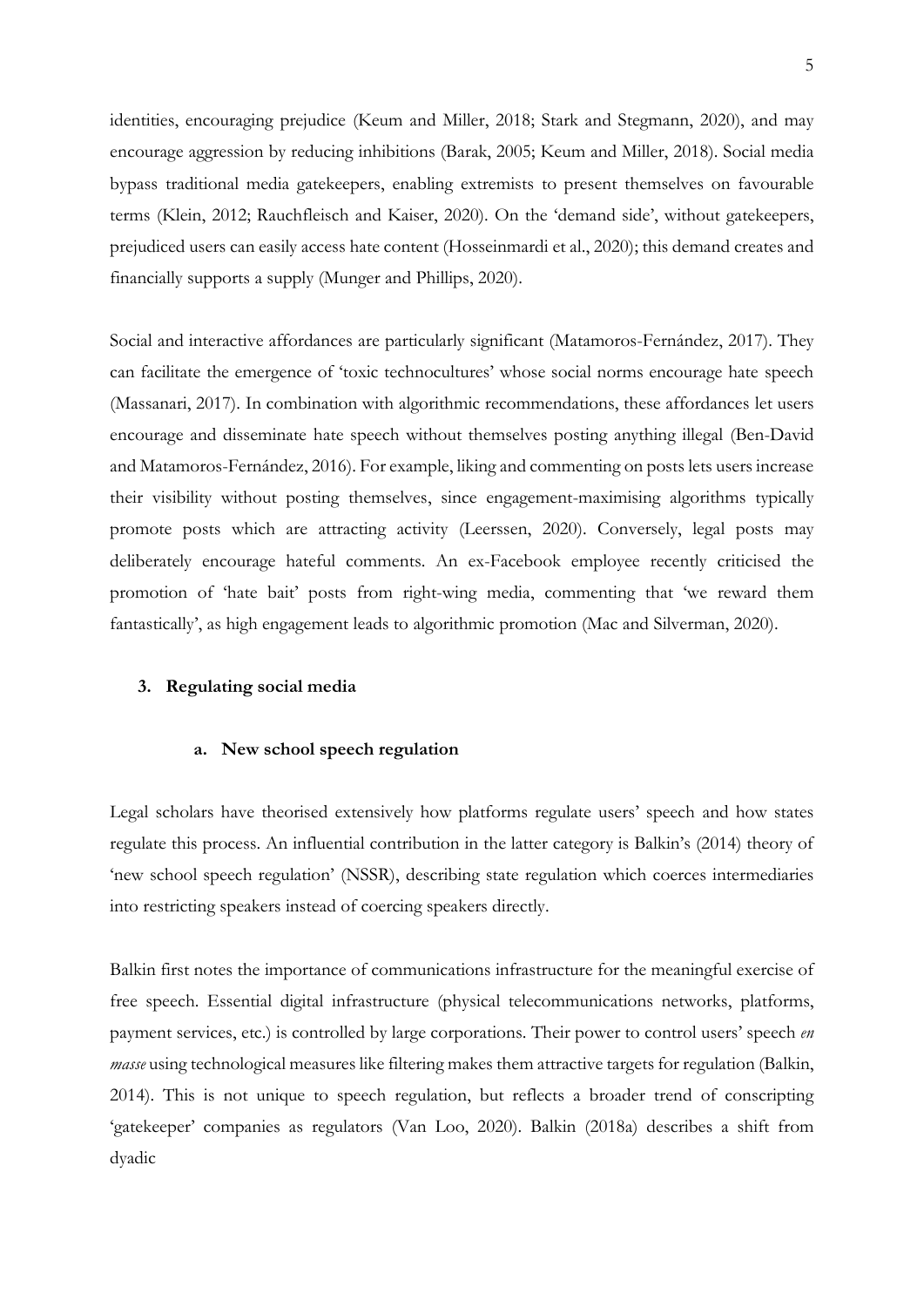to triadic regulation, with speakers, intermediaries and governments at the three points<sup>2</sup>. Although the triadic structure could involve many different regulatory interventions, Balkin's conceptual focus is clearly on blocking services and removing content (hence his discussion of 'censorship').

Balkin is particularly concerned with NSSR's implications for free speech. Alongside state cooption of private power, he identifies two concerning features. First, collateral censorship: if intermediaries are liable for users' speech (a common NSSR tactic), their interest in user freedom is limited, so their incentive is to over-censor to minimise liability risks. Second, digital prior restraint: intermediaries often prevent speech *ex ante* rather than sanctioning it afterwards. NSSR can also operate through soft power, as when the US government encouraged WikiLeaks' cloud provider, domain name registry and payment processors to block them (Balkin, 2014). Such extralegal regulation raises particular free speech concerns (Leerssen, 2015).

Balkin (2014) simply lists social media alongside other intermediaries. In later work, he addresses their distinctive regulatory considerations (Balkin, 2016, 2018a, 2018c, 2020). However, he focuses primarily on restraining abuses of private power, rather than on implementing state speech regulation. Balkin does not argue that NSSR is never justified, or that platforms should not ban hate speech. Indeed, as US law prevents the government from doing this (Sellars, 2016), he considers its necessity an argument against publicly-provided social media (Balkin, 2020). However, Balkin has not examined in detail how – where NSSR targeting social media is justified – it can be implemented effectively.

### **b. Limitations of NSSR**

As noted above, Balkin's account of NSSR focuses primarily on regulations mandating censorship. Examples of NSSR targeting social media, like NetzDG, the French *loi Avia* and the Austrian *Kommunikationsplattformengesetz*, also take a censorship-focused approach, by mandating faster and more comprehensive moderation (deletion) of illegal content.

Empirical literature indicates that moderation helps reduce hate speech – up to a point. Hate speech is facilitated by bypassing traditional media gatekeepers (Klein, 2012; Hosseinmardi et al., 2020); deleting hate content essentially reintroduces gatekeeping. Affected users can switch accounts or platforms, but not all do so, and those who do lose followers and visibility (Berger and Perez, 2016;

<sup>&</sup>lt;sup>2</sup> As Balkin notes, this collapses some relevant distinctions; for an expanded version see Papaevangelou (2021).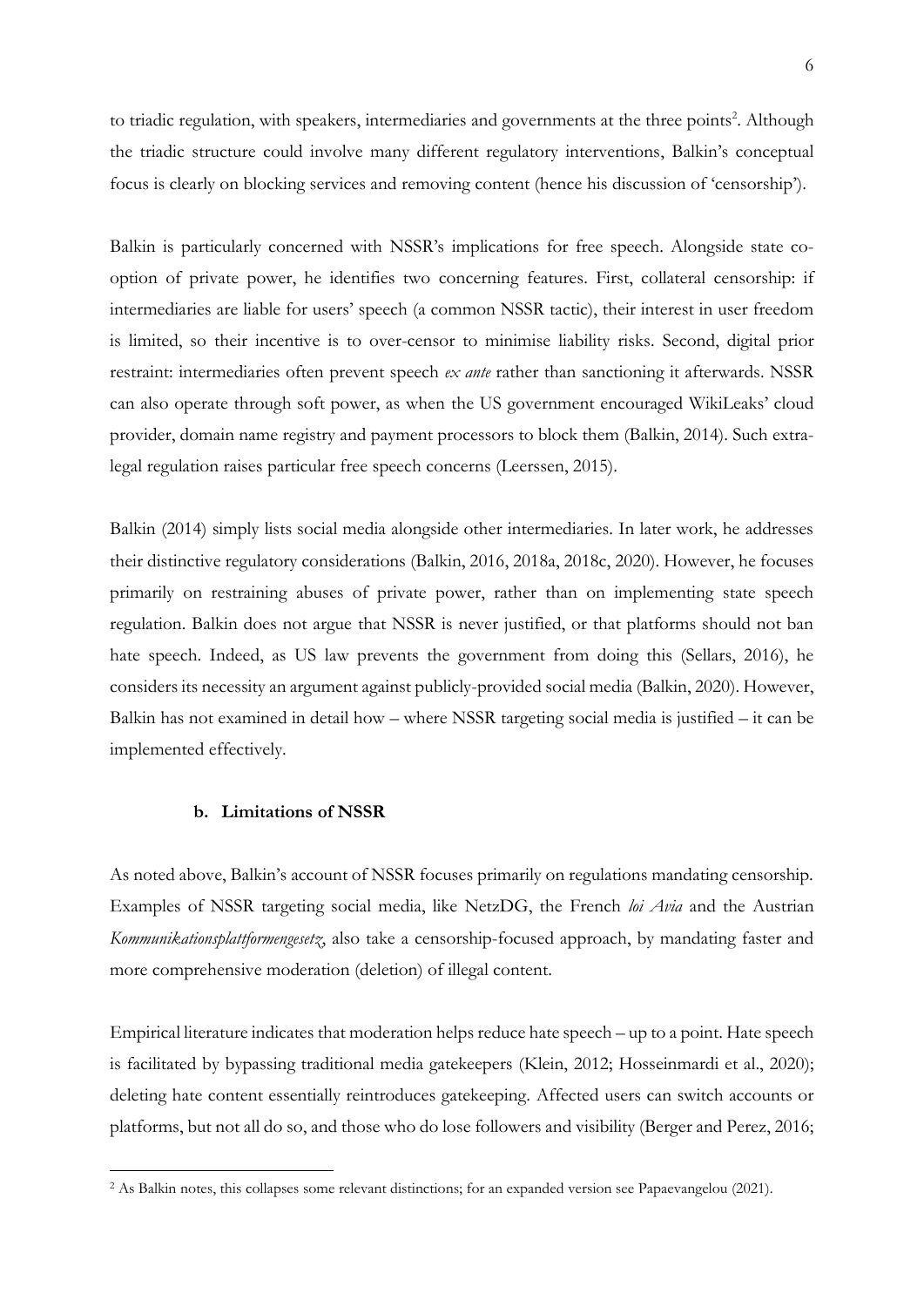Fielitz et al., 2020). Users determined to find or share hate speech can generally manage to. However, barriers to access deprive extremists of 'two key resources: reach and attention' (Fielitz et al., 2020, p54), making it harder to organise, access financial resources, and reach beyond existing supporters.

However, NSSR mandating moderation of hate speech has three major limitations. First, the above evidence in support of content moderation examines its effects on users and content which are actually banned – but only a portion of hate speech is<sup>3</sup>. Current moderation practices rely on a combination of automated content recognition and user reporting. Neither is reliable enough to be an adequate solution; both have high rates of false negatives (overlooking hate speech) and false positives (removing non-hateful content). Much hate speech goes unreported because it is seen by sympathetic audiences, or because platform affordances make reporting laborious (Crawford and Gillespie, 2016; Duguay et al., 2020). Reporting has also been used maliciously against victims of discrimination (Matamoros-Fernández, 2017; Duguay et al., 2020). Automated moderation is more efficient and harder to deliberately misuse, but is notoriously unreliable, particularly for complex, context-dependent categories like hate speech (Gorwa et al., 2020; Laaksonen et al., 2020). Widelyavailable commercial moderation software disproportionately removes speech from marginalised groups (Kayser-Bril, 2020; see also Duarte et al., 2017). Although content moderation is useful, its vulnerability to misuse and bias and its failure to catch much hate speech make it a flawed, partial solution.

Second, even if moderation were more reliable, it is not the primary and certainly not the only factor shaping user interactions. As section 2 showed, features like algorithmic recommendations, interactive affordances and user cultures may make users feel comfortable behaving aggressively, prompt them to view hate speech, help them disseminate hate speech by others, and/or enable creators to profit from hateful messages. Simply removing some obvious hate content will not address these issues. These features also distinguish social media companies from the other intermediaries Balkin discusses. Unlike, say, payment processors deciding whether to serve WikiLeaks, social media platforms make complex decisions which do not reduce to a binary choice between censorship and non-intervention (douek, 2021).

Finally, if the aim is not just to condemn but to prevent criminal hate speech, measures should not focus exclusively on criminal content: they must also consider the broader ideologies and norms

<sup>&</sup>lt;sup>3</sup> Ex-employees estimate that Facebook deletes around 5% of hate speech (Mac and Silverman, 2020).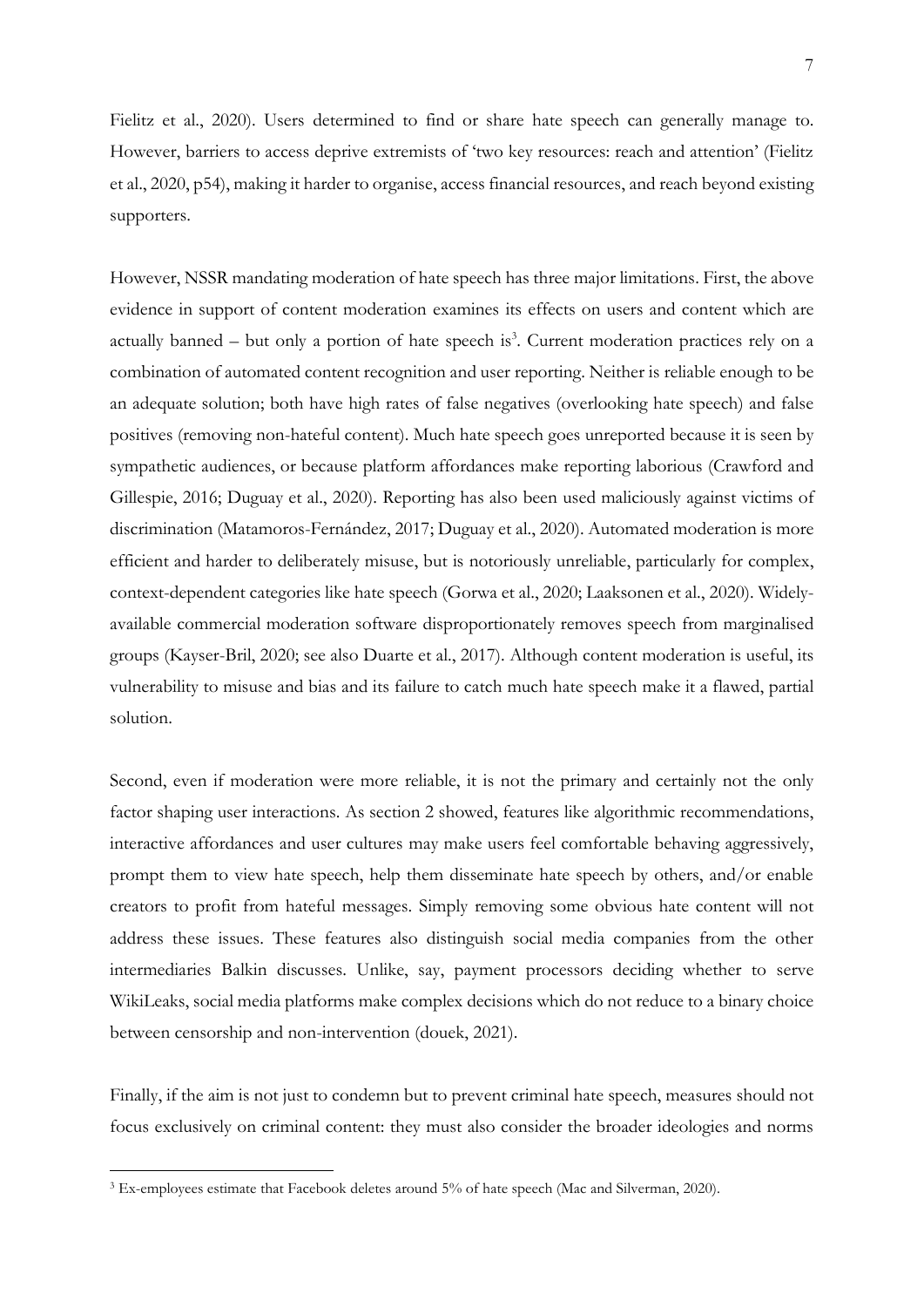being promoted. Legal content may strategically encourage hate speech, or increase its visibility. Yet state-mandated censorship of 'harmful but legal' content raises major free speech and rule-oflaw concerns (Harbinja et al., 2019). There are therefore normative as well as practical reasons not to rely solely on moderation. Discouraging or de-amplifying harmful content – for example, ensuring it is not recommended, or designing affordances to discourage aggressive behaviour – can be simultaneously more effective, and less restrictive of free speech (Heldt, 2019a; Bowers and Zittrain, 2020; douek, 2021).

#### **c. Alternative approaches**

In light of such considerations, other scholars have considered interventions beyond censorship. For example, douek (2021) argues platforms' regulation of users' speech should be guided by proportionality (balancing free speech and other interests) and probability (focusing on large-scale, systemic balancing, rather than individual cases). Proportionality implies 'remedial flexibility': possible remedies other than censorship include labelling, demonetisation and restricting sharing (pp26-27) 4 . State regulation should 'institutionalize, incentivize and verify the systemic balancing of platforms', e.g. through audits (p64).

Other scholars examine how platforms regulate users through recommendations, affordances and design, exercising 'opinion power' (Neuberger, 2018; Helberger, 2020) or 'organisational control' (Van Drunen, 2020) to shape interactions, information flows, and public opinion. Like Balkin, these scholars focus primarily on restraining private abuses of power. Helberger (2020) argues NetzDG is 'potentially counterproductive and dangerous for democracy' because it strengthens platforms' unaccountable opinion power (p845). She argues regulation should strengthen transparency requirements and 'countervailing powers' like traditional media and civil society (p848). This would certainly be positive for media democracy generally, but it is not clear how it would achieve NetzDG's original aim of preventing hate speech. Moreover, opinion power is not inherently undesirable: platforms selecting and organising information cannot be neutral or valuefree (Cobbe and Singh, 2019). Often platforms' opinion power appears to actively encourage hate speech – but regulations could also incentivise the opposite.

Platform design choices are a form of regulation, constraining and influencing how users communicate (Lessig, 1999; Gorwa, 2019b). Since empirical research indicates that platforms'

<sup>4</sup> Goldman (2021) identifies 36 types of intervention.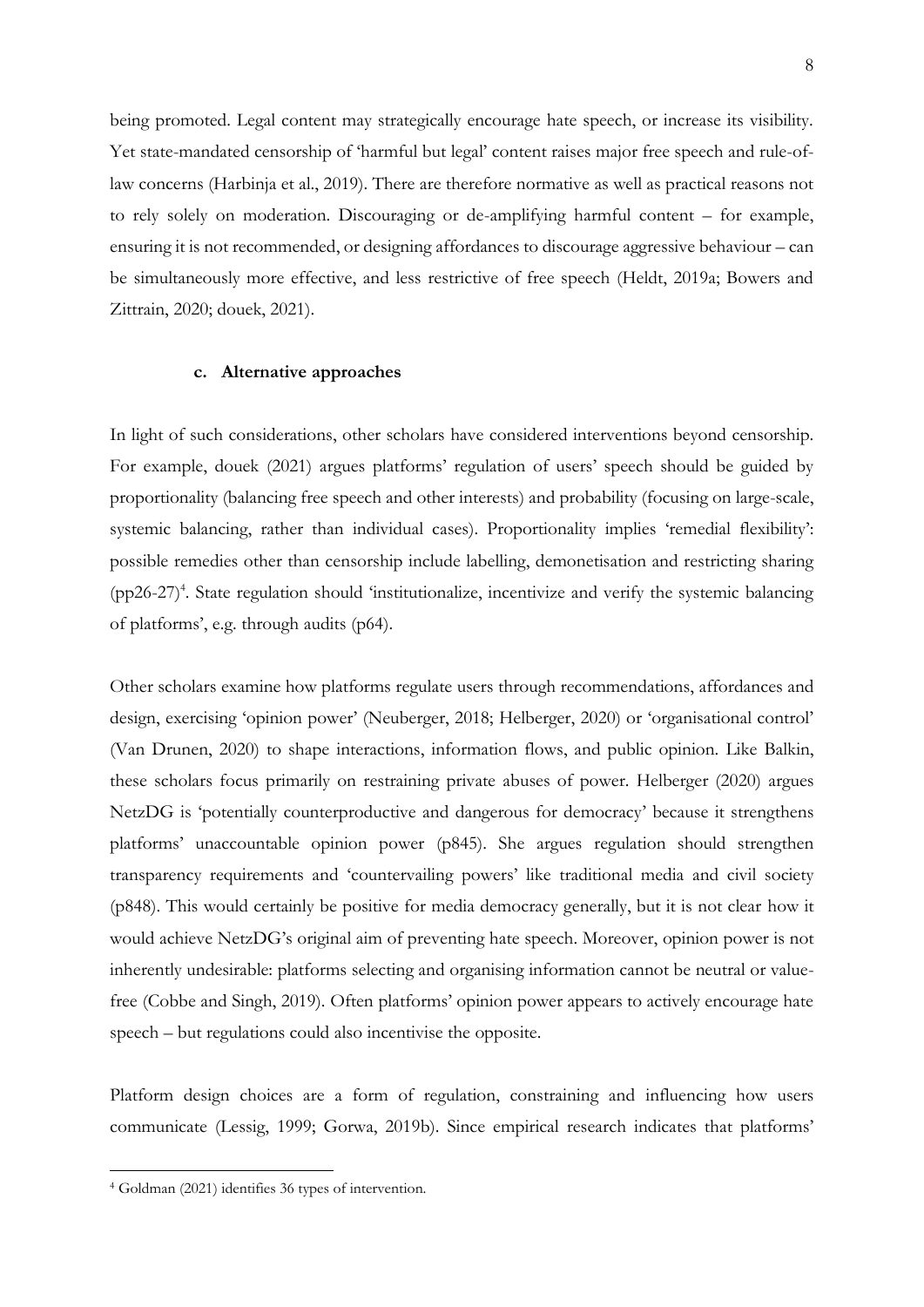algorithms and other design choices significantly influence hate speech, they would seem promising areas for intervention. Citron (2014) suggests design and visual cues could counter the disinhibiting effects of anonymity, while Hartzog and Selinger (2015) argue that technical affordances can discourage hate speech by increasing its transaction costs: for example, making it harder to search for victims' profiles. Supporting these arguments, Copland (2020) shows that 'quarantining' problematic Reddit forums (meaning they were not banned, but made more difficult to access) successfully reduced hate posts. Other platforms have also tested design interventions. Facebook and YouTube claim to algorithmically demote 'borderline' content (YouTube, 2019; Rosen, 2020). Twitter and YouTube have tested behavioural prompts (another of Hartzog and Selinger's suggestions): where automated classification flags a draft comment, users can still post it, but are informed it may be offensive and invited to reconsider (YouTube, 2020; Butler and Parella, 2021). Based on platforms' own published results, such interventions seem promising. However, we lack independent research investigating their impact.

For interventions to be tested and implemented systematically, rather than as ad hoc voluntary measures, some form of legal regulation is likely necessary. Suzor et al. (2019) suggest that the nonbinding UN Guiding Principles on Human Rights ground a legal responsibility for platforms to mitigate abuse and misogyny, including through design, but acknowledge that binding regulation is necessary to operationalise this responsibility. Cobbe and Singh (2019) have put forward one such proposal, arguing that platforms should be banned from operating recommendation systems for user-generated content unless they do so 'responsibly' and avoid recommending illegal content. This is helpful in proposing concrete regulatory solutions beyond moderation, although it does not address other design features, or provide much detail on how this general duty of responsibility could be operationalised.

#### **4. NetzDG: a case study**

#### **a. Case selection and methodology**

NetzDG was passed in 2017, and threatens large platforms with heavy fines for systematic failures to promptly remove illegal content after receiving complaints. This is a classic example of censorship-based NSSR (Balkin, 2018b; Heldt, 2019b; Haupt, 2021). It was the first NSSR measure specifically targeting hate speech on social media, and has since 'set the international terms of engagement with online hate' (Tworek, 2021, p121). 25 countries have passed similar legislation,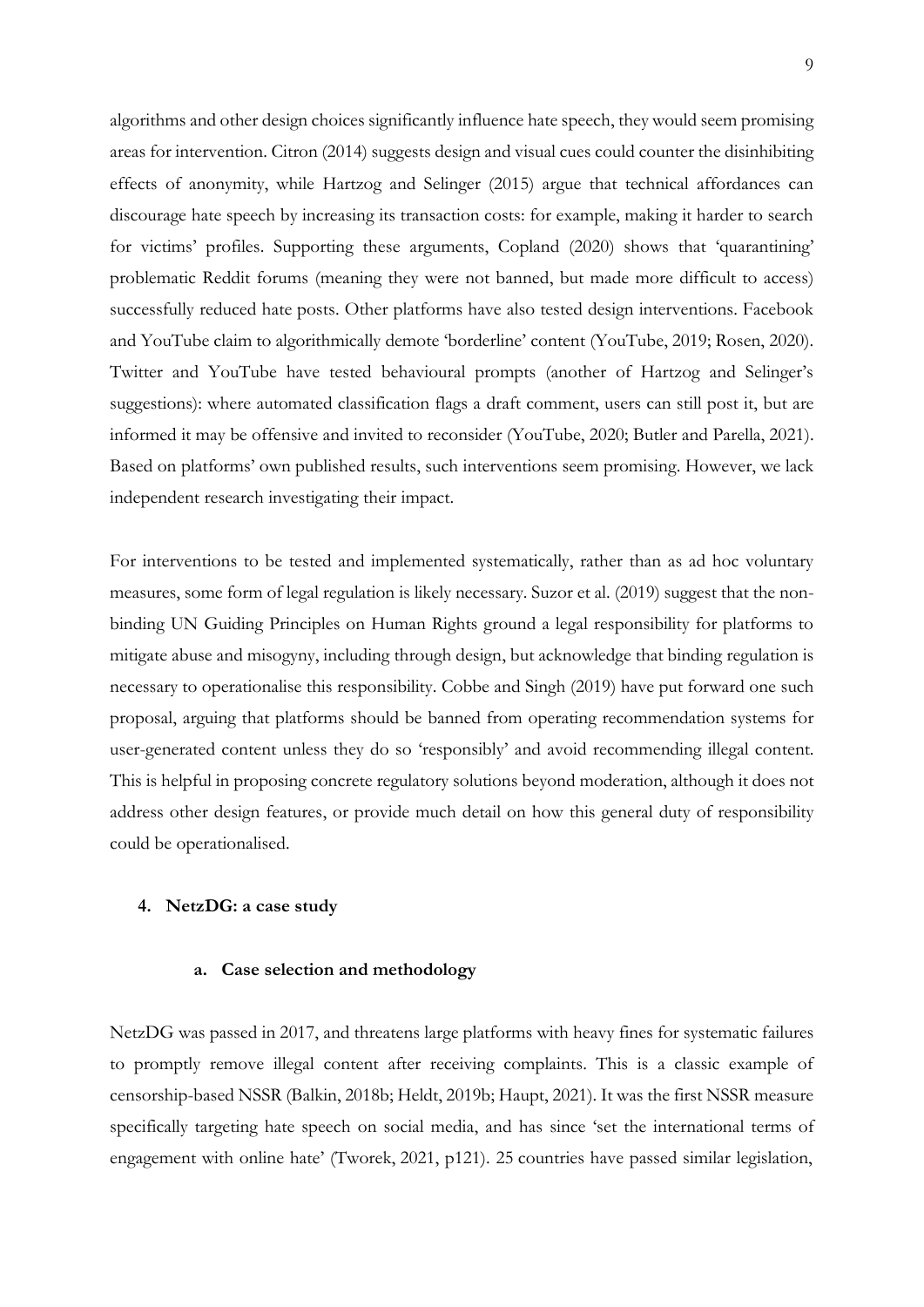often explicitly modelled on NetzDG (Mchangama and Alkiviadou, 2020). It has also informed the ongoing drafting of the EU's Digital Services Act (DSA) (Heldt, 2020). NetzDG is therefore a 'prototypical case' of NSSR targeting online hate, as a representative example of a widely-used approach (Hirschl, 2005). Additionally, as the earliest such measure, it offers the best opportunity for evaluation, since later initiatives' effects may not yet be apparent.

To assess NetzDG's effectiveness, I take an interdisciplinary sociolegal approach, drawing on empirical research to understand how the law functions in practice (Salter and Mason, 2007; Siems, 2009). This permits a normative evaluation of its success in achieving its primary policy aim (Taekema, 2018). NetzDG does not exclusively regulate hate speech, but aims to generally strengthen law enforcement online (He, 2020). However, the explanatory memorandum and government statements identify 'hate crime and other criminal content' as the problem targeted (Maas, 2017). German experts universally identify hate speech as the primary motivation (Echikson and Knodt, 2018; Heldt, 2019b; Wischmeyer, 2020).

Effectively addressing hate speech has two dimensions. First, *prevalence*: reducing the amount of hate content hosted, by deleting it or preventing users from posting it, would reduce its effects. Second, these effects ultimately depend on *visibility*: how many people see a post is influenced by algorithmic recommendations and by users' social networks and interactions, in turn shaped by platform affordances. Accordingly, this paper seeks to evaluate how effectively NetzDG reduces both prevalence and visibility of hate speech. This is investigated through two linked research questions.

*RQ1: How effectively does the regulatory model typified by NetzDG address factors known to drive the negative impacts of hate speech on social media?* 

This is investigated through an analysis of NetzDG's content, informed by the above empirical literature review. This helps contextualise NetzDG's regulatory strategy, highlighting choices to focus on certain solutions at the expense of others, and indicating some weaknesses of these solutions.

However, social media platforms are complex sociotechnical systems; regulatory interventions may have unpredictable results (Helberger, 2020; Leerssen, 2020). Research should not only consider NetzDG's regulatory strategy in the abstract, but also examine available evidence about its effects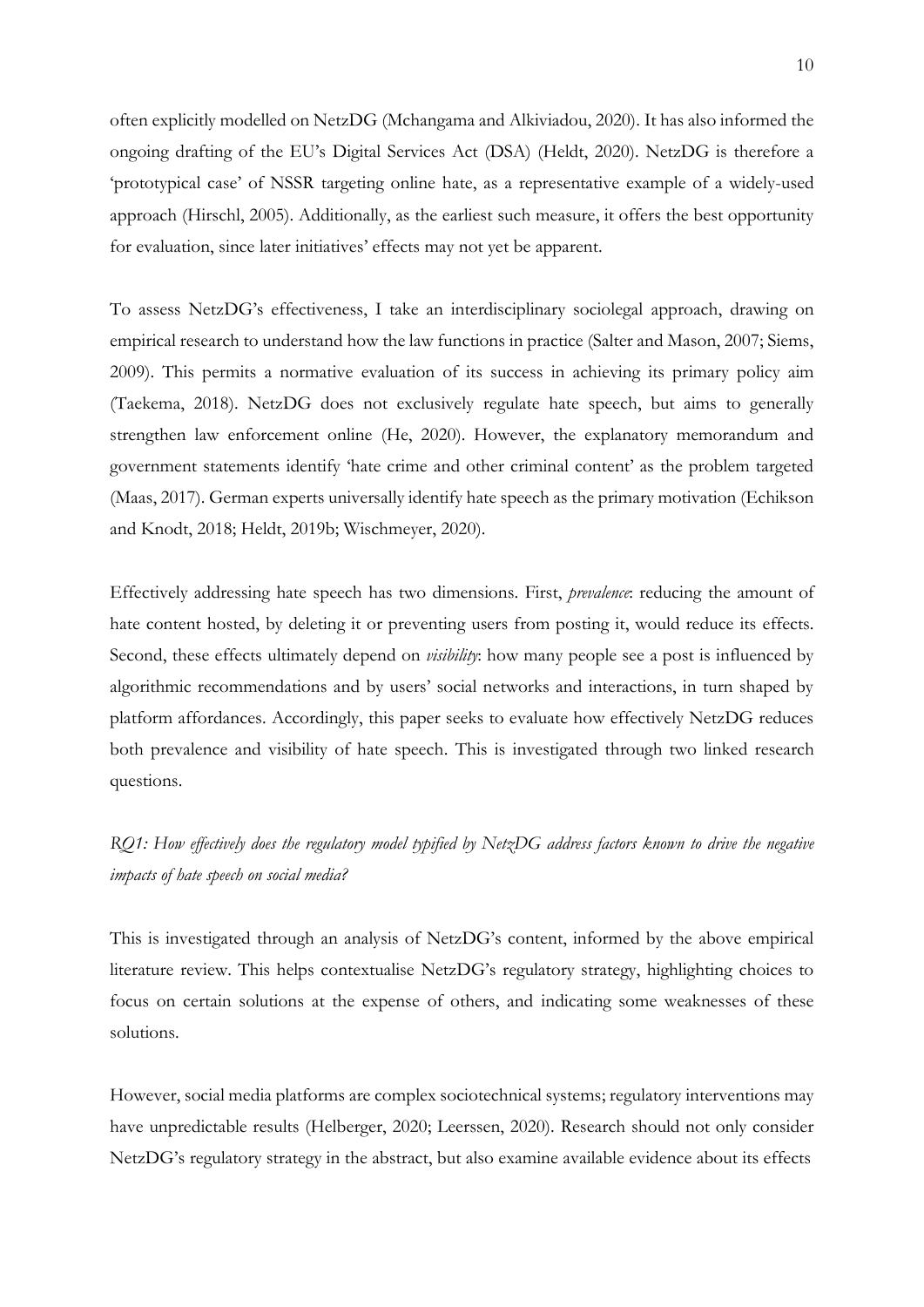to date. Some existing studies utilise platforms' transparency reports, but these give a very incomplete picture (see section 4(d)). Tworek and Leerssen (2019) suggest that inaccessible platform data makes any quantitative evaluation of NetzDG difficult. However, as section 2 shows, qualitative research has greatly improved our understanding of online hate speech. This prompts my second research question.

#### *RQ2: To what extent is NetzDG perceived as effective by CSOs campaigning against online hate speech?*

I interviewed seven representatives of relevant CSOs, identified using a list of German anti-hate speech civil society initiatives (Das Nettz, n.d.). Interviews were semi-structured and used open questions to prompt reflections on NetzDG's objectives and effects on the prevalence and visibility of hate speech. Transcripts were coded and compared using MAXQDA. Appendix I includes a pseudonymised list of interviewees.

This is a purposive sample of CSOs engaging with online hate speech, and is not representative of civil society perspectives. Additionally, the qualitative research design does not permit firm conclusions about how NetzDG affects the prevalence and visibility of hate speech. However, it offers insights into the informed perspectives of experts working with affected communities (who are themselves important actors in platform governance: Gorwa, 2019a). Since scholars identify community participation as a starting point for better platform governance (Duguay et al., 2020), this usefully complements previous research using transparency reports, which centre the perspectives of platform companies.

#### **b. Content**

In the lead-up to NetzDG's passage, online hate speech became a major political topic in Germany, due particularly to increasing online and offline racism following 2015's 'refugee crisis', as well as media discussions of hate speech and misinformation following the 2016 US elections, and concerns about similar dynamics in Germany's 2017 federal election (Gollatz and Jenner, 2018; Schulz, 2018). As comprehensively detailed by Gorwa (2021), NetzDG was spearheaded by thenjustice minister Heiko Maas following the perceived failure of a self-regulatory code negotiated with Facebook, Twitter and Google. After being proposed in March 2017, it underwent significant amendment but was passed comparatively quickly before the September election, coming into full force from 1<sup>st</sup> January 2018 (Wischmeyer, 2020).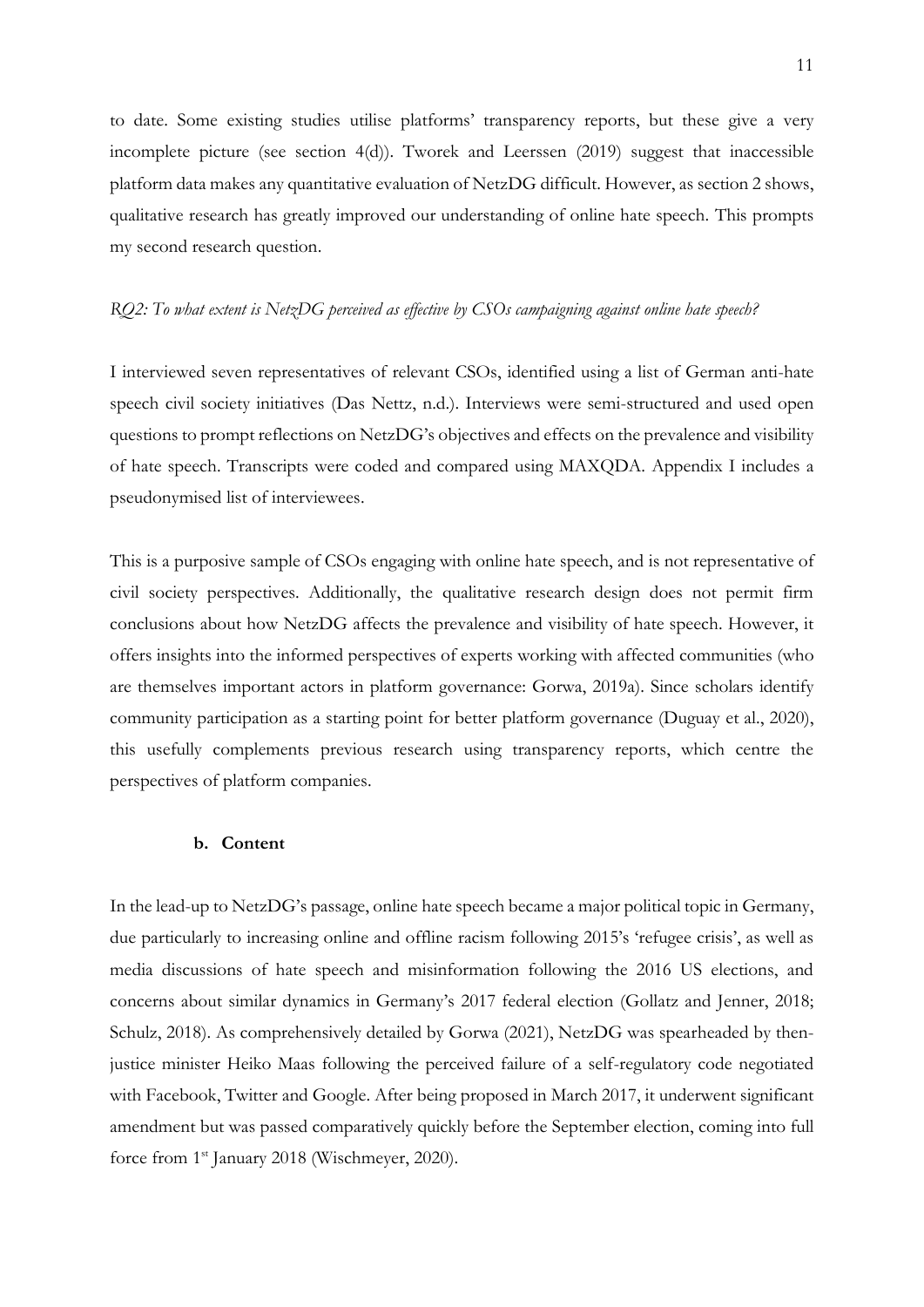NetzDG applies to for-profit online platforms with over two million German users, which let users share content with others or the general public  $(\{1(1)-(2)\})$ . Journalistic/editorial platforms, messaging services and platforms for 'specific content' (e.g. reviews) are excluded. Illegal content is defined according to 20 StGB provisions (see Appendix II). Any of these, if motivated by prejudice against a protected group, would qualify as hate speech under the definition adopted in section 2(a).

The key substantive provisions are  $\$ 2 and 3.  $\$ 3 mandates new internal complaints-handling procedures. Platforms must offer an easily-recognisable, directly-accessible and permanentlyavailable process for reporting illegal content. Staff handling complaints must have half-yearly training and support. Complaints-handling procedures must guarantee that:

- 'manifestly illegal' content is deleted or geoblocked in Germany (henceforth 'removed') within 24 hours
- all illegal content is removed expeditiously, generally within a week
- posters and complainants are immediately informed of decisions, with reasons
- removed content is saved for 10 weeks for potential legal investigations

Alternatively, platforms may refer removal decisions to approved self-regulatory institutions, although this option does not currently appear to be widely used (Eifert, 2020).

§2 creates new transparency obligations. All platforms receiving over 100 NetzDG complaints per year must publish a half-yearly report detailing:

- general efforts to prevent crime
- complaints-handling procedures
- number of complaints, broken down by source and grounds
- number of complaints leading to removal, within what timeframe
- information provided to posters and complainants
- organisation, staffing and training/support of complaints-handling departments
- membership of industry organisations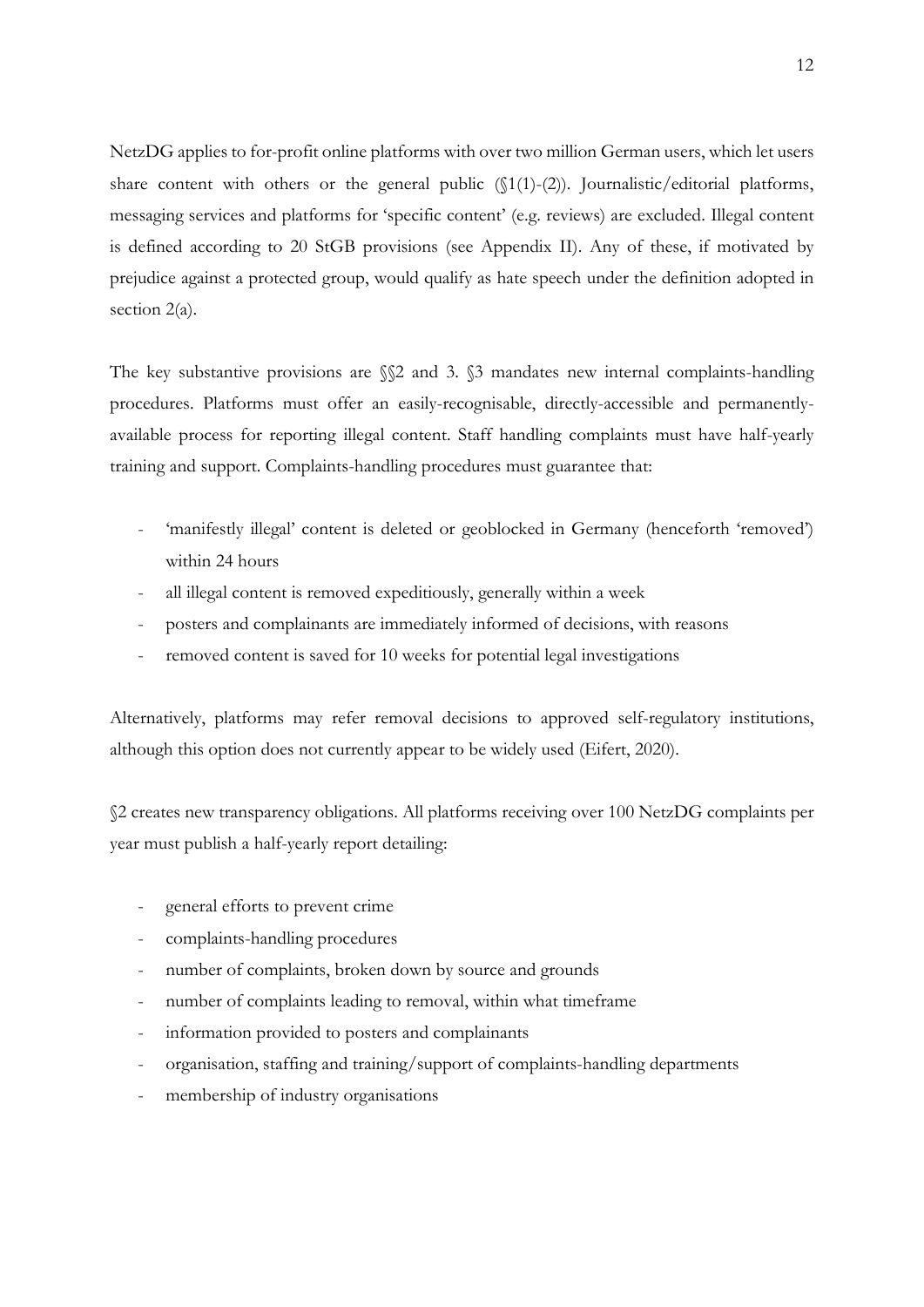Under §4, breaching these obligations is a regulatory offence which can be fined up to  $\epsilon$ 5 million by the *Bundesamt für Justiz* (BfJ), an agency within the justice ministry. Platforms based outside Germany must also designate a legal representative in Germany (§5).

It is helpful to clarify some frequently-misunderstood points. First, NetzDG is not a criminal law, although it defines illegality by reference to the StGB. Second, it does not alter intermediary liability for user-generated content. This is defined by the EU E-Commerce Directive (ECD) and German Telemedia Act (TMG). Under Article 14 ECD, platforms become liable for hosting unlawful content only once notified, unless they 'expeditiously' remove it. NetzDG aims to better enforce these existing obligations by mandating new internal procedures, enforced by administrative penalties (Helberger, 2020). Liability arises only where platforms do not operate generally adequate reporting and complaints-handling systems: they cannot be fined for failing to meet removal deadlines or wrongly deciding complaints.

#### **c. Implementation and reform**

As of 2021, eight platforms meet the user threshold and are subject to §§2 and 3: Change.org, Facebook, Instagram, Jodel, Reddit, SoundCloud, TikTok, Twitter and YouTube. Compliance has generally been high (BMJV, 2020). However, Facebook has been fined twice (Klausa, 2021): for using 'dark patterns' (Wagner et al., 2020) to mislead users into reporting content under its community standards instead of under NetzDG, and for excluding all such complaints from its transparency reports<sup>5</sup>. Several other enforcement procedures are underway against undisclosed companies for failing to appoint German representatives (Klausa, 2021).

Although Facebook was unusually obstructive in discouraging NetzDG complaints, most platforms preferentially review complaints under community standards, only then considering German law (often by a different team) if removal is not already indicated (Liesching, 2020; Eifert, 2020). This lets platforms apply common rules worldwide and use less resource-intensive decisionmaking procedures (Heldt, 2020; Wagner et al., 2020).

In 2020, the government presented two reforms of NetzDG. The first, the Law Against Right-Wing Extremism and Hate Crime (GRH), aims to facilitate prosecutions regarding illegal content, complementing NetzDG's NSSR approach with stronger old-school speech regulation. As well as

<sup>5</sup> Facebook's first report listed 886 NetzDG complaints, against over 200,000 each from Twitter and YouTube.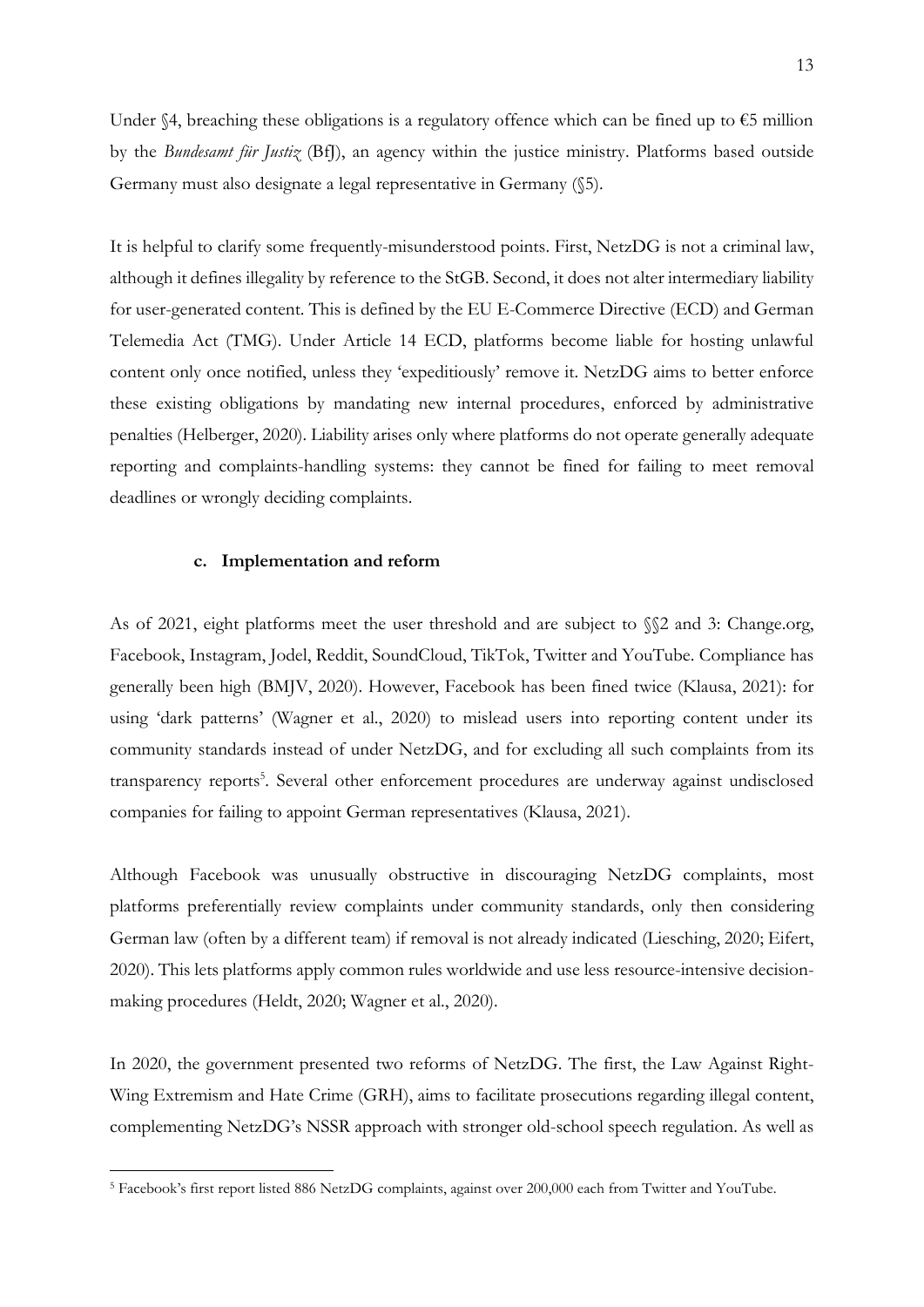substantively updating criminal law (including explicitly criminalising sexual assault threats, a ubiquitous form of misogynist hate speech: Eckert, 2018), it added a new §3a NetzDG, requiring platforms to send removed illegal content to the BKA, with the poster's IP address. Due to privacy concerns, this was highly controversial. President Frank-Walter Steinmeier initially refused to sign the GRH due to doubts about its constitutionality. After some amendments, Steinmeier signed it in March 2021. However, Google is currently challenging the law on constitutional rights grounds (Reuters, 2021); various CSOs and the Green Party also maintain that it is unconstitutional (Haufe, 2021; Bündnis 90/Die Grünen, 2021; Hiéramente, 2021).

The NetzDG Amendment Act (GÄNDG), promulgated in June 2021, makes four adjustments to NetzDG's regulatory model. First, transparency obligations are expanded: reports must detail the use of automated moderation; when complaints are decided under community standards versus NetzDG; and which groups are particularly likely to post or be affected by illegal content. Second, the BfJ's responsibilities are expanded to increase proactive compliance monitoring. Third, new procedural protections entitle posters and complainants to challenge decisions and submit disputes to BfJ-designated mediation services. Complainants must also be informed of the possibility of filing criminal complaints. Finally, to avoid conflict with the EU's updated Audiovisual Media Services Directive (AVMSD), video-sharing platforms based outside Germany are largely exempted from NetzDG.

#### **d. Criticisms and evaluations**

NetzDG was relatively popular: a representative 2018 survey found that 67% of Germans 'strongly approved' (Jacobs, 2018). However, it was highly controversial academically and politically. Objections mainly fall into three categories.

First, NetzDG is widely considered incompatible with the ECD (Liesching, 2020)<sup>6</sup>. It is argued to undermine harmonisation (Schulz, 2018), and to violate the country-of-origin principle, that platforms are regulated in the EU country where they are headquartered (Wischmeyer, 2020; Liesching, 2020)<sup>7</sup>. Second, critics raised procedural concerns about the speed of NetzDG's passage, its oversight by a non-independent ministerial department, and the possibility that it exceeds the

<sup>6</sup> Interviews by Gorwa (2021) indicate that this was also a common view within the European Commission, and at least one Commissioner wanted to formally oppose NetzDG. However, the Commission ultimately decided not to intervene, to avoid open conflict with Germany's government over a sensitive issue during an election year.

<sup>7</sup> Liesching notes that the GÄNDG exempted video-sharing platforms from NetzDG to respect the AVMSD's country-of-origin provisions, substantiating the argument that it contradicts the ECD's similar provisions.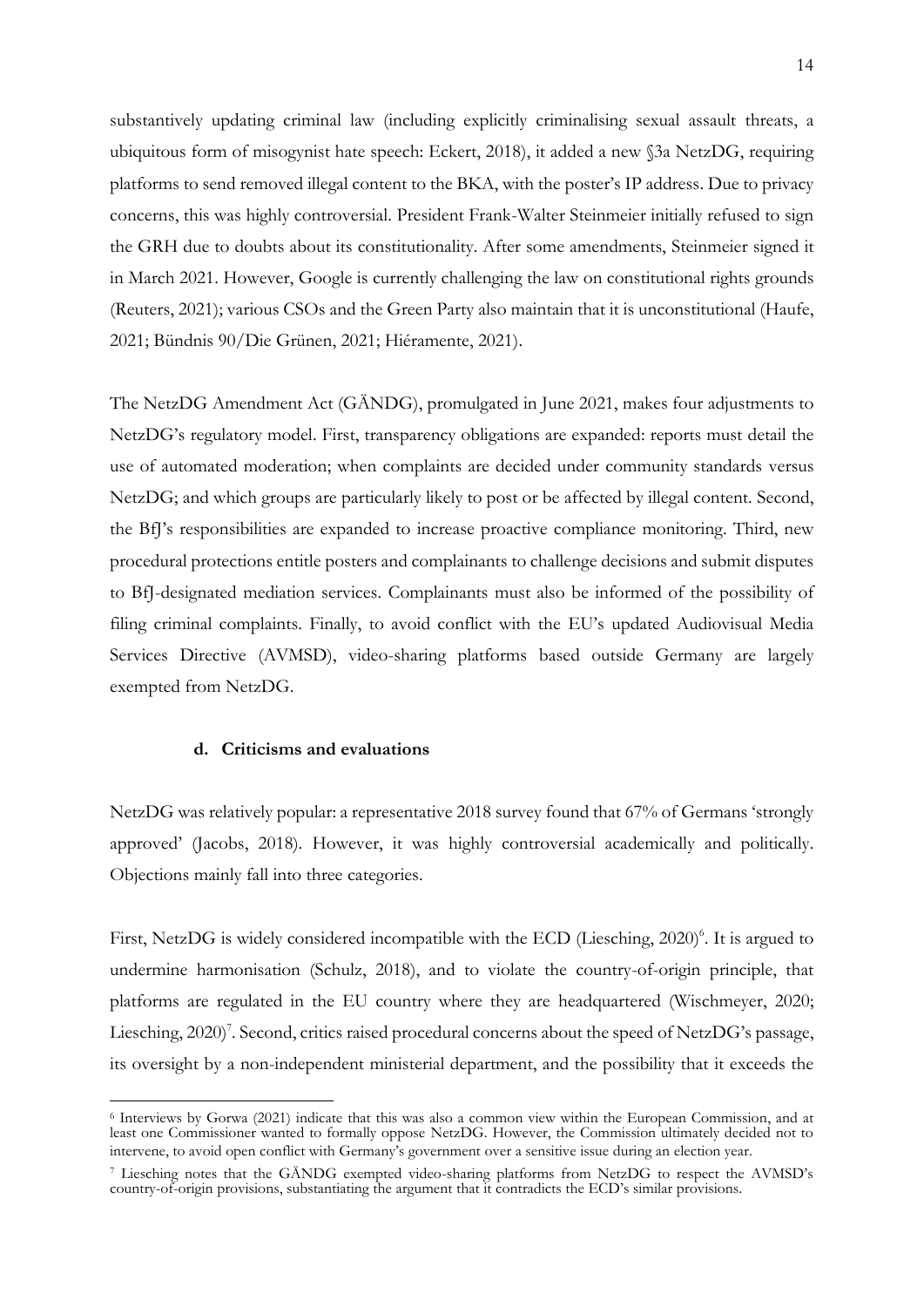federal government's competence (Heidrich and Scheuch, 2017; Schulz, 2018; Tworek and Leerssen, 2019). While important, these criticisms are quite particular to Germany. As this paper aims to draw generalisable conclusions about NetzDG's regulatory model, they are not examined in detail.

More relevant is the third category: claims that NetzDG disproportionately restricts free speech, by delegating legal decisions balancing fundamental rights to corporations, and by encouraging 'overblocking' of legal content (Heidrich and Scheuch, 2017; Echikson and Knodt, 2018; Tworek and Leerssen, 2019). This second point essentially reiterates Balkin's concerns about collateral censorship (see section  $3(a)$ ): where platforms are liable for users' speech, they will over-censor to minimise liability risks. On these bases, NetzDG faced international criticism (Kaye, 2017) and sustained opposition from German journalists, lawyers, startups and civil society (Tworek and Leerssen, 2019).

In my view, concerns about privatising legal decisions are overstated. The scale and technical operations of online platforms make it implausible that first-instance moderation decisions could be made by state institutions (Eifert, 2018; Wischmeyer, 2020; douek, 2021). Such detailed state supervision of online communications would also raise major free speech concerns. Platforms already exercise extensive control over users' speech for commercial purposes, often arbitrarily censoring minorities and political speech (Klonick, 2018; Cobbe, 2020; York, 2021). In this context, procedural regulations governing illegal hate speech are hardly the biggest threat to free speech (Heldt, 2019a; Wischmeyer, 2020). Indeed, the now-amended NetzDG gives posters stronger procedural safeguards than standard contractual relationships with platforms (Liesching, 2020), which typically offer no recourse against censorship (Leerssen, 2015).

How far overblocking concerns have materialised is debated. Overblocking in copyright cases has been documented extensively (Keller, 2021). Whether this also holds under NetzDG remains unclear. Eifert (2018) argues collateral censorship is inapplicable, since (unlike in copyright law) platforms are only liable for systematic procedural failures, not individual illegal posts. Indeed, since §3(2)(1) requires platforms to 'check whether the content reported in the complaint is unlawful<sup>28</sup>, systematically removing content without genuinely considering legality would arguably violate this obligation just as much as systematic under-removal. It could also violate the developing German jurisprudence on horizontal effect of constitutional rights against platforms, which has established

<sup>8</sup> Official translation (BMJV, 2017).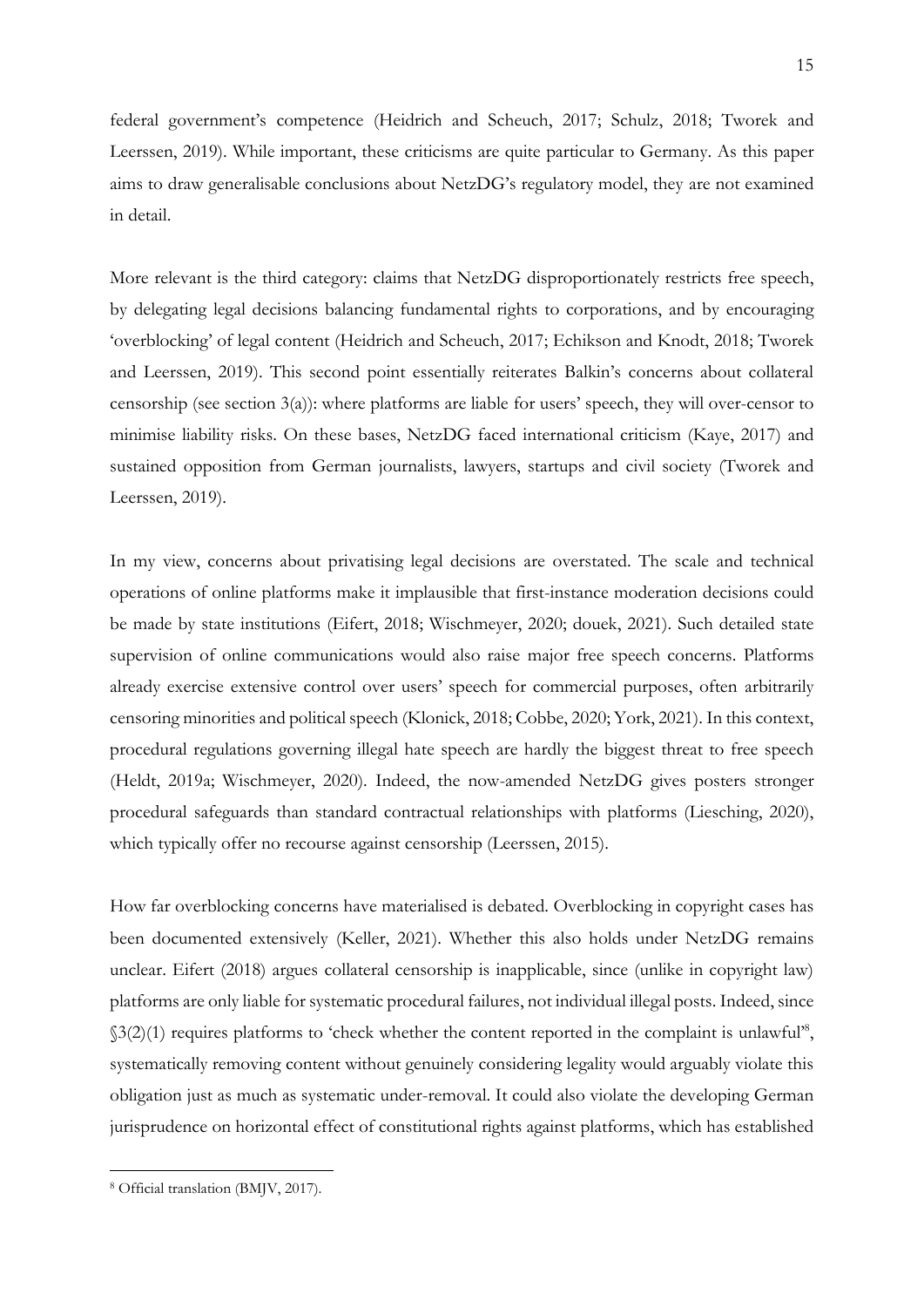that contractual terms authorising content moderation are to be interpreted – and potentially invalidated – in accordance with constitutional rights. Germany's highest civil court recently held that Facebook's terms and conditions are invalid to the extent that they strike an unfair balance between the parties' rights and interests, including users' rights to free expression (*Bundesgerichtshof Urteil des III. Zivilsenats vom 29.7.2021*). A lower court has held that Facebook's terms do not permit arbitrary or unreasonable content moderation (*Oberlandesgericht Braunschweig Urteil vom 05.02.2021*)*.* 

Nonetheless, liability for systematic under-removal could plausibly create a bias towards removal in doubtful cases. Transparency reports are not detailed enough to draw firm conclusions. They indicate, broadly, that complaints are typically resolved within 24 hours and around a quarter result in removal; this has been treated as evidence both for (Liesching, 2020) and against overblocking (Eifert, 2020). A Counter Extremism Project investigation (2020) found that platforms (especially YouTube) still frequently fail to remove manifestly illegal reported content. However, there is anecdotal evidence of spurious NetzDG complaints resulting in blocking (Delcker, 2020; Shephard, 2020). Given biases in human and automated moderation (see section 3(b)), it is possible that overblocking does not happen at scale but does affect certain communities or content types.

Compared to free speech concerns, surprisingly little research examines NetzDG's effectiveness as a policy measure. Researchers have focused primarily on the effectiveness of the transparency obligations in strengthening accountability – generally regarded as low (Heldt, 2019b; Tworek and Leerssen, 2019; Wagner et al., 2020). Yet NetzDG's explanatory memorandum and government statements indicate that promoting transparency was secondary to the overriding aim of preventing hate speech; how effectively it achieves this deserves more attention. Plausible concerns about overblocking only make this more important. German law requires limitations of constitutional rights to be proportionate – meaning they pursue a legitimate aim, are suitable to achieve it, are the least intrusive measure available, and appropriately balance competing interests (Degenhart, 2015). NetzDG's effectiveness against hate speech is highly relevant in assessing suitability and appropriate balancing.

A detailed analysis by Eifert (2020), commissioned by the BMJV, concluded that NetzDG's objectives were 'in large part achieved'. Eifert analysed transparency reports and surveyed platforms, the BfJ, legal experts and civil society (primarily legal professional associations). While he gives an authoritative account of NetzDG's implementation, it does not support the aforementioned conclusion. Eifert notes that any effects on the prevalence and visibility of online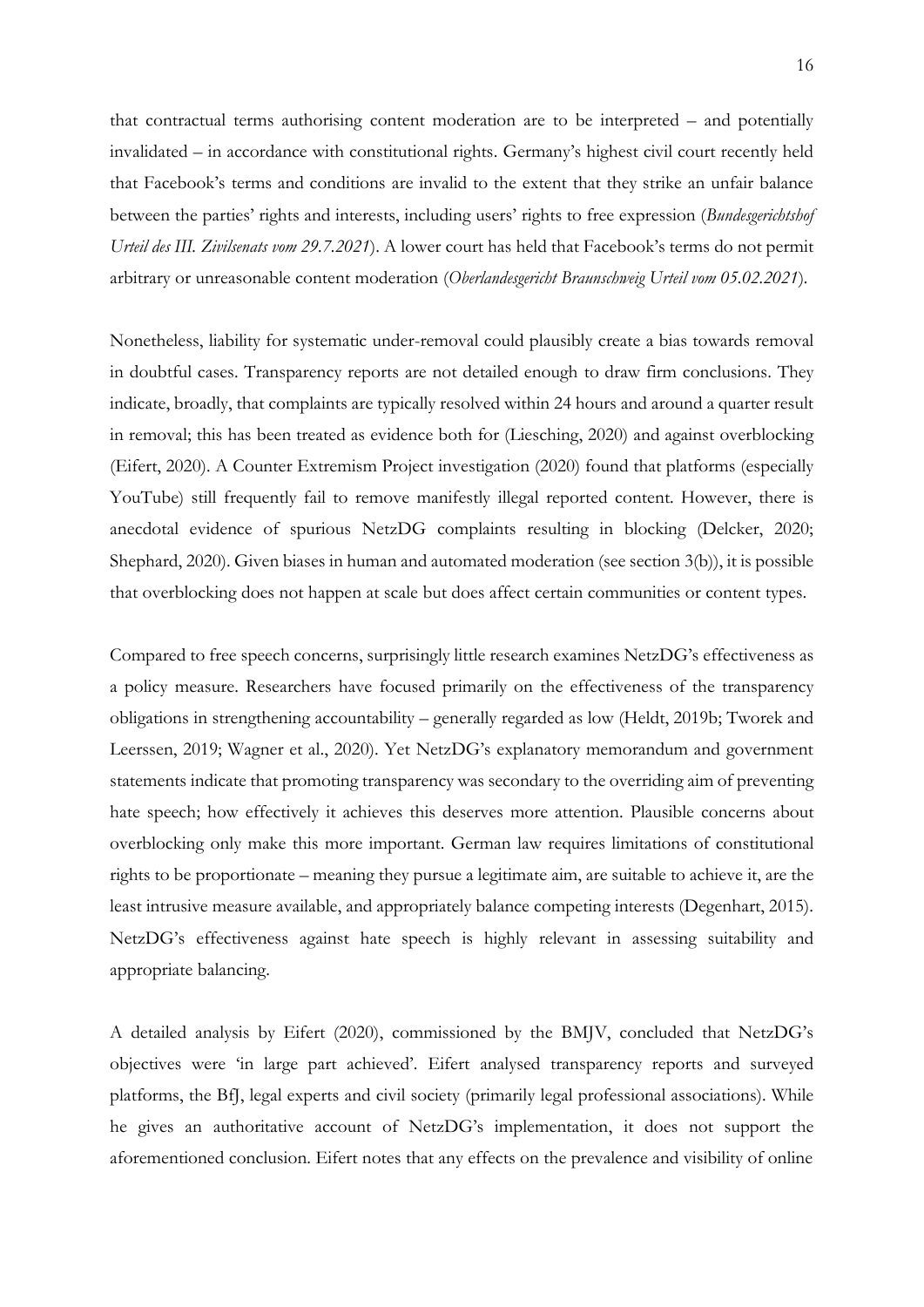hate speech remain uncertain, but concludes, 'The law significantly improved the complaintshandling and public accountability of network providers in handling specified illegal content. Network providers largely implemented NetzDG's key requirements…In this way, the aims pursued were in large part achieved' (p151, own translation). Equating compliance with policy objectives is misleading. Improving complaints-handling procedures was not an end in itself, but a means of reducing hate speech. Eifert's evidence does not establish that this was achieved.

Heldt (2019b, 2020), Echikson and Knodt (2018) and Tworek and Leerssen (2019) offer independent evaluations based on transparency reports. They concur that compliance is generally high, but also consider whether NetzDG effectively incentivises faster removal of hate content. The most detailed assessment is from Heldt (2019b). She concludes that reporting obligations have not extracted much useful information, but some indications suggest more hate speech is being removed. All platforms examined devoted more resources (including legal experts) to examining complaints, and handled most within 24 hours. Hate speech was the most common complaint category, suggesting these new procedures improved how it is moderated.

However, without more granular and comprehensive information, firm conclusions cannot be drawn. Transparency reports only include content reported by users, which is neither exhaustive nor representative of online hate speech. As Tworek and Leerssen (2019, p7) note, 'it will require much more research — and greater access to data — to determine whether NetzDG is achieving its aim, and whether any benefits outweigh the harms to free speech'. The following sections aim to begin answering this question.

#### **5. A critique of the NetzDG model**

#### **a. Scope**

NetzDG's scope is limited in two important ways. First, the two-million-user threshold may limit its impact, as people seeking or sharing hate speech can move to smaller platforms. Three interviewees considered this to seriously limit NetzDG's effectiveness, arguing that smaller platforms host significant amounts of hate speech and play a role in cross-platform extremist networks: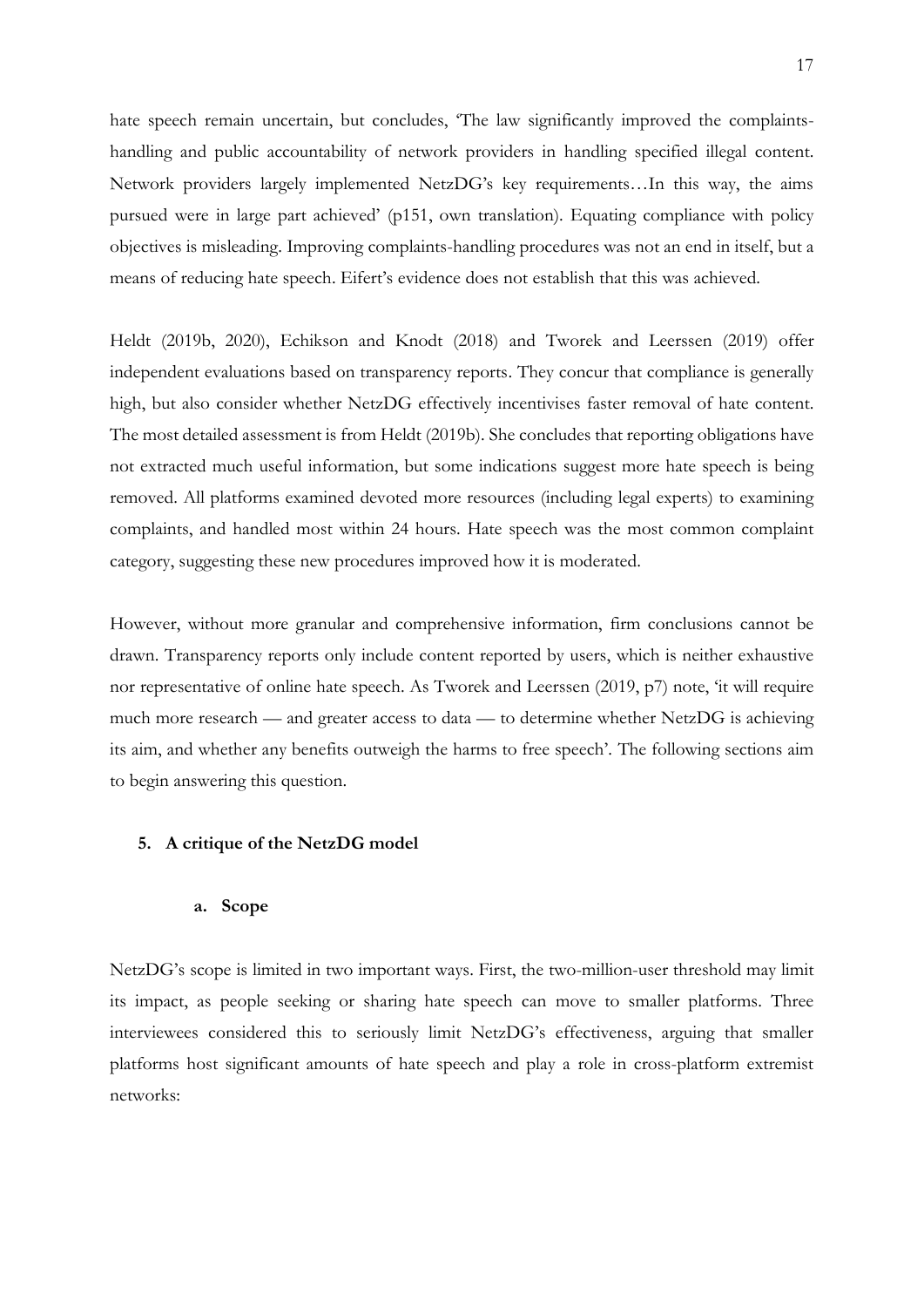'Digital violence is also happening there…it isn't always the size of the platform.' (Interviewee A)

'It's not considering smaller platforms where we know that hate is organised…What we see on the bigger networks like YouTube and Facebook and Twitter is just the execution of plans made on smaller platforms.' (Interviewee F)

That said, since compliance with NetzDG requires non-trivial investments of resources and personnel, this could be justified by avoiding heavy costs which would disadvantage smaller companies in an already uncompetitive market (Gillespie and Aufderheide, 2020). Whether NetzDG strikes the right balance between these considerations is open to debate; arguably some kind of tiered structure where smaller platforms have less stringent obligations (as in the EU DSA) would be more appropriate than the sharp two-million-user cut-off.

§1(1) also excludes certain platform types. Editorial/journalistic platforms are already regulated through media law, and host less user-generated content, which makes their exclusion seem reasonable. Excluding non-profit platforms can also be justified by compliance costs, while the exclusion of messaging services seems justified on privacy grounds, and by the limited social impact of hate speech in private communications<sup>9</sup>. However, the GÄNDG's exclusion of video-sharing platforms (see section 4(c)) is concerning. YouTube is an important channel for far-right networks and (unlike other big platforms) enables direct monetisation of extremist content, incentivising creators to continue producing it (Lewis, 2020; Munger and Phillips, 2020).

Another important limitation is that all obligations in §§2 and 3 relate only to content violating one of the 20 listed StGB provisions (see Appendix II). Some interviewees suggested that using StGB provisions to define what is banned has enabled well-informed users to avoid moderation by staying just on the legal side. This illustrates a practical disadvantage of relying on strictly-defined categories to govern complex sociotechnical systems where user behaviour can change in response to regulation. Moreover, as section  $2(b)(i)$  showed, legal content can encourage criminal hate speech, circulate it, and spread hateful ideologies. This calls for a more holistic approach, which

<sup>9</sup> Concerns were raised about the earlier interpretation of this provision to include Telegram, a popular messaging service which includes public 'channels' and is widely used by Germany's far right (Fielitz et al., 2020, p64); this was also mentioned by interviewees. However, the BfJ now considers Telegram covered by NetzDG and is currently pursuing regulatory action against it for failing to name a German legal representative (Stenner and Reuter, 2021).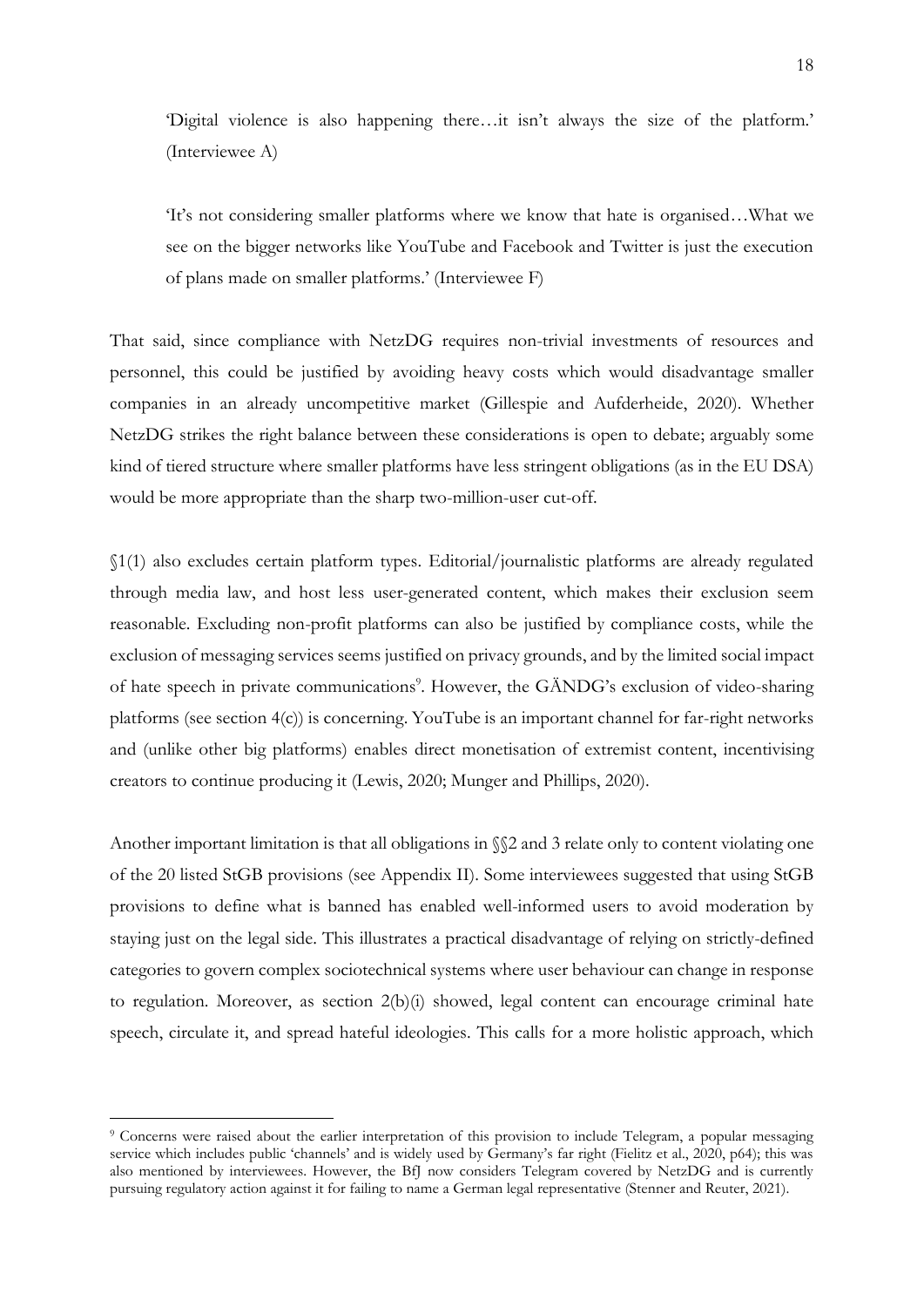also considers appropriate ways to reduce the impacts of harmful or discriminatory content which is not illegal.

Regulating how platforms treat legal content may seem intrusive into media independence and free expression. However, as section 3(c) notes, this could include interventions like downranking and content-neutral design changes which are less restrictive than censorship<sup>10</sup>. All content on social media platforms is subject to intervention, as platforms actively construct users' information environments for commercial purposes (Carmi, 2020; Pasquale, 2020). In this context, regulations incentivising interventions to address hate speech are not intrinsically objectionable. Indeed, leaving platforms' private opinion power unregulated is also unlikely to serve media freedom or free speech (Helberger, 2020). The question is how regulation can provide public accountability without excessive state interference, and reduce the impacts of harmful speech without completely censoring it.

#### **b. Substantive obligations**

#### **i. Overview**

In this respect, a major weakness of NetzDG is immediately apparent. §2's transparency reporting obligations and §3's expanded moderation procedures implement a narrowly censorship-focused version of NSSR, imposing a binary approach to moderation whereby content is either illegal, and must be removed, or legal, in which case no action is required. They fail to address broader considerations around how platforms' sociotechnical environments and design choices encourage and disseminate hate speech.

Generally, interviewees were pessimistic about NetzDG's overall regulatory orientation. All but one interviewee saw no evident reduction in the prevalence or visibility of hate speech. Three were very critical, calling NetzDG 'not a good idea' (Interviewee C) or 'a really crappy legislation' (Interviewee A). In contrast, four were qualifiedly positive, describing it as a positive step which shows legislators take hate speech seriously. However, even interviewees with generally positive views described NetzDG as mostly symbolic, or as driven more by political pressure and PR concerns than concrete policy goals. There was a general view that platforms may 'follow the letter

<sup>10</sup> douek (2021) suggests content governance using a wider range of interventions will be more protective of free speech, as censorship can then only be used where absolutely necessary.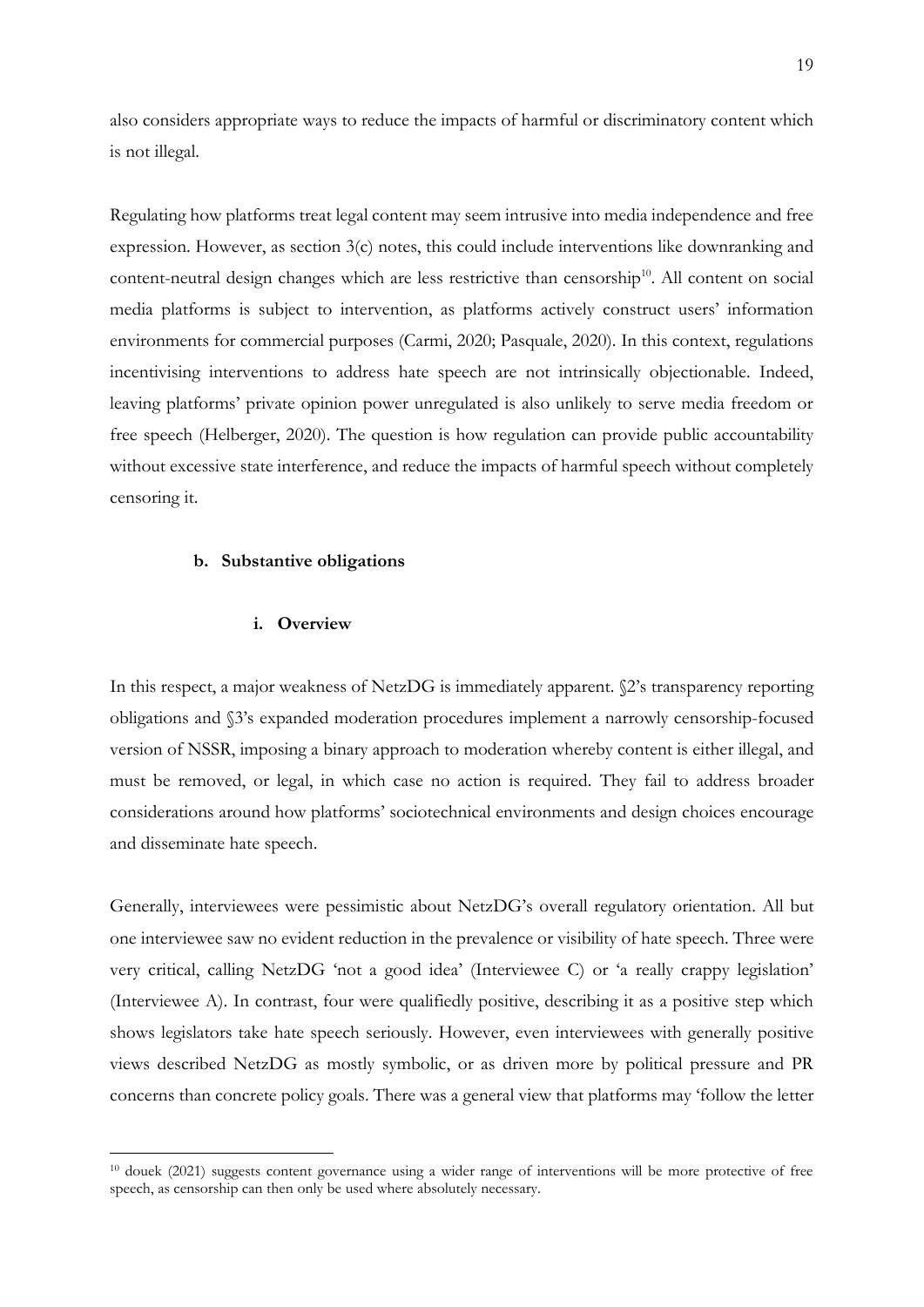of the law' (Interviewee G), but that NetzDG has failed to achieve the systemic changes to platform governance which would effectively reduce hate speech.

#### **ii. Transparency**

Transparency obligations appear to support the effective implementation of NetzDG in the narrow sense of enforcing platform compliance. Transparency is often considered a weak form of regulation which demands little concrete change (Ananny and Crawford, 2018; Gorwa and Garton Ash, 2020). However, by combining transparency reports with substantive obligations and significant sanctions, NetzDG creates a useful enforcement tool. This is borne out by the BfJ's enforcement action against Facebook, which was based on inadequate reporting, but also demanded substantive changes in complaints-handling practices. Wagner et al. (2020) suggest this could discourage similar dark patterns in future, strengthening the effectiveness of NetzDG's complaints-handling procedures.

However, it is clear from previous research and from my interviews that NetzDG reports are inadequate to assess the prevalence and visibility of hate speech, or NetzDG's effects thereon: they lack detail, standardisation across companies, and independent oversight. Interviewee C further noted that their relevance is limited by the reliance on user reporting: they give no indications of how many people encountered hate speech but did not report it. More comprehensive transparency obligations would not only aid independent research, but would also incentivise more effective measures by platforms, by exposing them to evidence-based public criticism for failing to address hate speech<sup>11</sup>. This could include greater transparency regarding recommendations and other governance measures.

#### **iii. Complaints-handling**

Platforms' new obligations under §3 NetzDG, to quickly examine user complaints about illegal content and delete it if appropriate, may have some positive impact. As section 3(b) shows, moderating hate speech reduces its audience and the incentives to produce it (Munger and Phillips, 2020), affecting both prevalence and visibility. Germany's intelligence service claims to have observed exactly these effects in Germany's far-right since NetzDG's introduction (NTV, 2019),

<sup>11</sup> The GÄNDG aims to address this by requiring more detailed reports, but they will still only cover content reported by users, and lack independent oversight.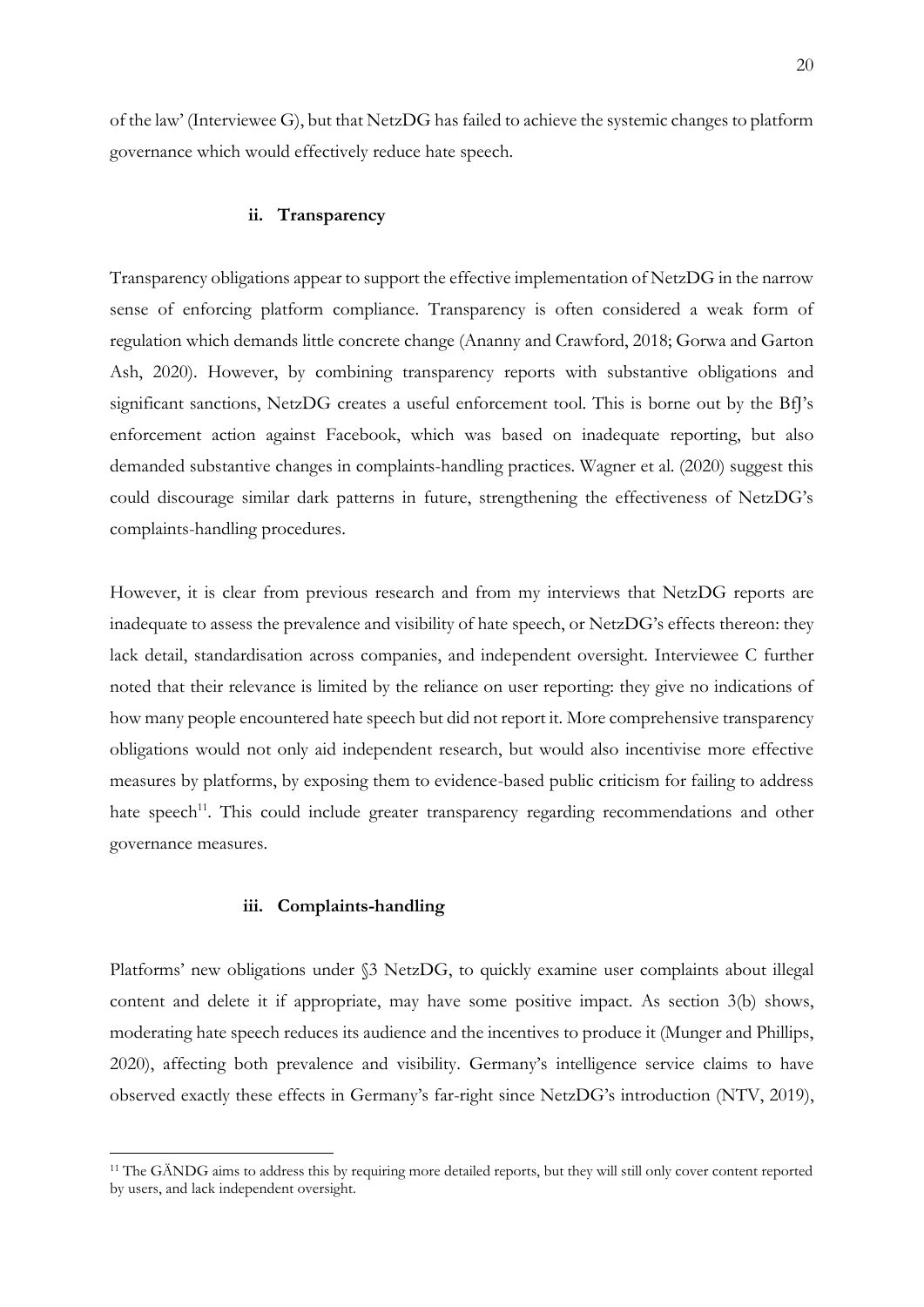although Tworek and Leerssen (2019) question the evidence for this claim. Although six of my interviewees thought NetzDG has not reduced the prevalence or visibility of hate speech at all, one argued that it has achieved faster removals:

'I work with a lot of international partners, and if you see the situation in other European countries, for example, I see a difference. So at least very explicit death threats or other crimes are taken down really fast in Germany, and really slow in other countries.' (Interviewee D)

While she did not think the overall prevalence of hate content had decreased, Interviewee F agreed that takedowns were faster, which she said victims appreciated. Interviewees also highlighted some indirect positive effects, suggesting that by starting a public debate about hate speech and showing political will to address it, NetzDG pressured platforms into investing more resources in moderation and hate speech prevention. These effects should not be disregarded, although it is difficult to disentangle NetzDG's effects from other social and political factors. Platforms certainly increased their investment in moderation and expert personnel in Germany after NetzDG's introduction (Oltermann, 2018; Heldt, 2019b).

Nonetheless, §3 has two major flaws. First, as indicated above, focusing exclusively on moderation significantly limits its effectiveness. Identifying and moderating all hateful content after it is posted is not feasible. On the other hand, factors like algorithmic recommendations, platform architecture and social/interactive affordances all influence *in advance* the likelihood that users will post or view hate content. Intervening at these earlier stages is therefore crucial.

However, NetzDG does not address these factors at all. To take two previously-mentioned examples, it does nothing to prevent Facebook from actively recommending far-right groups, or algorithmically promoting 'hate bait' posts which encourage hate speech while staying just within the law. Several interviewees noted the importance of design features – especially recommendations – in spreading hate speech, and criticised their omission. Some suggested that effectively addressing hate speech would require changes to business models and the optimisation of design and algorithms for profit:

'They are built on a system to exclude, to bring people to rage…it's a money machine, built on racism, sexism.' (Interviewee A)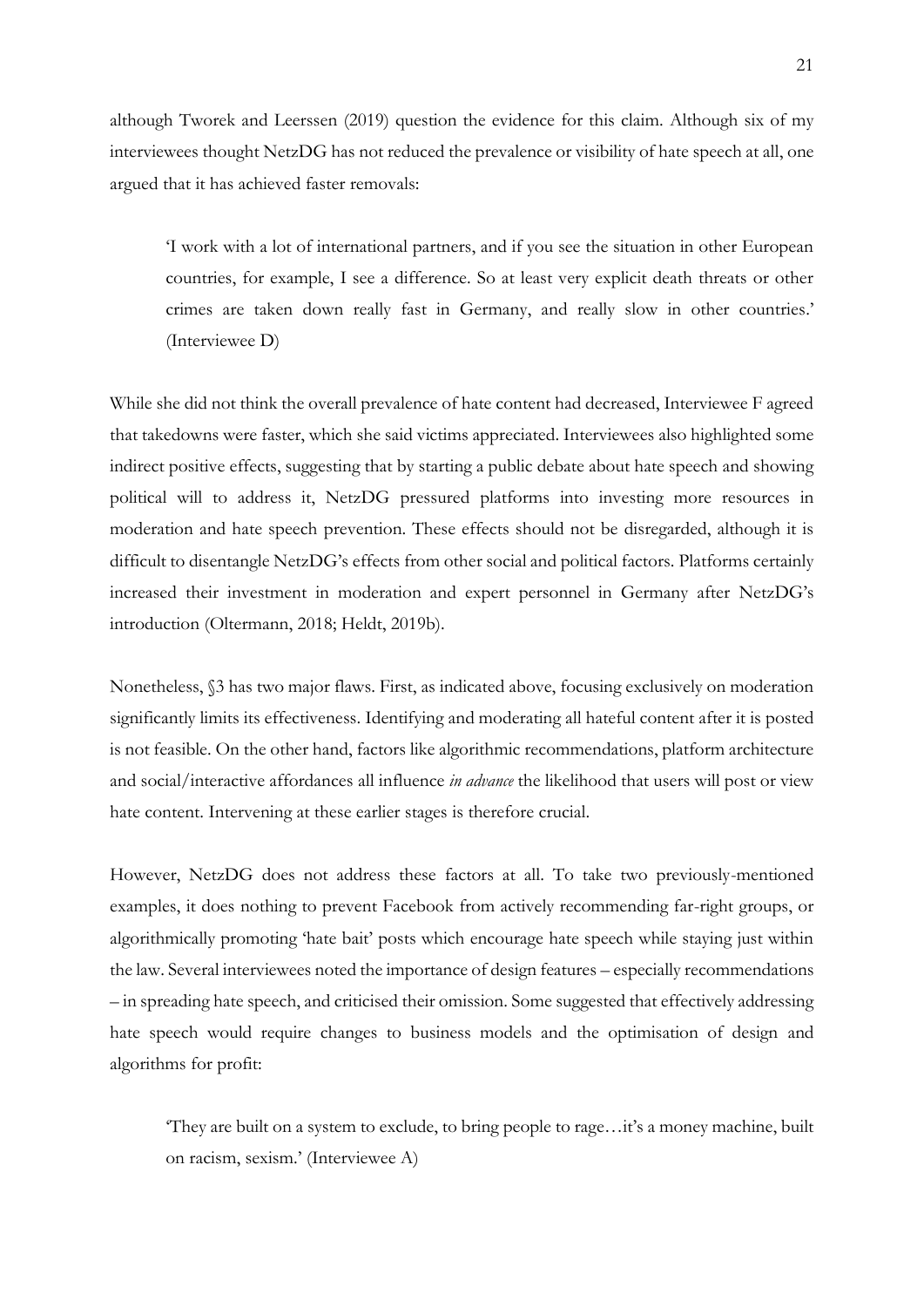Given the limitations of moderation as a solution, the absence of incentives to pursue other interventions means NetzDG's effectiveness will be limited. If anything, by creating large financial incentives to focus on censoring illegal content, it may actively disincentivise platforms from expending additional resources on alternative solutions.

In particular, one interviewee argued that NetzDG's obligations just encourage platforms to hire more lawyers and 'policy guys' to manage illegal content, while software engineers (a scarcer, more expensive resource) can still be directed exclusively to revenue-generating activities. He suggested design solutions would more effectively restrict hate speech, and that NetzDG's attempt to consider content governance entirely separately from platform design and business models is unlikely to succeed:

'The business part…where these thousand engineers are, is separated from this compliance and policy part, that seems to be more operating like a PR department, managing folks like myself. I think that is because it is less costly to hire ten policy guys…much less costly than hiring ten engineers to actually fix the problem.' (Interviewee G)

The narrow focus on censorship is also closely connected with the scope of the law and its exclusive focus on illegal content. If censorship is the only intervention considered, free speech concerns mean it can only be mandated in strictly limited circumstances, and its impacts will necessarily be limited. A more holistic approach to platform governance, utilising other measures which could discourage hateful content without censoring it completely, could engage more effectively with the full range of factors driving online hate speech.

Moreover, §3's moderation requirements relate exclusively to content reported by users. This further limits their practical relevance, since much hate speech goes unreported. Contrary to some assumptions, NetzDG does not mandate or encourage automated moderation (Heldt, 2019b); nor does it encourage any manual proactive detection of illegal content. Platforms' incentives are to direct maximum resources towards handling complaints efficiently, not to search unreported content. This is substantiated by the Counter Extremism Project's (2020) investigation, which found that Facebook ignored manifestly illegal pictures in the same album as those reported, while YouTube ignored identical videos. The absence of legal or financial incentives for proactive measures can explain this. Reporting is also easily abused to silence victims of discrimination.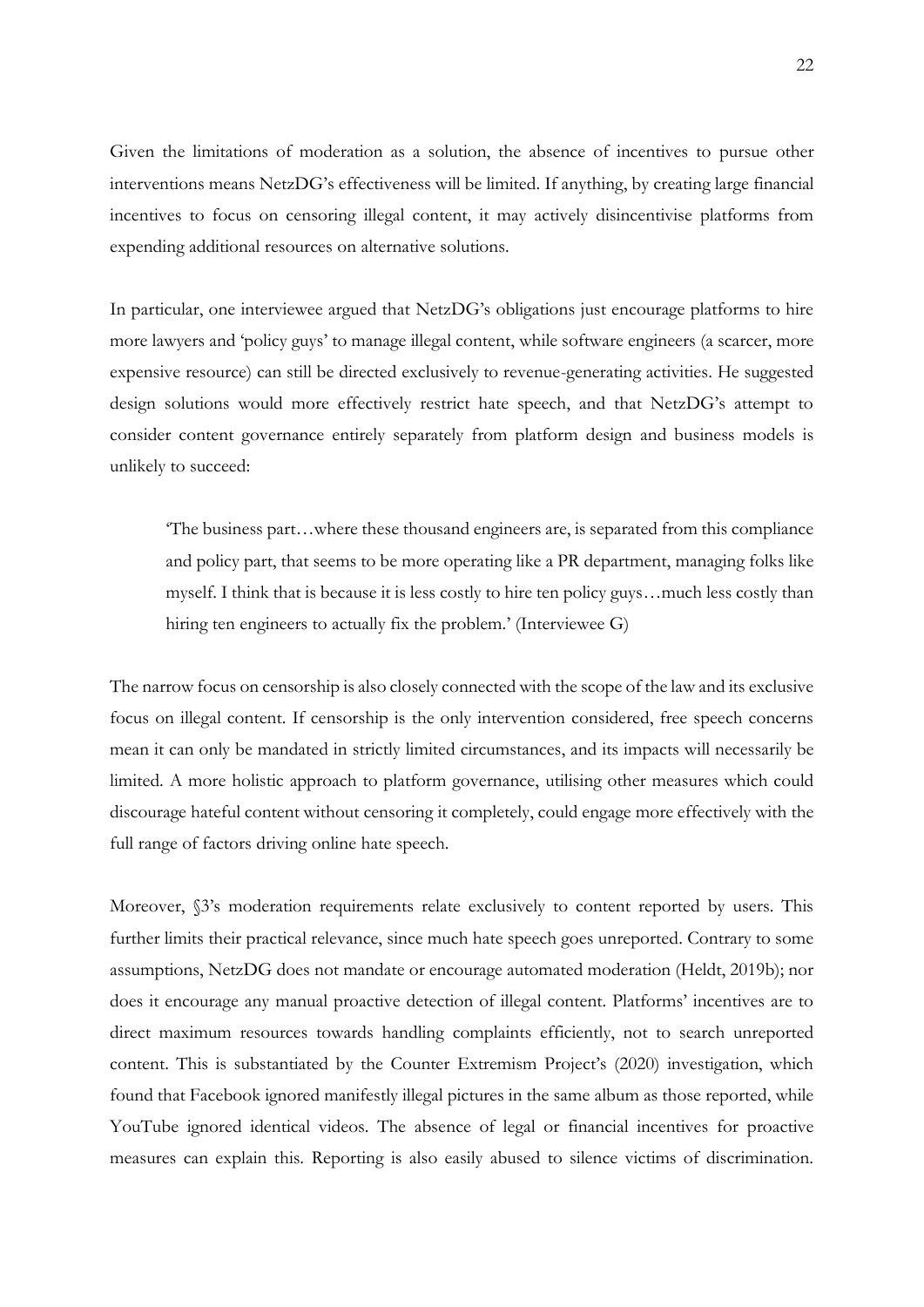NetzDG complaints have frequently been used in this way (Delcker, 2020; Shephard, 2020). This is also not surprising: platforms' incentives are to process reports quickly, rather than investigating other forms of discrimination and harassment, like coordinated malicious reporting.

In addition to these practical issues, relying on user reporting raises more fundamental concerns. As Duguay et al. (2020) show, it places the onus of dealing with hate speech on victims, which may be demanding, for example in mass coordinated harassment situations. It also promotes an individualistic understanding of hate speech, and social media use generally: users are responsible for curating their own online experiences, while platforms disclaim responsibilities to create a safe environment (Siapera and Viejo-Otero, 2021). In interviews, the burden of user reporting emerged as a central point of criticism:

'You have only the possibility at the moment, still, to work on this yourself, if you can…which is really difficult for the victims themselves.' (Interviewee D)

As well as criticising this fundamentally individualistic approach, interviewees highlighted specific problems with how reporting has been implemented. They criticised NetzDG for failing to prevent platforms from creating unnecessarily complicated interfaces, and for expecting users to be familiar with technical legal provisions (also criticised by Eifert, 2020):

'It's always long, really a lot of clicks you have to do. So it's not a really nice user experience, it's more like, "Don't do it."' (Interviewee A)

'It's totally threatening, that whole way it's done. I know it should be three clicks…no more. One, two, send. That's what we know for how digital things are effective.' (Interviewee C)

'It's a little bit frightening to see this form, and they're asking you, "Are you really sure that this is chargeable with a criminal offence?" And I'm not an attorney!' (Interviewee A)

As Crawford and Gillespie (2016) observe, flagging is a 'thin' form of participation which offers users little meaningful participation in content governance. Multiple interviewees commented that platforms remain highly intransparent, and that victims of hate speech have few avenues for meaningful communication with platforms. NetzDG allows users to express opinions on whether individual posts are criminal, but not on general moderation policies, other possible interventions,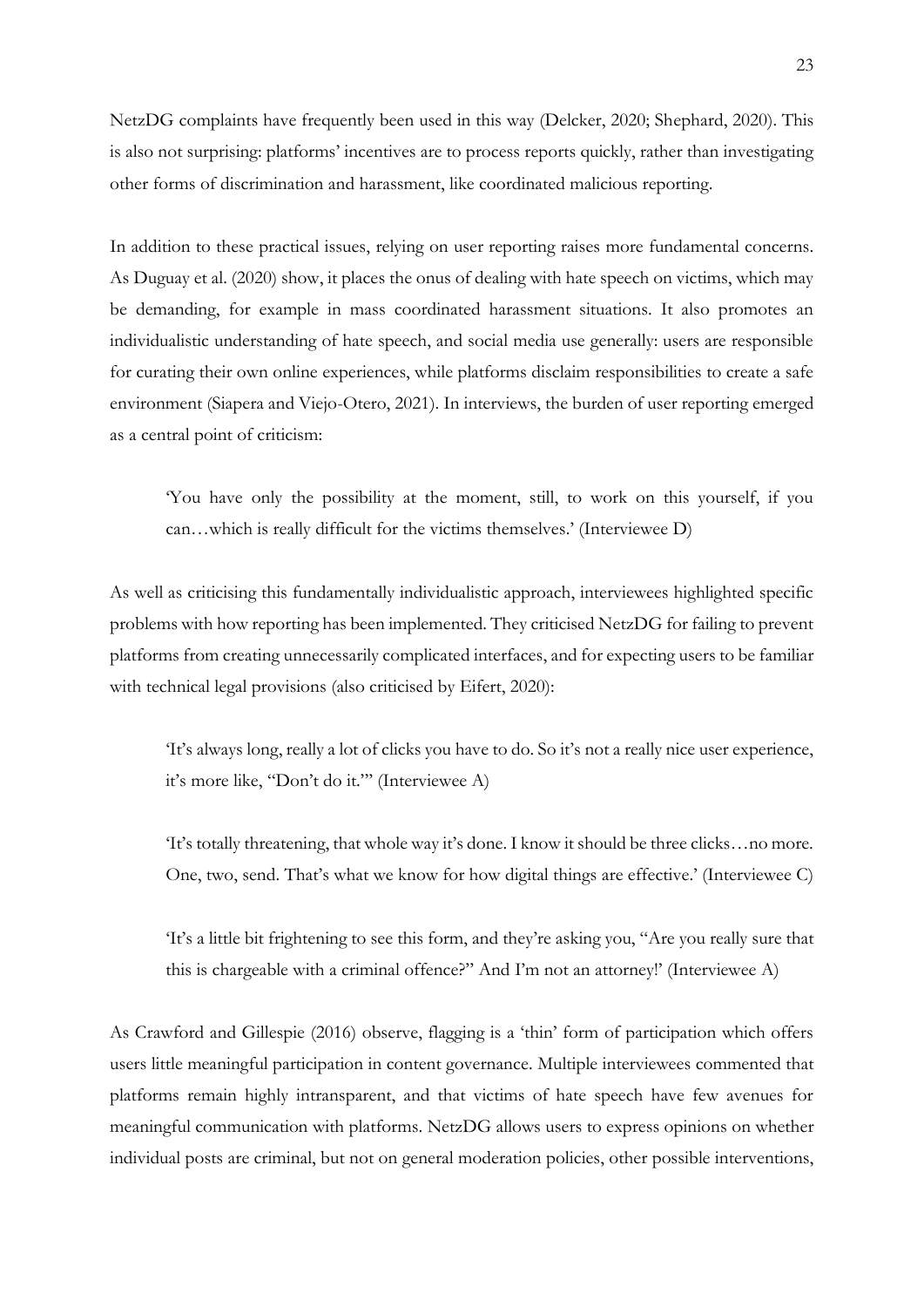or broader changes in platform governance. Requiring platforms to invest more staff and resources in their existing content moderation systems without otherwise reforming these systems entrenches a top-down governance model where users' views and experiences are marginal.

This is not just a problem for individual victims, but undermines the search for policy approaches which serve communities affected by hate speech. Interviewees generally considered that NetzDG's reporting-based model was not informed by these communities' experiences or those of civil society experts:

'The situation for victims of digital violence didn't change at all…they didn't get anything to solve their situation better.' (Interviewee D)

'[Groups] most affected from digital violence – this NetzDG does nothing for them.' (Interviewee A)

Overall, NetzDG makes only incremental adjustments to the model of content moderation – content flagged by users is queued for review under standardised rules – that already predominated within large commercial platforms (Klonick, 2018). As Wischmeyer (2020, p42) notes, the §3 obligations 'are mostly common-sensical and build on the technological infrastructures which most intermediaries have already set up'. Seemingly these pre-existing systems have substantially constrained the legislator's imagination. NetzDG misses the opportunity to require more radical changes to how platforms govern content and user interactions, which would align these processes with the needs of people affected by hate speech.

### **c. Social and institutional context**

In addition to these flaws in NetzDG's regulatory strategy, interviewees highlighted aspects of the broader policy context which undermine its effectiveness. The need for better support for victims was a recurring theme. Three interviewees said police are often unhelpful:

'We need more training for the police force, because they also don't know what digital violence is. They always say, "Turn it off and go home, there's nothing here."' (Interviewee A)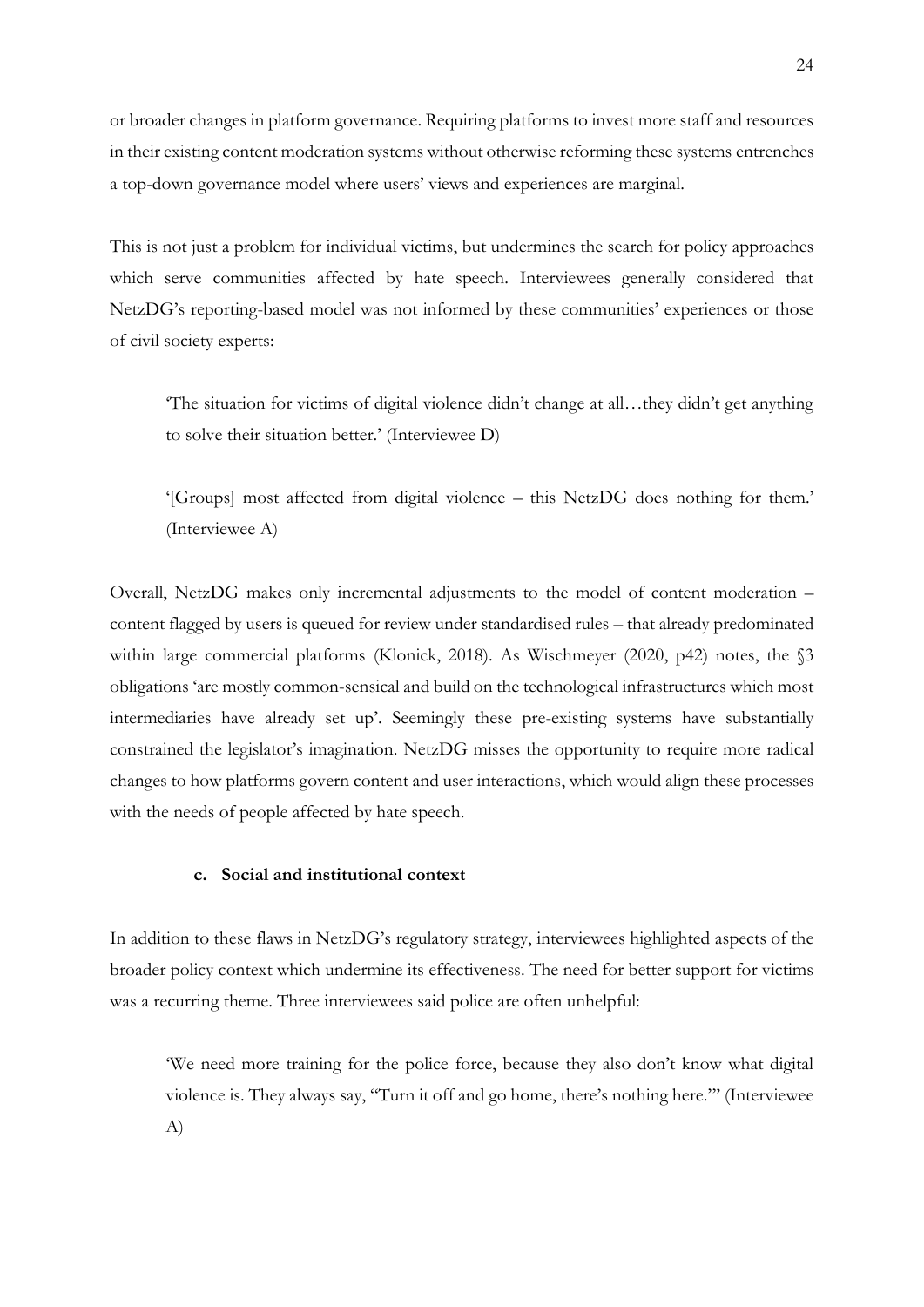Three discussed NGOs supporting victims of hate speech, which are overstretched and underfunded. Increasing their funding was described as another overlooked but potentially effective intervention.

Another aspect was public awareness of NetzDG, and of laws around hate speech more broadly. Interviewee C suggested that many people are unaware of reporting procedures, limiting their practical relevance. Other interviewees suggested that those posting hate speech are unaware of or indifferent to potential consequences. They linked this to the lack of concrete consequences other than content deletion, and the unlikelihood of prosecutions. Despite the name 'Network Enforcement Act', interviewees generally considered that NetzDG has done little to actually strengthen criminal law enforcement online:

'If something is illegal, we delete it, and then that's it. Nothing else happens, there are no consequences for the person that posts illegal content.' (Interviewee F)

'Many people still don't believe that crimes they commit online can also lead to charges.' (Interviewee E)

Three interviewees suggested NetzDG's moderation-focused approach may actually have made this problem worse, as rapidly removing content can make it more difficult to pursue criminal complaints. Another problem identified by two interviewees was inadequate funding and training for police and prosecutors to investigate online hate speech and offer support to victims – again, something NetzDG does not address at all<sup>12</sup>.

There was also a consensus around the need for a broader spectrum of policy interventions to tackle the overall social context that produces hate speech, rather than focusing exclusively on platform governance and speech regulation:

'Rules and regulation are one thing, but if you don't change the mindset of the community or of the society, you can have a thousand rules, it won't change anything.' (Interviewee A)

<sup>12</sup> The GRH aims to improve enforcement by providing user data to the BKA, but has raised fundamental rights concerns: see section 4(c). It does not extend support for victims.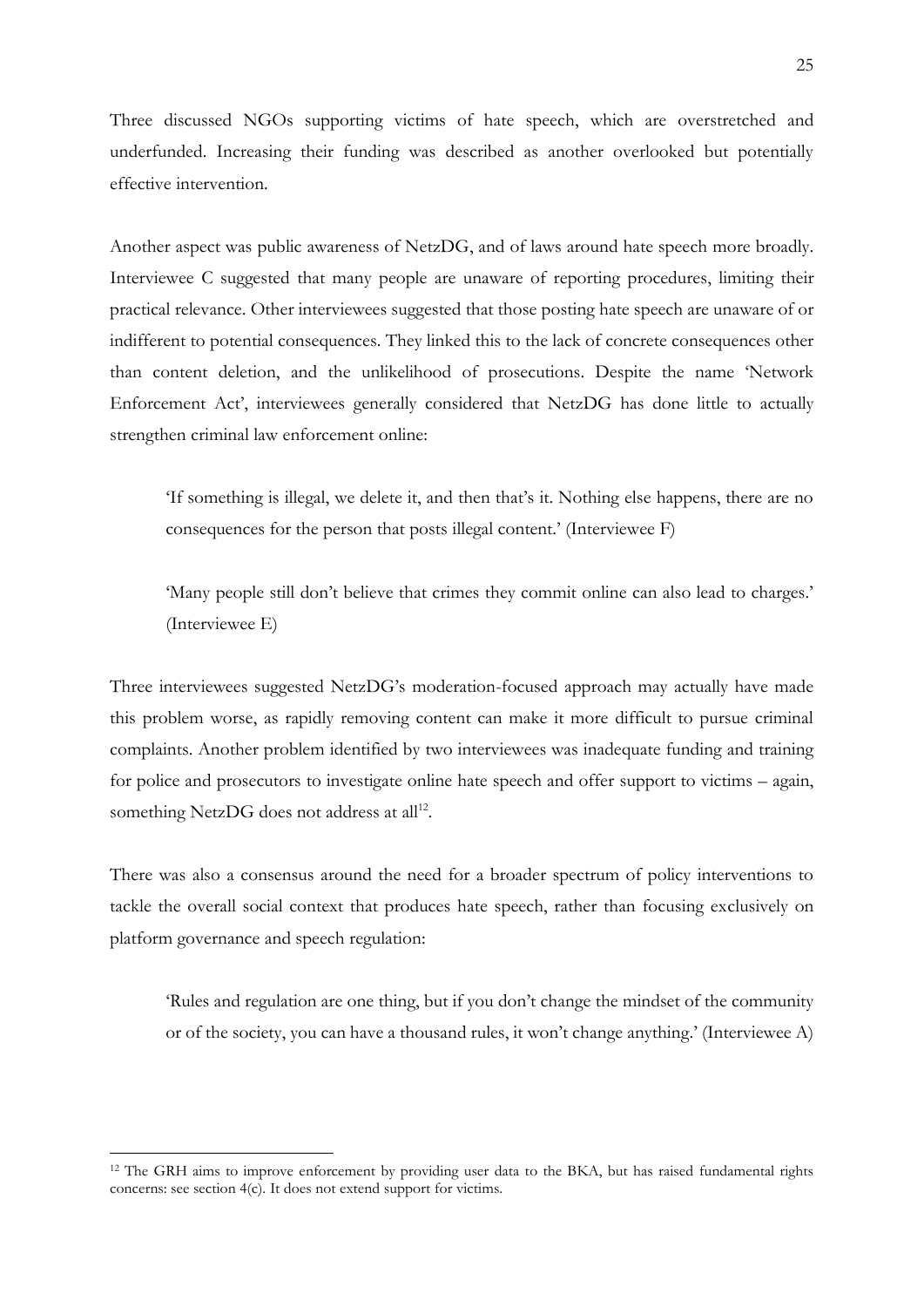'I think there's a lot that society can do. Anything that's related to what we do or what the NetzDG does is – well, criminalises things that have already been said. We are there when things are already too late.' (Interviewee B)

This echoes the arguments made above about the limitations of moderation, and the ineffectiveness of focusing only on deleting hate content, rather than proactive prevention. The interviews suggest that a preventive approach should take an even broader perspective, considering not only the full range of available platform governance mechanisms, but also relevant policy interventions in education, criminal justice, and victim support.

#### **6. Recommendations and future research**

to

#### **a. Systemic and preventive regulation**

This examination of NetzDG's content and reception by CSOs exposes the limitations of this regulatory model. There is a fundamental mismatch between NSSR mandating censorship of narrowly-defined content categories, and the complex sociotechnical environments of large-scale, networked, algorithmically-curated social media, which influence user interactions in myriad ways. Moreover, in democracies, censorship-based NSSR can only legitimately be used in very limited circumstances. Yet legal content can encourage hate speech – and all such content is already subject to extensive intervention at platforms' discretion, through recommendations and design choices which enable, encourage or constrain certain interactions. There is no reason these private governance mechanisms should be totally unregulated; but censorship-based NSSR is not the appropriate regulatory strategy. Effectively addressing hate speech demands more creative regulatory solutions, which would incentivise companies to design their platforms and recommendation algorithms to reduce the impacts of hate speech (and legal content encouraging it).

NetzDG incrementally adjusts systems which were not adequately addressing online hate speech, rather than demanding new approaches – even though there is extensive evidence on the nature of the problem, and many constructive proposals for effective responses. That NetzDG ignores all aspects of platform governance other than moderation – as well as broader social policy questions like education – suggests it was not based on a thorough understanding of the policy problem. This can partly be explained by its political context. As Gorwa (2021) shows, time constraints related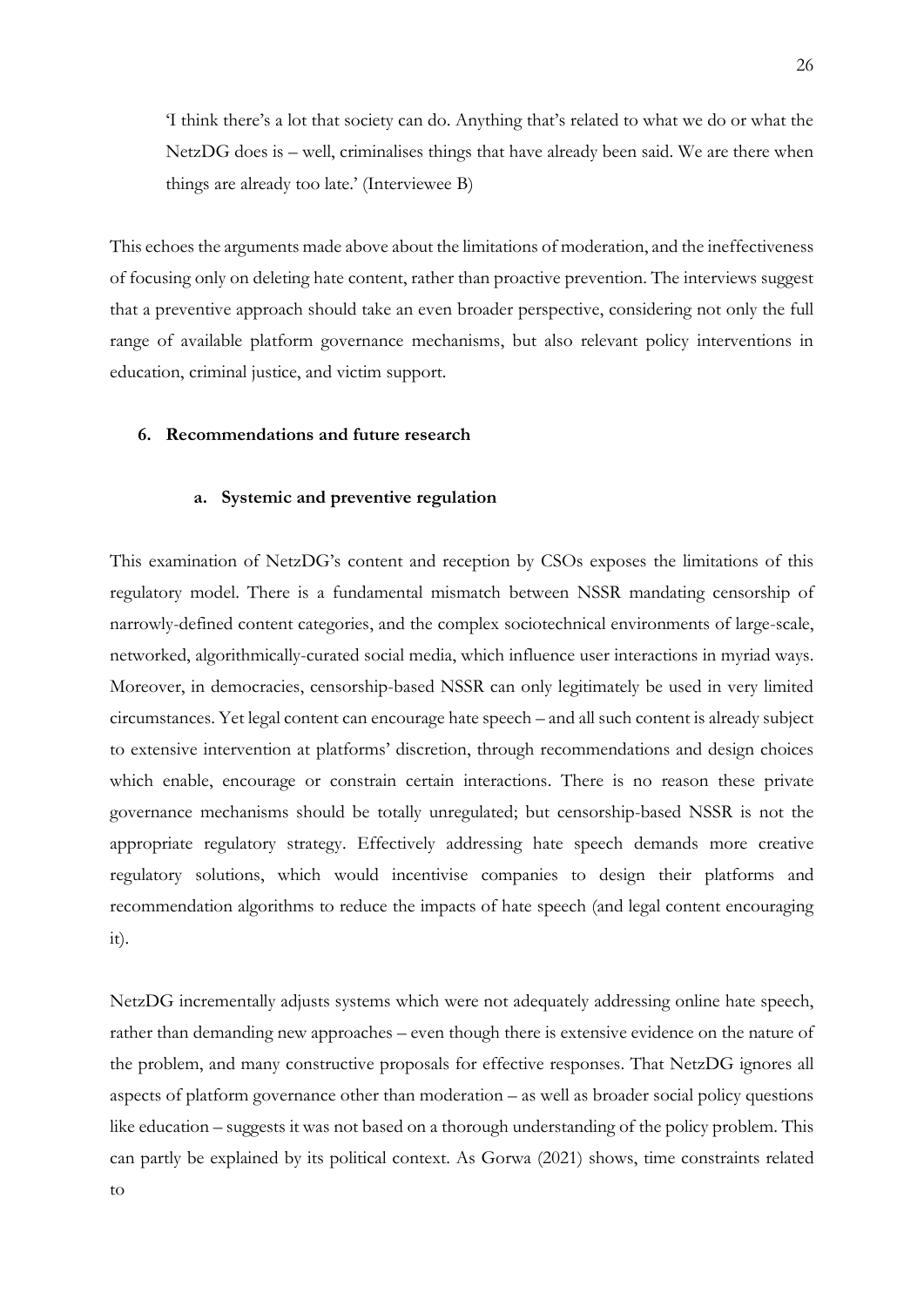procedural requirements and Germany's electoral timetable favoured the quick passage of a law regarded by many policymakers as flawed. This likely favoured simple, incremental changes over further-reaching reforms. Another factor could be the predominance of legal professionals in Germany's civil service, especially theBMJV (Wegrich and Hammerschmid, 2018). NetzDG shows continuities with German legal traditions (He, 2020; Tworek, 2021), and reflects a highly legalistic understanding of content governance, based on clear rules and statutory categories. Its drafters' professional background may have favoured this approach over engineering-based solutions.

Although my analysis suggests several small reforms which could marginally increase NetzDG's effectiveness (e.g. mandating more user-friendly reporting systems), such an incrementalist approach would be misguided. NetzDG's regulatory model is fundamentally flawed. Effective regulation must be more *systemic*, considering the whole platform environment and how users interact with it instead of banning individual posts, and more *preventive*, proactively discouraging people from posting or viewing hate speech rather than only deleting it afterwards.

In this regard, douek's (2021) nuanced account of NSSR – which retains Balkin's triadic model, but argues for systemic content governance strategies including many interventions other than censorship – seems more promising. However, legislators should not only regulate 'remedies' for particularly harmful content (douek's primary focus), but should also address the methods and objectives of content governance more generally. Through recommendations and technical affordances, platforms' opinion power shapes users' experiences, information environments, and – ultimately – behaviour. Incentivising the use of such power to actively discourage and suppress hate speech, instead of promoting it, should be the goal of regulation.

Given the complexity and diversity of platform architectures and user cultures, understanding how to achieve this is a challenge for regulators and researchers. However, while interventions in complex sociotechnical systems may not always have predictable results, they can be steered in desired directions. Currently, platforms are effectively optimised for ad impressions and profit (Cobbe, 2020). Regulation should ensure design and optimisation processes also consider public interest objectives like discouraging hate speech.

One approach would be procedural regulations requiring internalisation of public interest considerations in design and governance processes, such as mandatory risk assessments and audits. Such regulations have practical advantages over prescriptive rules (e.g. accommodating diversity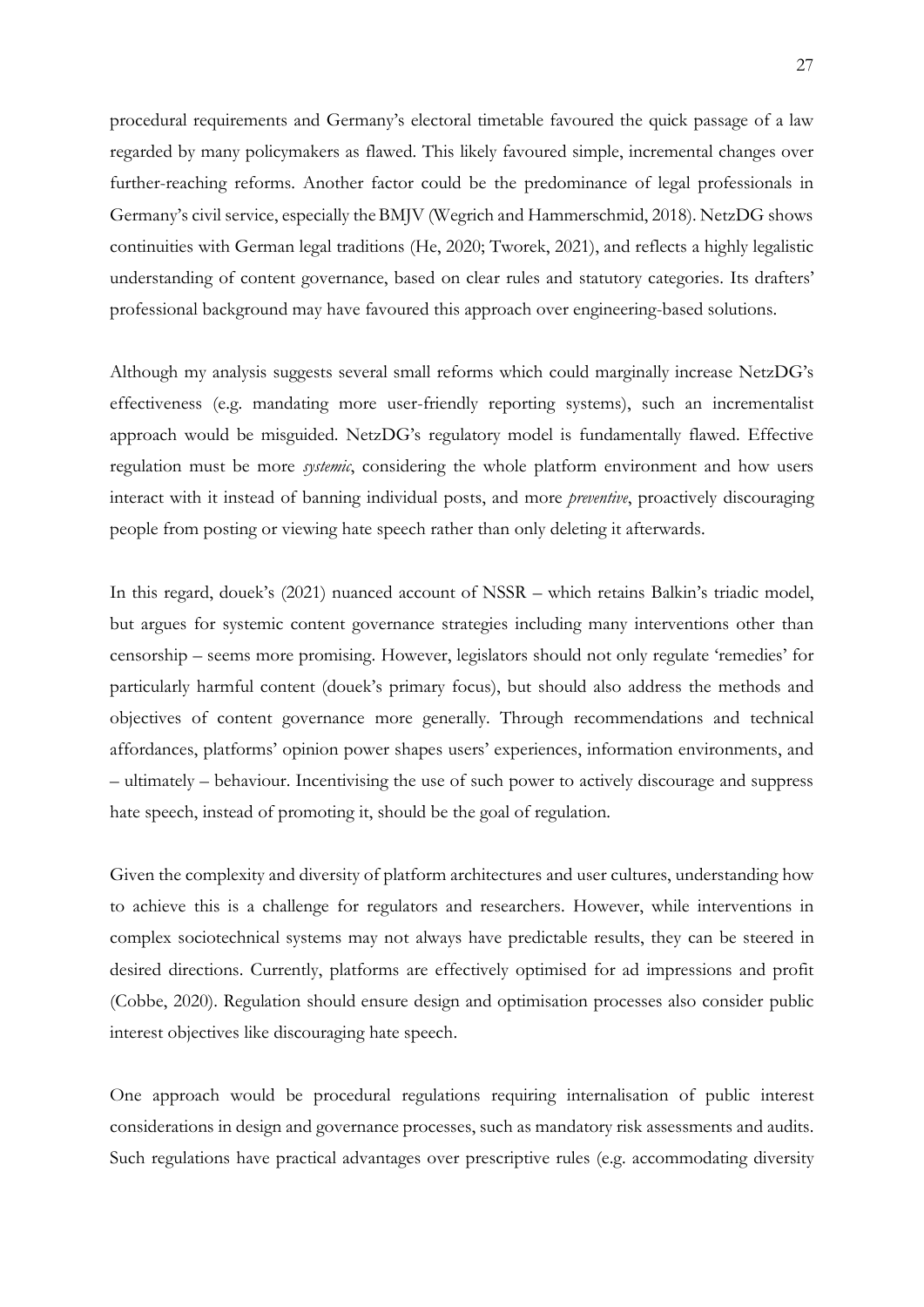between platforms) and alleviate free speech concerns raised by direct state intervention in content governance (douek, 2021). Platforms sometimes test such design changes, but these initiatives are ad hoc, intransparent and easily overridden by profit imperatives (recently illustrated by two separate investigations showing that Facebook executives overruled product changes aiming to discourage hateful and divisive content on profit grounds: Hao, 2021 and Hagey and Horwitz, 2021). They should be systematic, transparent and obligatory, even where they affect profits.

Legislators could also more radically reform the structures of platform governance. As my interviews highlighted, profit- and engagement-based business models conflict with policies which would require platforms to de-amplify engaging content, divert expensive engineering resources from revenue-generation, and prioritise users' interests over shareholders'. Noble (2018) argues that platforms which organise information based on profitability will never serve marginalised groups. Conversely, participation by users and marginalised communities is identified as an important starting point for effective anti-hate speech measures (Duguay et al., 2020). My analysis shows that the NetzDG model does not respond to the needs and perspectives of victims or civil society; giving these groups more input would likely have produced a different strategy. Promoting participatory, democratic and non-commercial platform governance structures could open new possibilities to prevent hate speech and create a more equal, inclusive online public sphere.

Finally, social media are a distinctive information environment, and many changes could and should be made in platform regulation to tackle hate speech. However, interviewees emphasised that online hate speech should not be considered in isolation from broader social factors. On-platform solutions are important, but cannot replace law enforcement, social work and education programmes which address underlying discrimination and prejudice. The regulatory strategies discussed here would be most effective as part of a broader anti-discrimination programme encompassing these other policy fields.

#### **b. Future research**

This analysis has highlighted the flaws of the NetzDG model and suggested alternative strategies. However, many questions remain. What concrete design changes can different platforms make? What regulatory and governance structures could incentivise such changes? How can the perspectives of users, marginalised groups, and CSOs inform these strategies? These questions require further research in disciplines including human-computer interaction and communications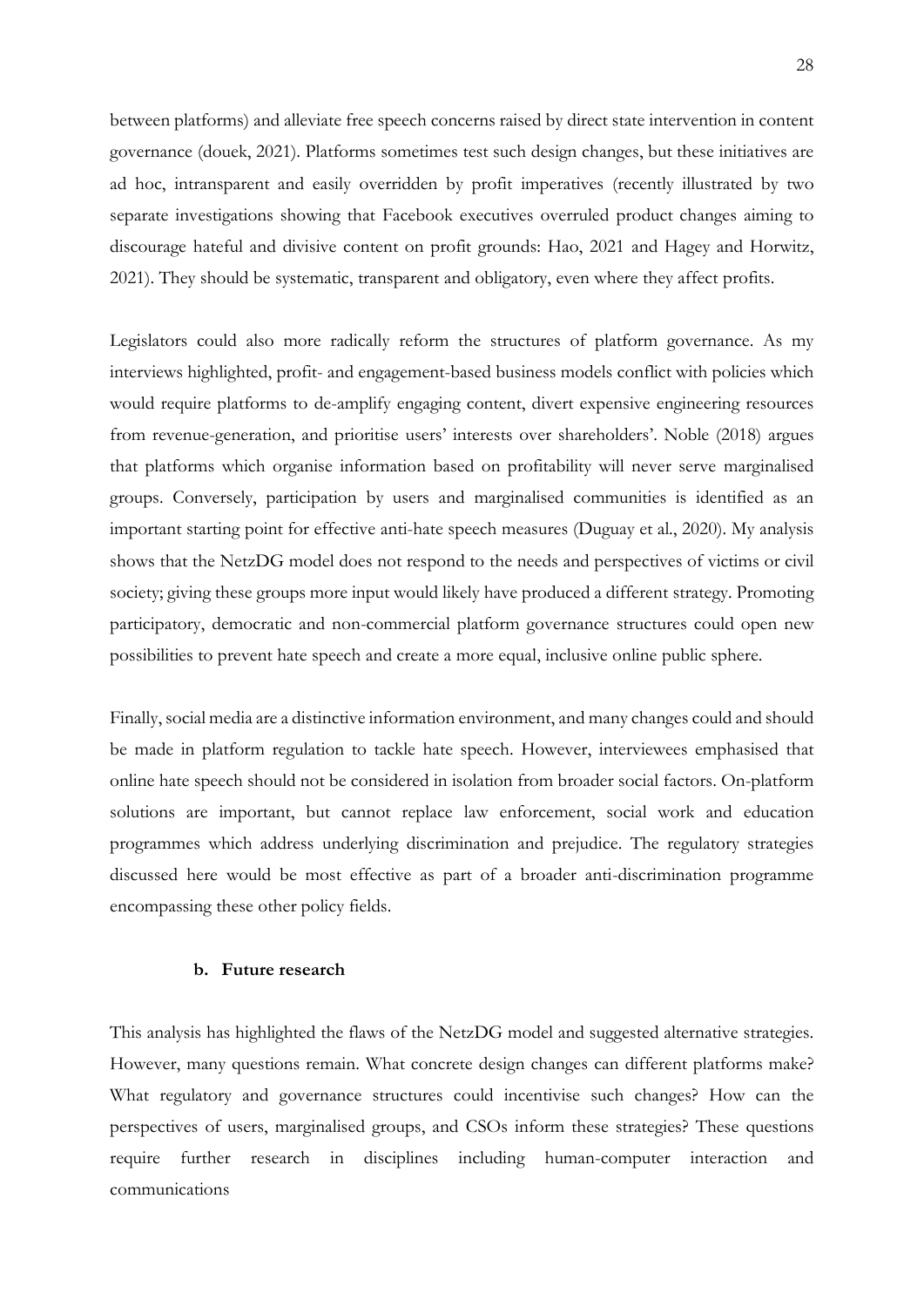studies as well as law, regulation and governance. Platforms and independent researchers should be systematically and transparently investigating potential interventions; external access to data is vital (Matias, 2016).

Future legal research could look to other fields to inform regulatory strategies. For example, Helberger (2020) suggests media law – which has long tried to steer a course between unaccountable private power and excessive state intervention – offers useful inspiration. Regulatory studies literature could illuminate how law influences platforms' governance processes, and how procedural regulations could provide effective accountability (Gorwa, 2020).

In addition, more research is needed on the international implications of, and constraints on, such regulations. Moderation rules can easily be implemented in individual countries through geoblocking, but systemic design and governance changes have global ramifications – recently illustrated by changes several platforms introduced globally in response to the UK's Age-Appropriate Design Code (Hern, 2021). Such regulations might face opposition from the US, home to most major platforms. Like NetzDG, they might inspire similar regulation by authoritarian countries, with severe consequences for free speech and media freedom. EU member state regulations might also risk incompatibility with the country-of-origin principle; harmonised EUlevel reform would be more legally straightforward, though politically complex.

Finally, the DSA proposals incorporate various procedural obligations along the lines discussed here, but leave untouched the overall platform governance structure that Leerssen (2020, p50) characterises as 'regulated oligopoly'. Further research is needed to investigate its likely impact on hate speech, discrimination and equality.

#### **7. Conclusion**

This paper aimed to evaluate how effectively the 'NetzDG model' of NSSR addresses online hate speech, through an empirically-informed analysis of the legal text and its regulatory strategy. It shows that NSSR which focuses on censoring narrowly-defined content categories fails to address the factors driving hate speech on social media, which include not only underlying social prejudices but also platforms' technical features and the behaviours and interactions they encourage. The findings support calls by scholars like Helberger, Cobbe and douek for more systemic approaches to social media governance, which challenge the power of commercial platforms.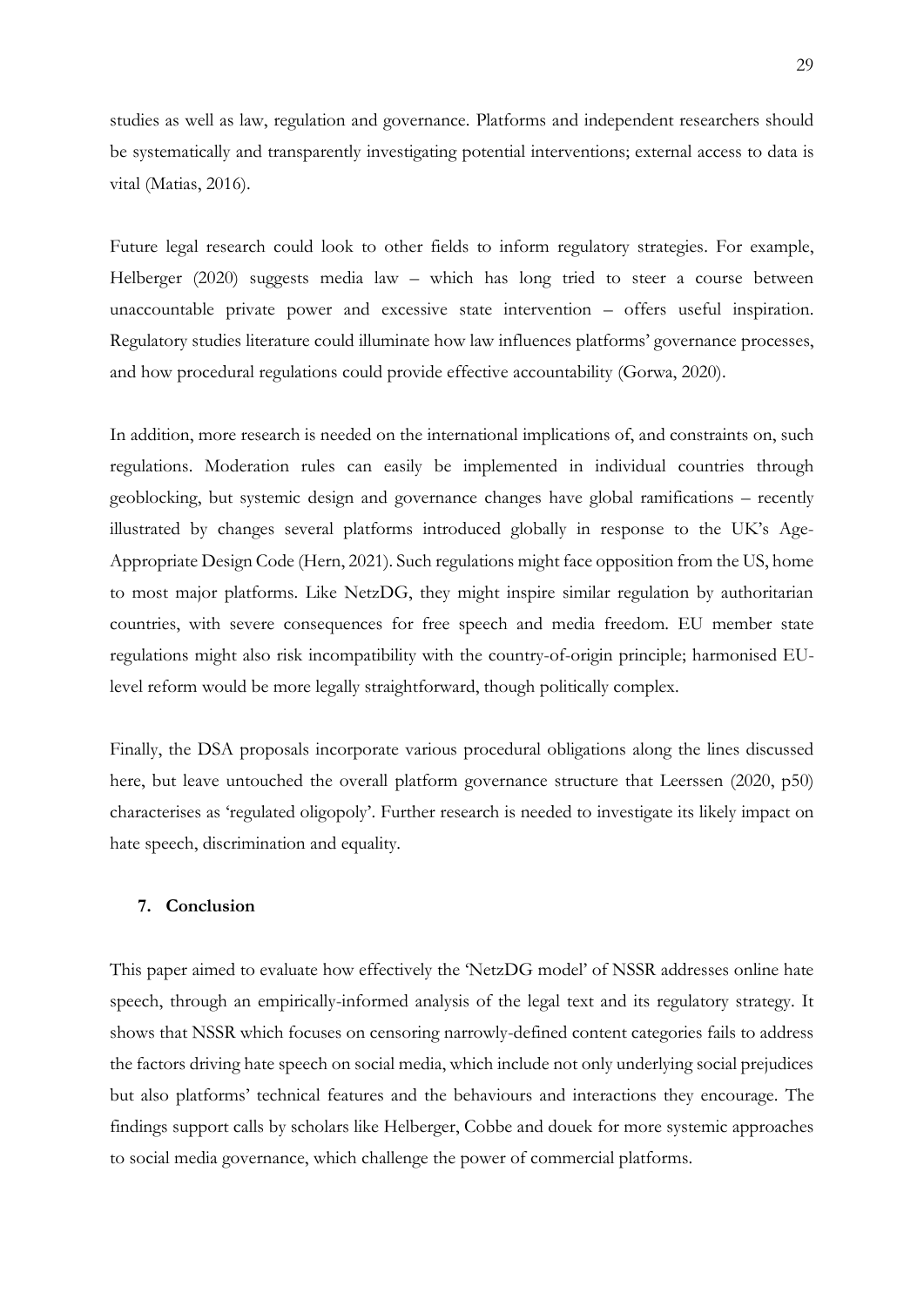Effective anti-hate speech regulations must address content governance holistically, rather than targeting individual posts, and ensure platforms' opinion power is exercised in the public interest. In short, we need a *new* new school of speech regulation: one which retains the triadic model whereby states regulate how private intermediaries exercise their power over public discourse, but takes a broader view of what this power comprises. Power does not simply come from deciding what users can say: by controlling the availability of information and constructing the sociotechnical contexts of their interactions, platforms influence what people want to say or hear in the first place. Effective hate speech regulation must actively ensure that this power is exercised responsibly. Though NetzDG has been influential internationally, it is to be hoped that future regulations like the DSA will recognise its limitations and pursue a more radical regulatory strategy.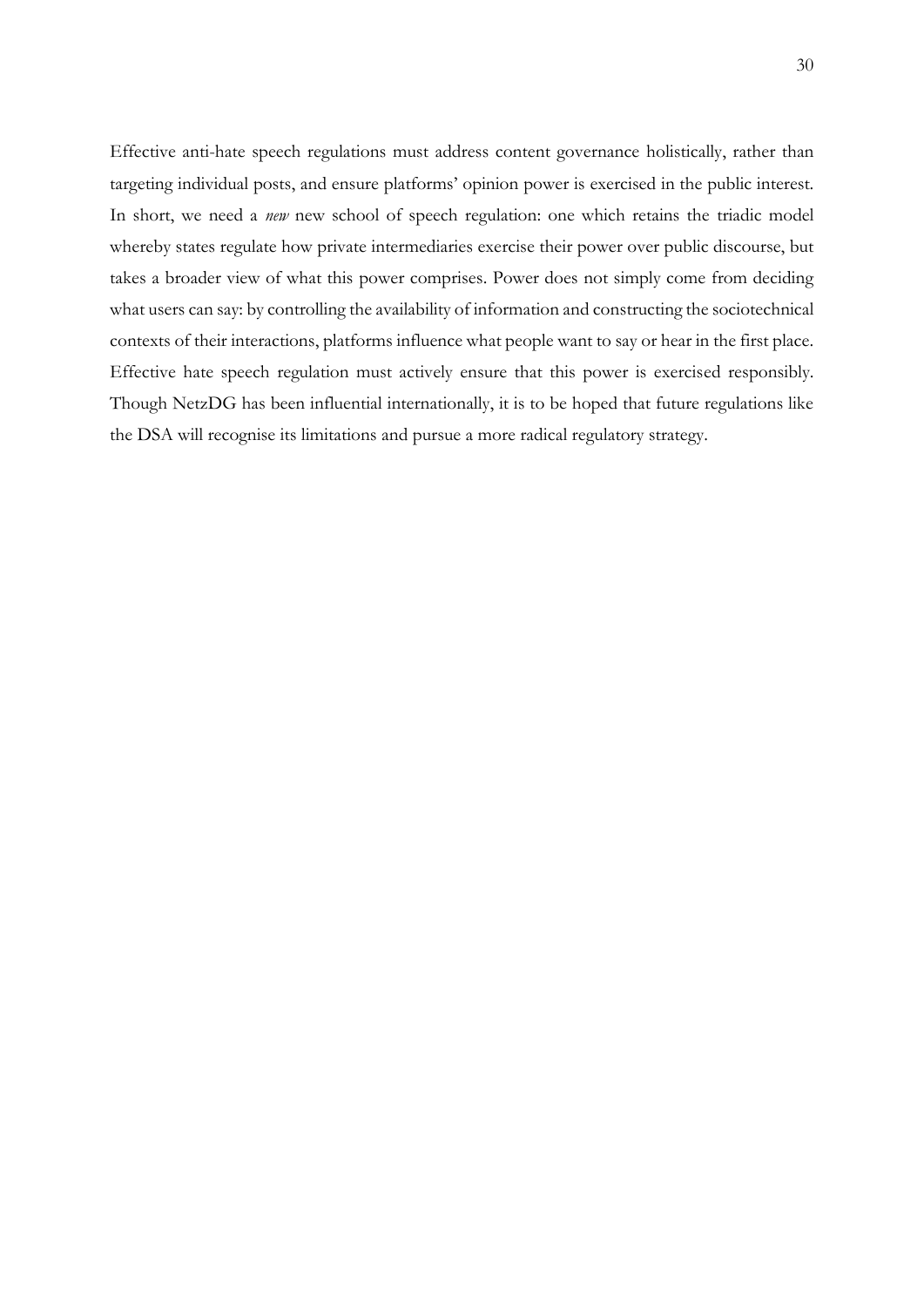## **Bibliography**

Abé, N., Hoffmann, H. and Peteranderl, S. (2021, February 14). "Es ist ein organisierter Lynchmob." *Der Spiegel*. Retrieved September 20 2021, from [https://www.spiegel.de/ausland/digitale-gewalt-gegen-politikerinnen-es-ist-ein-organisierter](https://www.spiegel.de/ausland/digitale-gewalt-gegen-politikerinnen-es-ist-ein-organisierter-online-lynchmob-a-48c5a67c-a20f-4a59-8d54-d52415fb1a4e)[online-lynchmob-a-48c5a67c-a20f-4a59-8d54-d52415fb1a4e](https://www.spiegel.de/ausland/digitale-gewalt-gegen-politikerinnen-es-ist-ein-organisierter-online-lynchmob-a-48c5a67c-a20f-4a59-8d54-d52415fb1a4e)

Ananny, M. (2019). *Probably Speech, Maybe Free: Toward a Probabilistic Understanding of Online Expression and Platform Governance*. Knight First Amendment Institute. Retrieved May 10 2021, from [https://knightcolumbia.org/content/probably-speech-maybe-free-toward-a-probabilistic](https://knightcolumbia.org/content/probably-speech-maybe-free-toward-a-probabilistic-understanding-of-online-expression-and-platform-governance)[understanding-of-online-expression-and-platform-governance](https://knightcolumbia.org/content/probably-speech-maybe-free-toward-a-probabilistic-understanding-of-online-expression-and-platform-governance)

Ananny, M. and Crawford, K. (2018). Seeing without knowing: Limitations of the transparency ideal and its application to algorithmic accountability. *new media*  $c^*$  *society*, 20(3), 973-89. <https://doi.org/10.1177/1461444816676645>

Balkin, J.M. (2014). Old-School/New-School Speech Regulation. *Harvard Law Review, 127*(2296), 2329-41.

Balkin, J.M. (2016). Information Fiduciaries and the First Amendment. *UC Davis Law Review, 49*(4), 1183-234.

Balkin, J.M. (2018a). Free Speech in the Algorithmic Society: Big Data, Private Governance, and New School Speech Regulation. *UC Davis Law Review, 51*, 1149-210.

Balkin, J.M. (2018b). Free Speech is a Triangle. *Columbia Law Review*, *118*(7), 2011-2056.

Balkin, J.M. (2018c). *Fixing Social Media's Grand Bargain* (Aegis Series Paper No. 1814). Hoover Institution. Retrieved May 10 2021, from [https://www.hoover.org/sites/default/files/research/docs/balkin\\_webreadypdf.pdf](https://www.hoover.org/sites/default/files/research/docs/balkin_webreadypdf.pdf) 

Balkin, J.M. (2020). *How to Regulate (and Not Regulate) Social Media.* Knight First Amendment Institute. Retrieved May 10 2021, from [https://knightcolumbia.org/content/how-to-regulate-and](https://knightcolumbia.org/content/how-to-regulate-and-not-regulate-social-media)[not-regulate-social-media](https://knightcolumbia.org/content/how-to-regulate-and-not-regulate-social-media)

Barak, A. (2005). Sexual harassment on the Internet. *Social Science Computer Review*, *23*(1), 77-92. <https://doi.org/10.1177/0894439304271540>

Barnidge, M., Kim, B., Sherrill, L.A., Luknar, Ž. and Zhang, J. (2019). Perceived exposure to and avoidance of hate speech in various communication settings. *Telematics and Informatics*, *44*. <https://doi.org/10.1016/j.tele.2019.101263>

Ben-David, A. and Matamoros-Fernández, A. (2016). Hate speech and covert discrimination on social media: Monitoring the Facebook pages of extreme-right political parties in Spain. *International Journal of Communication, 10*, 1167–1193. <https://ijoc.org/index.php/ijoc/article/view/3697>

Berger, J.M. and Perez, H. (2016). *The Islamic State's diminishing returns on Twitter: How suspensions are limiting the social networks of English-speaking ISIS supporters*. George Washington University Program on Extremism. Retrieved May 10 2021, from [https://extremism.gwu.edu/sites/g/files/zaxdzs2191/f/downloads/JMB%20Diminishing%20R](https://extremism.gwu.edu/sites/g/files/zaxdzs2191/f/downloads/JMB%20Diminishing%20Returns.pdf) [eturns.pdf](https://extremism.gwu.edu/sites/g/files/zaxdzs2191/f/downloads/JMB%20Diminishing%20Returns.pdf)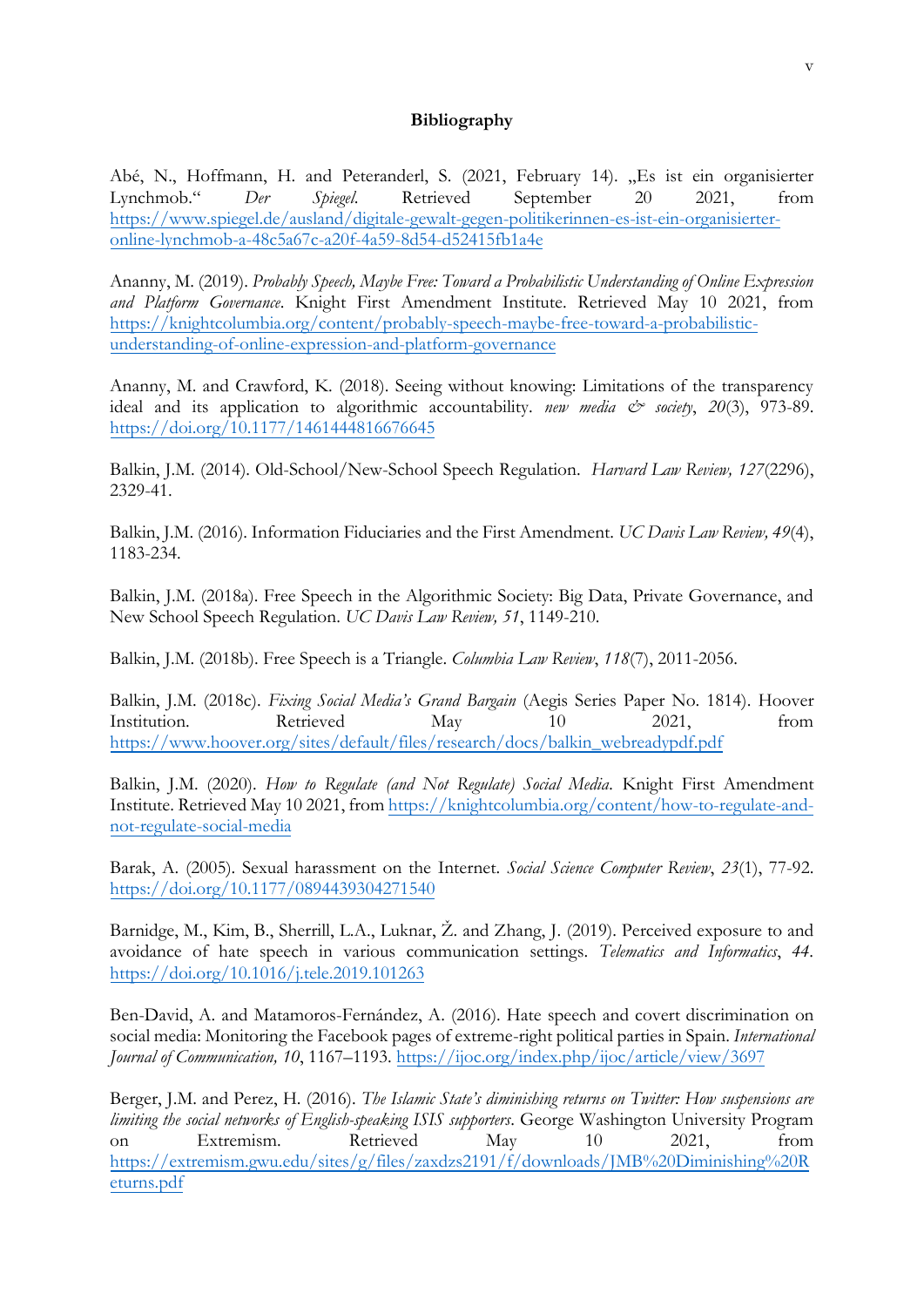Bovens, M. (2007). Analysing and Assessing Accountability: A Conceptual Framework. *European Law Journal*, *13*(4), 447-468. <https://doi.org/10.1111/j.1468-0386.2007.00378.x>

Bowers, J. and Zittrain, J. (2020). Answering Impossible Questions: Content Governance in an Age of Disinformation. *Harvard Kennedy School Misinformation Review, 1*(1). <https://doi.org/10.37016/mr-2020-005>

Bucher, B. (2020, October 30). WhatsApp, WeChat and Facebook Messenger Apps – Global useage of Messaging Apps, Penetration and Statistics. *Messenger People.* Retrieved May 10 2021, from [https://www.messengerpeople.com/global-messenger-usage](https://www.messengerpeople.com/global-messenger-usage-statistics/#:~:text=According%20to%20a%20study%20by,Germany%20(Statista%20April%202019))[statistics/#:~:text=According%20to%20a%20study%20by,Germany%20\(Statista%20April%202](https://www.messengerpeople.com/global-messenger-usage-statistics/#:~:text=According%20to%20a%20study%20by,Germany%20(Statista%20April%202019)) [019\)](https://www.messengerpeople.com/global-messenger-usage-statistics/#:~:text=According%20to%20a%20study%20by,Germany%20(Statista%20April%202019))

Bundesgerichtshof, *Urteile des III. Zivilsenats vom 29.7.2021* (III ZR 179/20 und III ZR 192/20), <https://www.bundesgerichtshof.de/SharedDocs/Pressemitteilungen/DE/2021/2021149.html>

Bundeskriminalamt (2020a). *Politisch motivierte Kriminalität im Jahr 2019.* Bundesministerium des Innen, für Bau und Heimat. Retrieved May 10 2021, from [https://www.bmi.bund.de/SharedDocs/downloads/DE/veroeffentlichungen/2020/pmk-](https://www.bmi.bund.de/SharedDocs/downloads/DE/veroeffentlichungen/2020/pmk-2019.pdf?__blob=publicationFile&v=11)2019.pdf? blob=publicationFile&v=11

Bundeskriminalamt (2020b). *Politisch motivierte Kriminalität (PMK) – rechts.* Bundesministerium des Innen, für Bau und Heimat. Retrieved May 10 2021, from [https://www.bka.de/DE/UnsereAufgaben/Deliktsbereiche/PMK/PMKrechts/PMKrechts\\_no](https://www.bka.de/DE/UnsereAufgaben/Deliktsbereiche/PMK/PMKrechts/PMKrechts_node.html) [de.html](https://www.bka.de/DE/UnsereAufgaben/Deliktsbereiche/PMK/PMKrechts/PMKrechts_node.html)

Bundesministerium für Justiz und Verbraucherschutz (2015). *Gemeinsam gegen Hassbotschaften: Ergebnispapier der Task Force 'Umgang mit rechtswidrigen Hassbotschaften im Internet' vorgeschlagene Wege zur Bekämpfung von Hassinhalten im Netz.* Retrieved May 10 2021, from [https://www.bmjv.de/SharedDocs/Downloads/DE/News/Artikel/12152015\\_TaskForceErgeb](https://www.bmjv.de/SharedDocs/Downloads/DE/News/Artikel/12152015_TaskForceErgebnispapier.html) [nispapier.html](https://www.bmjv.de/SharedDocs/Downloads/DE/News/Artikel/12152015_TaskForceErgebnispapier.html) 

Bundesministerium für Justiz und Verbraucherschutz (2020). *Bericht der Bundesregierung zur Evaluierung des Gesetzes zur Verbesserung der Rechtsdurchsetzung in sozialen Netzwerken (Netzwerkdurchsetzungsgesetz – NetzDG).* Retrieved May 10 2021, from [https://www.bmjv.de/SharedDocs/Artikel/DE/2020/090920\\_Evaluierungsbericht\\_NetzDG.ht](https://www.bmjv.de/SharedDocs/Artikel/DE/2020/090920_Evaluierungsbericht_NetzDG.html) [ml](https://www.bmjv.de/SharedDocs/Artikel/DE/2020/090920_Evaluierungsbericht_NetzDG.html) 

Bundesministerium für Justiz und Verbraucherschutz (2021). *Act to Improve Enforcement of the Law in Social Networks (Network Enforcement Act).* Retrieved May 17 2021, from [https://www.bmjv.de/DE/Themen/FokusThemen/NetzDG/NetzDG\\_EN\\_node.html](https://www.bmjv.de/DE/Themen/FokusThemen/NetzDG/NetzDG_EN_node.html) 

Bundesverfassungsgericht, *Beschluss des Ersten Senats vom 27.5.20* (1 BvR 1873/13), [http://www.bverfg.de/e/rs20200527\\_1bvr187313.html](http://www.bverfg.de/e/rs20200527_1bvr187313.html)

Bündnis 90/Die Grünen (2021, April 15). *Gesetz Gegen Hasskriminalität*. Grüne Bundestag. Retrieved May 10 2021, from [https://www.gruene-bundestag.de/themen/rechtspolitik/gesetz](https://www.gruene-bundestag.de/themen/rechtspolitik/gesetz-gegen-hasskriminalitaet-umgehend-verfassungskonform-machen)[gegen-hasskriminalitaet-umgehend-verfassungskonform-machen](https://www.gruene-bundestag.de/themen/rechtspolitik/gesetz-gegen-hasskriminalitaet-umgehend-verfassungskonform-machen)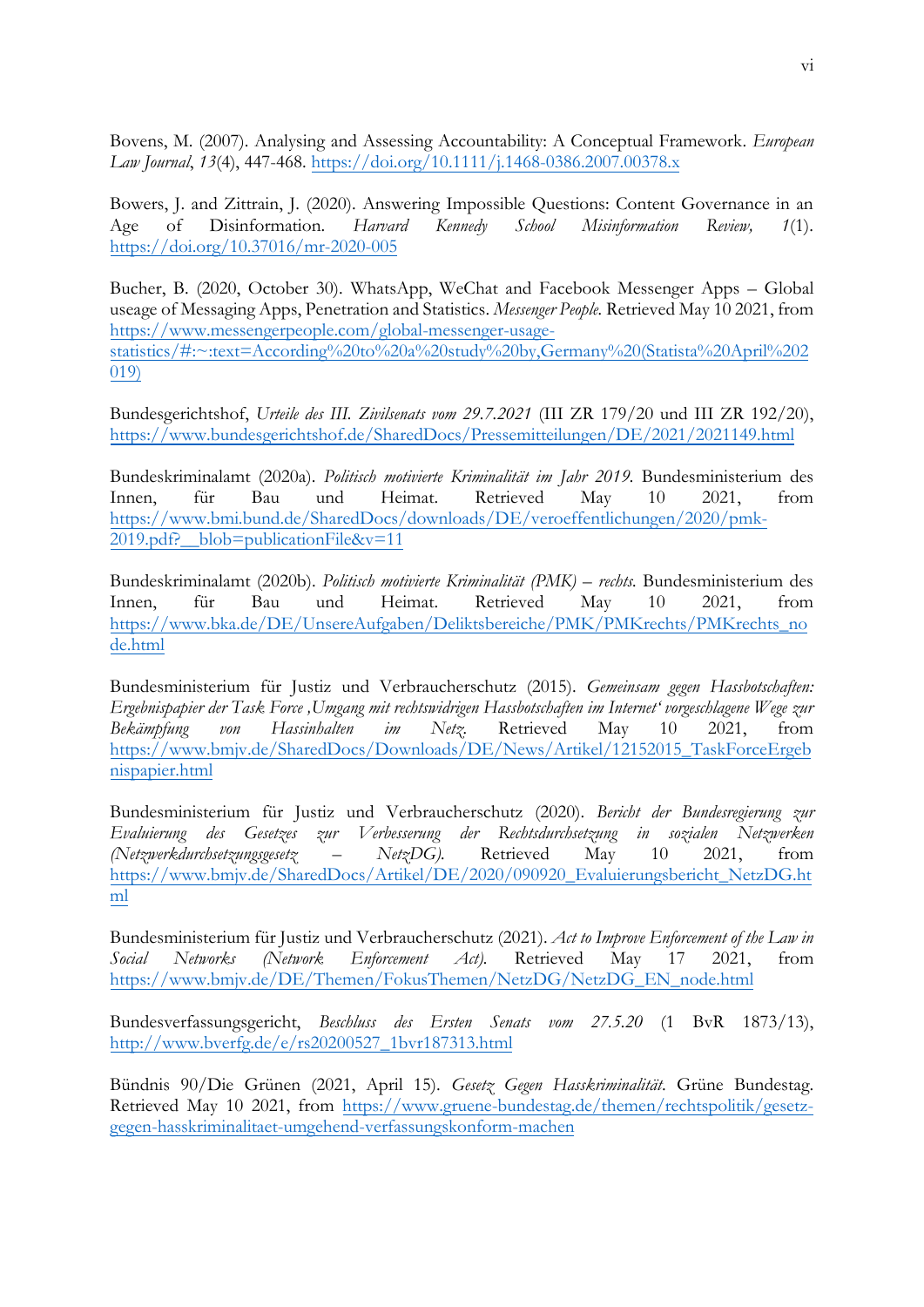Butler, A. and Parrella, A. (2021, May 5). *Tweeting with consideration*. Twitter Blog. Retrieved May 10 2021, from [https://blog.twitter.com/en\\_us/topics/product/2021/tweeting-with](https://blog.twitter.com/en_us/topics/product/2021/tweeting-with-consideration.html)[consideration.html](https://blog.twitter.com/en_us/topics/product/2021/tweeting-with-consideration.html) 

Carmi, E. (2020, December 14). The Organic Myth. *Real Life.* Retrieved May 10 2021, from <https://reallifemag.com/the-organic-myth/>

Citron, D.K. (2014). *Hate Crimes in Cyberspace*. Cambridge, Massachusetts: Harvard University Press.

Cobbe, J. (2020). Algorithmic Censorship by Social Platforms: Power and Resistance. *Philosophy & Technology.* <https://doi.org/10.1007/s13347-020-00429-0>

Cobbe, J. and Singh, J. (2019). Regulating Recommending: Motivations, Considerations, and Principles. *European Journal of Law and Technology, 10*(3). <https://ejlt.org/index.php/ejlt/article/view/686>

Connolly, K. (2020, October 6). Hundreds of rightwing extremist incidents by German security services revealed. *Guardian*. Retrieved May 10 2021, from [https://www.theguardian.com/world/2020/oct/06/report-reveals-hundreds-of-rightwing](https://www.theguardian.com/world/2020/oct/06/report-reveals-hundreds-of-rightwing-extremist-incidents-by-german-security-services)[extremist-incidents-by-german-security-services](https://www.theguardian.com/world/2020/oct/06/report-reveals-hundreds-of-rightwing-extremist-incidents-by-german-security-services)

Connolly, K. (2021, May 4). German society 'brutalised' as far-right crimes hit record levels. *Guardian*. Retrieved May 10 2021, from [https://www.theguardian.com/world/2021/may/04/rightwing-extremism-germany-stability](https://www.theguardian.com/world/2021/may/04/rightwing-extremism-germany-stability-interior-minister-says)[interior-minister-says](https://www.theguardian.com/world/2021/may/04/rightwing-extremism-germany-stability-interior-minister-says) 

Copland, S. (2020). Reddit quarantined: can changing platform affordances reduce hateful material online? *Internet Policy Review, 9*(4).<https://doi.org/10.14763/2020.4.1516>

Counter Extremism Project (2020). *NetzDG 2.0: Recommendations for the amendment of the German Network Enforcement Act (NetzDG) and Investigation into the actual blocking and removal processes of YouTube, Facebook and Instagram.* Counter Extremism Project. Retrieved May 10 2021, from [https://www.counterextremism.com/sites/default/files/CEP%20NetzDG%202.0%20Policy%2](https://www.counterextremism.com/sites/default/files/CEP%20NetzDG%202.0%20Policy%20Paper%20April%202020%20ENG.pdf) [0Paper%20April%202020%20ENG.pdf](https://www.counterextremism.com/sites/default/files/CEP%20NetzDG%202.0%20Policy%20Paper%20April%202020%20ENG.pdf) 

Crawford, K. and Gillespie, T. (2016). What is a flag for? Social media reporting tools and the vocabulary of complaint. *new media & society*, *18*(3), 410-428. <https://doi.org/10.1177/1461444814543163>

Daniels, J. (2018). The algorithmic rise of the 'alt-right'. *Contexts*, *17*(1), 60-65. <https://doi.org/10.1177/1536504218766547>

Das Nettz (n.d.). *Initiativen gegen Hass im Netz – Wer engagiert sich wie?* Das Nettz. Retrieved December 28 2020, from<https://www.das-nettz.de/initiativen-gegen-hass-im-netz-wer-engagiert-sich-wie>

Davis, T., Livingston, S. and Hindman, M. (2019). *Suspicious Election Campaign Activity on Facebook: How a Large Network of Suspicious Accounts Promoted Alternative für Deutschland in the 2019 EU Parliamentary Elections*. Institute for Data, Democracy and Politics. Retrieved May 10 2021, from [https://smpa.gwu.edu/sites/g/files/zaxdzs2046/f/2019-07-22%20-](https://smpa.gwu.edu/sites/g/files/zaxdzs2046/f/2019-07-22%20-%20Suspicious%20Election%20Campaign%20Activity%20White%20Paper%20-%20Print%20Version%20-%20IDDP.pdf) [%20Suspicious%20Election%20Campaign%20Activity%20White%20Paper%20-](https://smpa.gwu.edu/sites/g/files/zaxdzs2046/f/2019-07-22%20-%20Suspicious%20Election%20Campaign%20Activity%20White%20Paper%20-%20Print%20Version%20-%20IDDP.pdf) [%20Print%20Version%20-%20IDDP.pdf](https://smpa.gwu.edu/sites/g/files/zaxdzs2046/f/2019-07-22%20-%20Suspicious%20Election%20Campaign%20Activity%20White%20Paper%20-%20Print%20Version%20-%20IDDP.pdf)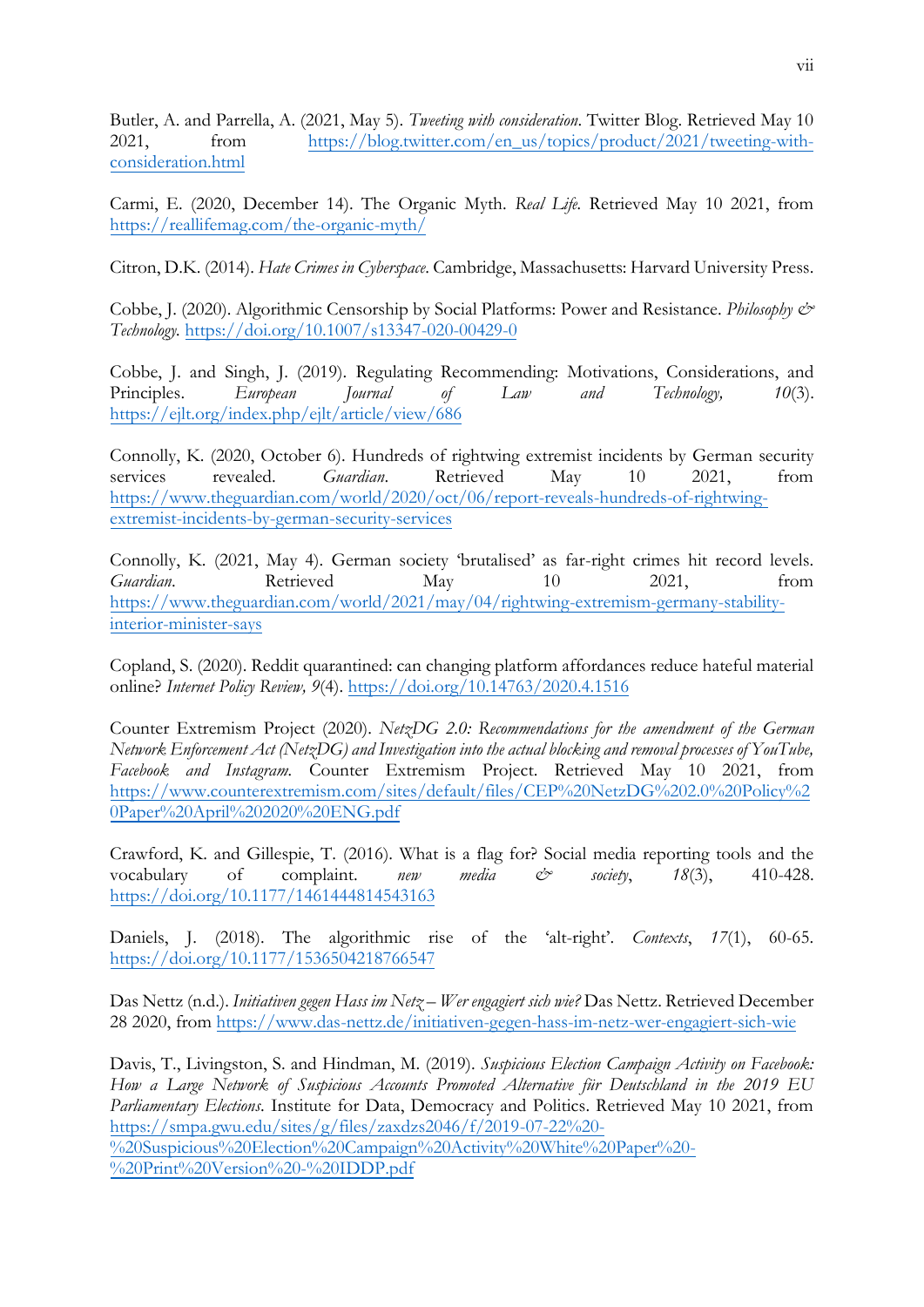Degenhart, C. (2015). *Staatsrecht I: Staatsorganisationsrecht* (31st ed.). Heidelberg: C.F. Müller.

Delcker, J. (2020, February 24). Germany's balancing act: Fighting online hate while protecting free speech. *Politico*. Retrieved May 10 2021, from [https://www.politico.eu/article/germany-hate](https://www.politico.eu/article/germany-hate-speech-internet-netzdg-controversial-legislation/)[speech-internet-netzdg-controversial-legislation/](https://www.politico.eu/article/germany-hate-speech-internet-netzdg-controversial-legislation/) 

douek, e. (2021). Governing Online Speech: From 'Posts-As-Trumps' to Proportionality and Probability. *Columbia Law Review, 121*(3), 759-833. [https://www.columbialawreview.org/content/governing-online-speech-from-posts-as-trumps](https://www.columbialawreview.org/content/governing-online-speech-from-posts-as-trumps-to-proportionality-and-probability/)[to-proportionality-and-probability/](https://www.columbialawreview.org/content/governing-online-speech-from-posts-as-trumps-to-proportionality-and-probability/)

Duarte, N., Llanso, E. and Loup, A. (2017). *Mixed Messages? The Limits of Automated Social Media Content Analysis.* Center for Democracy and Technology. Retrieved September 24 2021, from <https://cdt.org/wp-content/uploads/2017/11/Mixed-Messages-Paper.pdf>

Duguay, S., Burgess, J. and Suzor, N. (2020). Queer women's experiences of patchwork platform governance on Tinder, Instagram, and Vine. *Convergence*, *26*(2), 237-252. <https://doi.org/10.1177/1354856518781530>

Echikson, W. and Knodt, O. (2018). *Germany's NetzDG: A key test for combatting online hate* (CEPS Research Report No. 2018/09). CEPS. Retrieved May 10 2021, from [http://aei.pitt.edu/95110/1/RR\\_No2018-09\\_Germany's\\_NetzDG.pdf](http://aei.pitt.edu/95110/1/RR_No2018-09_Germany)

Eckert, S. (2018). Fighting for recognition: Online abuse of women bloggers in Germany, Switzerland, the United Kingdom, and the United States. *new media & society, 20*(4), 1282-1302. <https://doi.org/10.1177/1461444816688457>

Eifert, M. (2018). Das Netzwerkdurchsetzungsgesetz und Plattformregulierung. In Eifert, M. and Gostomzyk, T. (Eds.), *Netzwerkrecht: Die Zukunft des NetzDG und seine Folgen für die Netzwerkkommunikation* (1st ed., pp.9-44). Baden-Baden: Nomos.

Eifert, M. (2020). *Evaluation des NetzDG im Auftrag des BMJV.* Bundesministerium für Justiz und Verbraucherschutz. Retrieved May 10 2021, from [https://www.bmjv.de/SharedDocs/Downloads/DE/News/PM/090920\\_Juristisches\\_Gutachte](https://www.bmjv.de/SharedDocs/Downloads/DE/News/PM/090920_Juristisches_Gutachten_Netz.pdf?__blob=publicationFile&v=3) [n\\_Netz.pdf?\\_\\_blob=publicationFile&v=3](https://www.bmjv.de/SharedDocs/Downloads/DE/News/PM/090920_Juristisches_Gutachten_Netz.pdf?__blob=publicationFile&v=3)

Facebook (2021a, January 27). *Facebook Reports Fourth Quarter and Full Year 2020 Results* [Press release]. Retrieved May 10 2021, from [https://investor.fb.com/investor-news/press-release](https://investor.fb.com/investor-news/press-release-details/2021/Facebook-Reports-Fourth-Quarter-and-Full-Year-2020-Results/default.aspx)[details/2021/Facebook-Reports-Fourth-Quarter-and-Full-Year-2020-Results/default.aspx](https://investor.fb.com/investor-news/press-release-details/2021/Facebook-Reports-Fourth-Quarter-and-Full-Year-2020-Results/default.aspx) 

Facebook (2021b, February). *Community Standards Enforcement Report (Q3 2020).* Facebook. Retrieved May 10 2021, from<https://transparency.facebook.com/community-standards-enforcement>

Fielitz, M., Schwarz, K. and Hitziger, J. (2020). *Hate Not Found?! Deplatforming the Far Right and Its Consequences.* Institut für Demokratie und Zivilgesellschaft, Antonio Amadeu Stiftung. Retrieved May 10 2021, from [https://www.idz](https://www.idz-jena.de/fileadmin/user_upload/Hate_not_found/IDZ_Research_Report_Hate_not_Found.pdf)[jena.de/fileadmin//user\\_upload/Hate\\_not\\_found/IDZ\\_Research\\_Report\\_Hate\\_not\\_Found.pd](https://www.idz-jena.de/fileadmin/user_upload/Hate_not_found/IDZ_Research_Report_Hate_not_Found.pdf) [f](https://www.idz-jena.de/fileadmin/user_upload/Hate_not_found/IDZ_Research_Report_Hate_not_Found.pdf)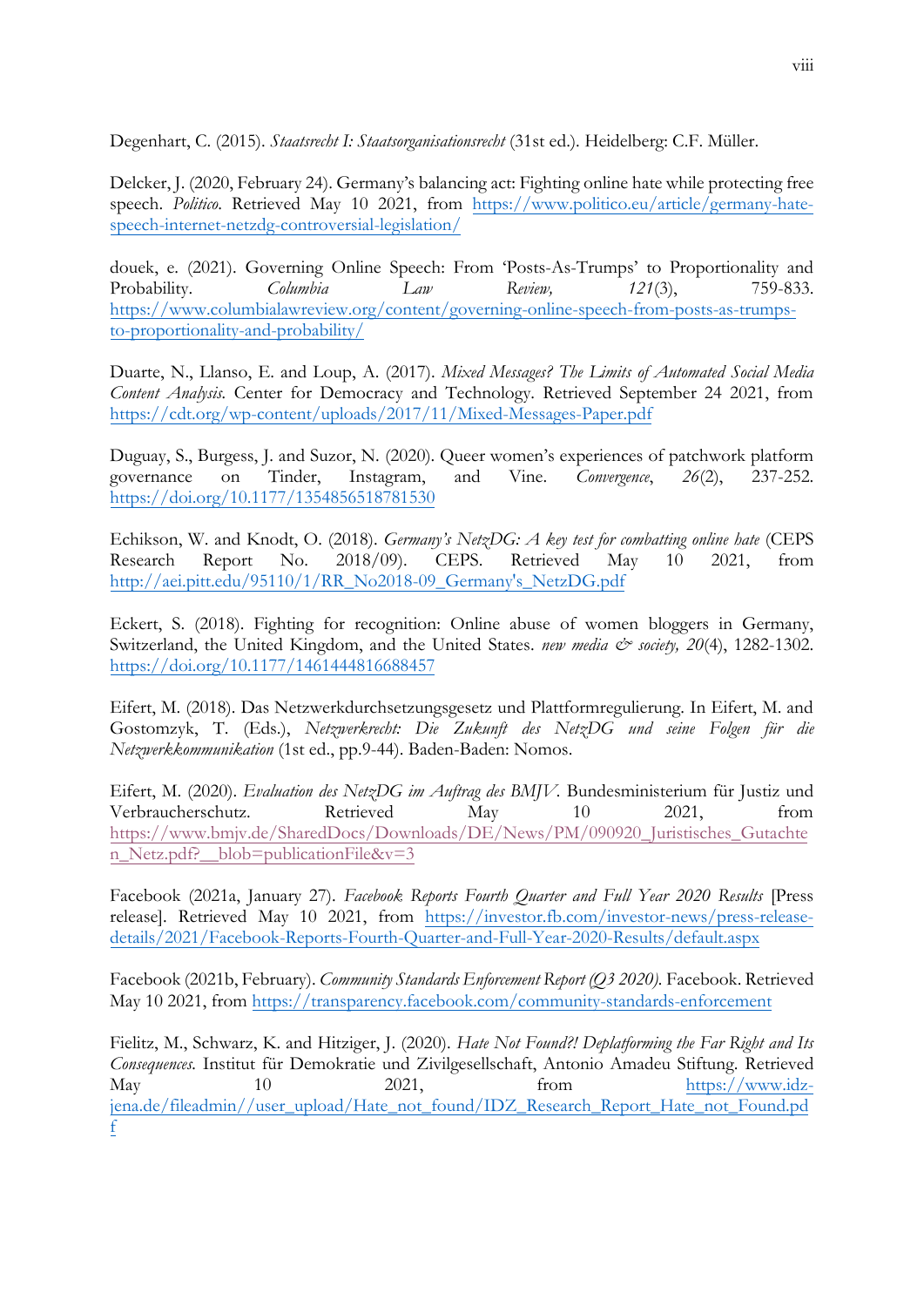Gagliardone, I. (2019). Defining Online Hate and Its 'Public Lives': What is the Place for 'Extreme Speech'? *International Journal of Communication*, *13*, 3068-86. <https://ijoc.org/index.php/ijoc/article/view/9103>

Gerstenfeld, P.B. (2018). *Hate Crimes: Causes, Controls, and Controversies* (4<sup>th</sup> ed.). London: Sage.

Gesche, D., Klaßen, A, Quent, M. and Richter, C. (2019). *#Hass Im Netz: Der Schleichende Angriff Auf Unsere Demokratie – Eine Bundesweite Repräsentative Untersuchung.* Institut für Demokratie und Zivilgesellschaft. Retrieved September 23 2021, from [https://www.idz](https://www.idz-jena.de/fileadmin/user_upload/_Hass_im_Netz_-_Der_schleichende_Angriff.pdf)[jena.de/fileadmin/user\\_upload/\\_Hass\\_im\\_Netz\\_-\\_Der\\_schleichende\\_Angriff.pdf](https://www.idz-jena.de/fileadmin/user_upload/_Hass_im_Netz_-_Der_schleichende_Angriff.pdf) 

Gillespie, T. and Aufderheide, P. (2020). Expanding the debate about content moderation: Scholarly research agendas for the coming policy debates – Introduction*. Internet Policy Review*, *9*(4), 2-4.<https://doi.org/10.14763/2020.4.1512>

Goldman, E. (2021). Content Moderation Remedies. *Michigan Technology Law Review*. Advance online publication.<https://dx.doi.org/10.2139/ssrn.3810580>

Gollatz, K. and Jenner, L. (2018). *Hate Speech und Fake News – Zwei verwobene und politisierte Konzepte*. Humboldt Institut für Internet und Gesellschaft. Retrieved May 10 2021, from <https://www.hiig.de/hate-speech-fake-news-two-concepts-got-intertwined-politicised/>

Gorwa, R. (2019a). The platform governance triangle: conceptualising the informal regulation of online content. *Internet Policy Review, 8*(2),<https://doi.org/10.14763/2019.2.1407>

Gorwa, R. (2019b). What is platform governance? *Information, Communication & Society, 22*(6), 854- 871. <https://doi.org/10.1080/1369118X.2019.1573914>

Gorwa, R. (2020). Expanding the debate about content moderation: Scholarly research agendas for the coming policy debates – The Future of Regulating Content Moderation: Content Moderation Has a Regulatory Politics*. Internet Policy Review*, *9*(4), 18-19.<https://doi.org/10.14763/2020.4.1512>

Gorwa, R., Binns, R. and Katzenbach, C. (2020). Algorithmic content moderation: Technical and political challenges in the automation of platform governance. *Big Data*  $\mathcal{C}^*$  *Society, 7*(1). <https://doi.org/10.1177/2053951719897945>

Gorwa, R. and Garton Ash, T. (2020). Democratic Transparency in the Platform Society. In Persily, N. and Tucker, J.A. (Eds.), *Social Media and Democracy: The State of the Field and Prospects for Reform* (1st ed., pp.286-312). Cambridge: Cambridge University Press.

Hagey, K. and Horwitz, J. (2021, September 15). Facebook Tried to Make Its Platform a Healthier Place. It Got Angrier Instead. *Wall Street Journal*. Retrieved September 20 2021, from <https://www.wsj.com/articles/facebook-algorithm-change-zuckerberg-11631654215>

Hao, K. (2021, March 11). How Facebook got addicted to spreading misinformation. *MIT Technology Review*. Retrieved May 10 2021, from [https://www.technologyreview.com/2021/03/11/1020600/facebook-responsible-ai](https://www.technologyreview.com/2021/03/11/1020600/facebook-responsible-ai-misinformation/)[misinformation/](https://www.technologyreview.com/2021/03/11/1020600/facebook-responsible-ai-misinformation/)

Harbinja, E., Leiser, M.R., Barker, K., Mangan, D., Romero-Moreno, F. and Dushi, D. (2019). *BILETA Response to the UK Government Consultation 'Online Harms White Paper'*. British Irish Law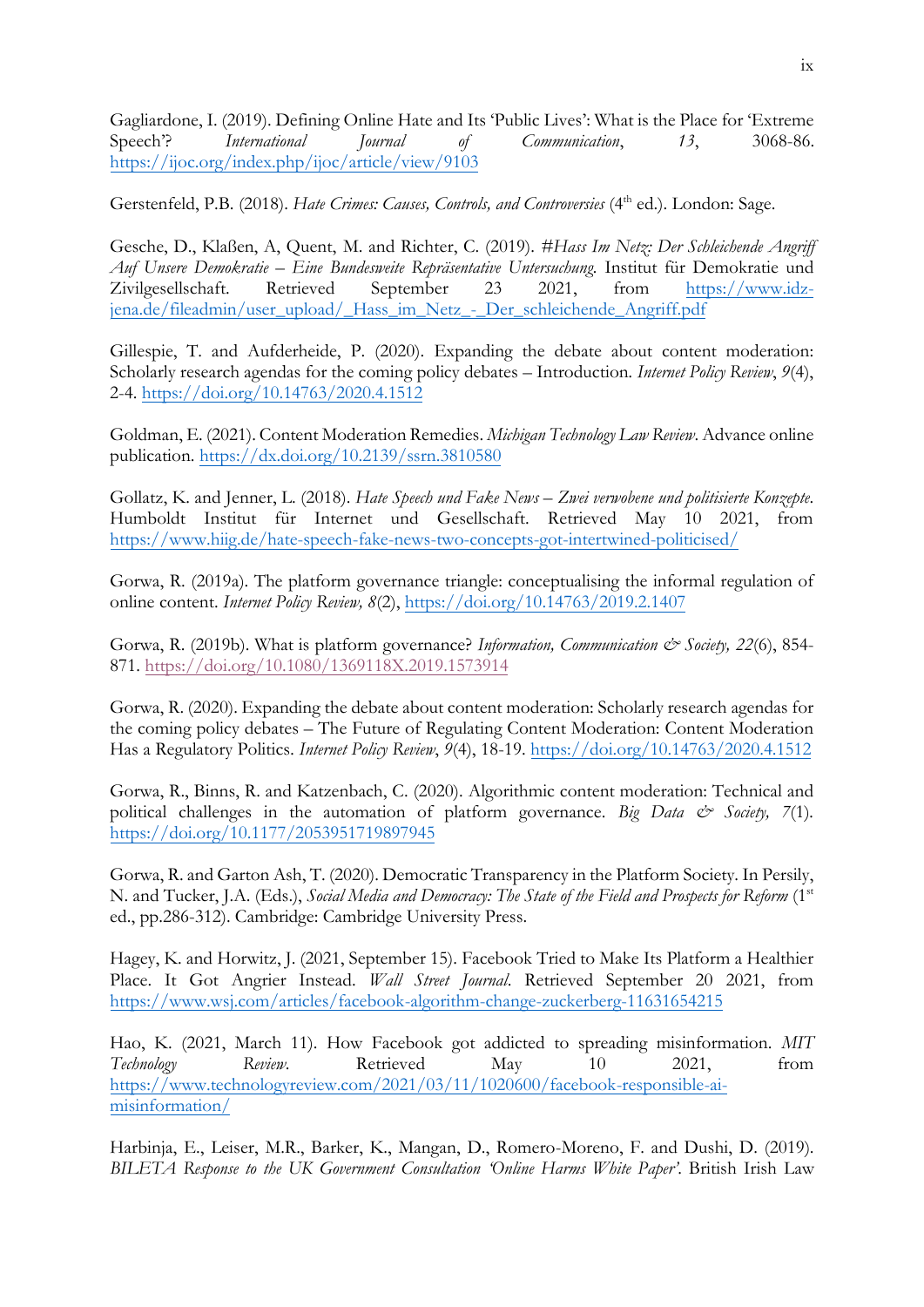Education and Technology Association. Retrieved May 10 2021, from <https://uhra.herts.ac.uk/handle/2299/21431?show=full>

Hartzog, W. and Selinger, E. (2015). Increasing the Transaction Costs of Harassment. *Boston University Law Review, 95*, 47-51.

Haufe (2021, April 1). Bundespräsident unterzeichnet Gesetz zur Bekämpfung von Hass und Rechtsextremismus. *Haufe Online Redaktion*. Retrieved May 10 2021, from [https://www.haufe.de/recht/weitere-rechtsgebiete/strafrecht-oeffentl-recht/gesetzespaket-zur](https://www.haufe.de/recht/weitere-rechtsgebiete/strafrecht-oeffentl-recht/gesetzespaket-zur-bekaempfung-der-hasskriminalitaet-im-internet_204_510192.html)[bekaempfung-der-hasskriminalitaet-im-internet\\_204\\_510192.html](https://www.haufe.de/recht/weitere-rechtsgebiete/strafrecht-oeffentl-recht/gesetzespaket-zur-bekaempfung-der-hasskriminalitaet-im-internet_204_510192.html)

Haupt, C. (2021). Regulating Speech Online: Free Speech Values in Constitutional Frames. *Washington University Law Review*. Advance online publication. [https://papers.ssrn.com/sol3/papers.cfm?abstract\\_id=3794884](https://papers.ssrn.com/sol3/papers.cfm?abstract_id=3794884) 

He, D. (2020). Governing Hate Content Online: How the *Rechtsstaat* Shaped the Policy Discourse on the NetzDG in Germany. *International Journal of Communication, 14*, 3746-68. <https://ijoc.org/index.php/ijoc/article/view/14213/3150>

Heidrich, J. and Scheuch, B. (2017). Das Netzwerkdurchsetzungsgesetz: Anatomie eines gefährlichen Gesetzes. In: Taeger, J. (Ed.), *Recht 4.0: Innovationen aus den rechtlichen Laboren*, (1st ed., pp.305-319). Oldenburg: Oldenburger Verlag für Wirtschaft, Informatik und Recht.

Helberger, N. (2020). The Political Power of Platforms: How Current Attempts to Regulate Misinformation Amplify Opinion Power. *Digital Journalism*, *8*(6), 842-854. <https://doi.org/10.1080/21670811.2020.1773888>

Heldt, A.P. (2019a). Let's meet halfway: Sharing new responsibilities in a digital age. *Journal of Information Policy*, *9*, 336-369.<https://doi.org/10.5325/jinfopoli.9.2019.0336>

Heldt, A.P. (2019b). Reading between the lines and the numbers: an analysis of the first NetzDG reports. *Internet Policy Review*, *8*(2), 336-369.<https://doi.org/10.14763/2019.2.1398>

Heldt, A.P. (2020). Intermediärsregulierung: Quo Vadis NetzDG & Co? *UFITA, 84*, 529-542.

Hern, A. (2021, August 18). TechScape: How the UK forced global shift in child safety policies. *Guardian*. Retrieved September 6 2021, from [https://www.theguardian.com/technology/2021/aug/18/uk-governments-child-safety](https://www.theguardian.com/technology/2021/aug/18/uk-governments-child-safety-regulation-leads-to-global-policy-shifts)[regulation-leads-to-global-policy-shifts](https://www.theguardian.com/technology/2021/aug/18/uk-governments-child-safety-regulation-leads-to-global-policy-shifts)

Hiéramente, M. (2021, January 15). Groβe Koalition plant das nächste verfassungswidrige Gesetz. *Netzpolitik.* Retrieved May 10 2021, from [https://netzpolitik.org/2021/bestandsdatenauskunft](https://netzpolitik.org/2021/bestandsdatenauskunft-grosse-koalition-plant-das-naechste-verfassungswidrige-gesetz/)[grosse-koalition-plant-das-naechste-verfassungswidrige-gesetz/](https://netzpolitik.org/2021/bestandsdatenauskunft-grosse-koalition-plant-das-naechste-verfassungswidrige-gesetz/) 

Hirschl, R. (2005). The Question of Case Selection in Comparative Constitutional Law. *American Journal of Comparative Law, 53*(1), 125-155.<https://doi.org/10.1093/ajcl/53.1.125>

Horwitz, J. and Seetharaman, D. (2020, May 26). Facebook Executives Shut Down Efforts to Make the Site Less Divisive. *The Wall Street Journal*. Retrieved May 10 2021, from [https://www.wsj.com/articles/facebook-knows-it-encourages-division-top-executives-nixed](https://www.wsj.com/articles/facebook-knows-it-encourages-division-top-executives-nixed-solutions-11590507499)[solutions-11590507499](https://www.wsj.com/articles/facebook-knows-it-encourages-division-top-executives-nixed-solutions-11590507499)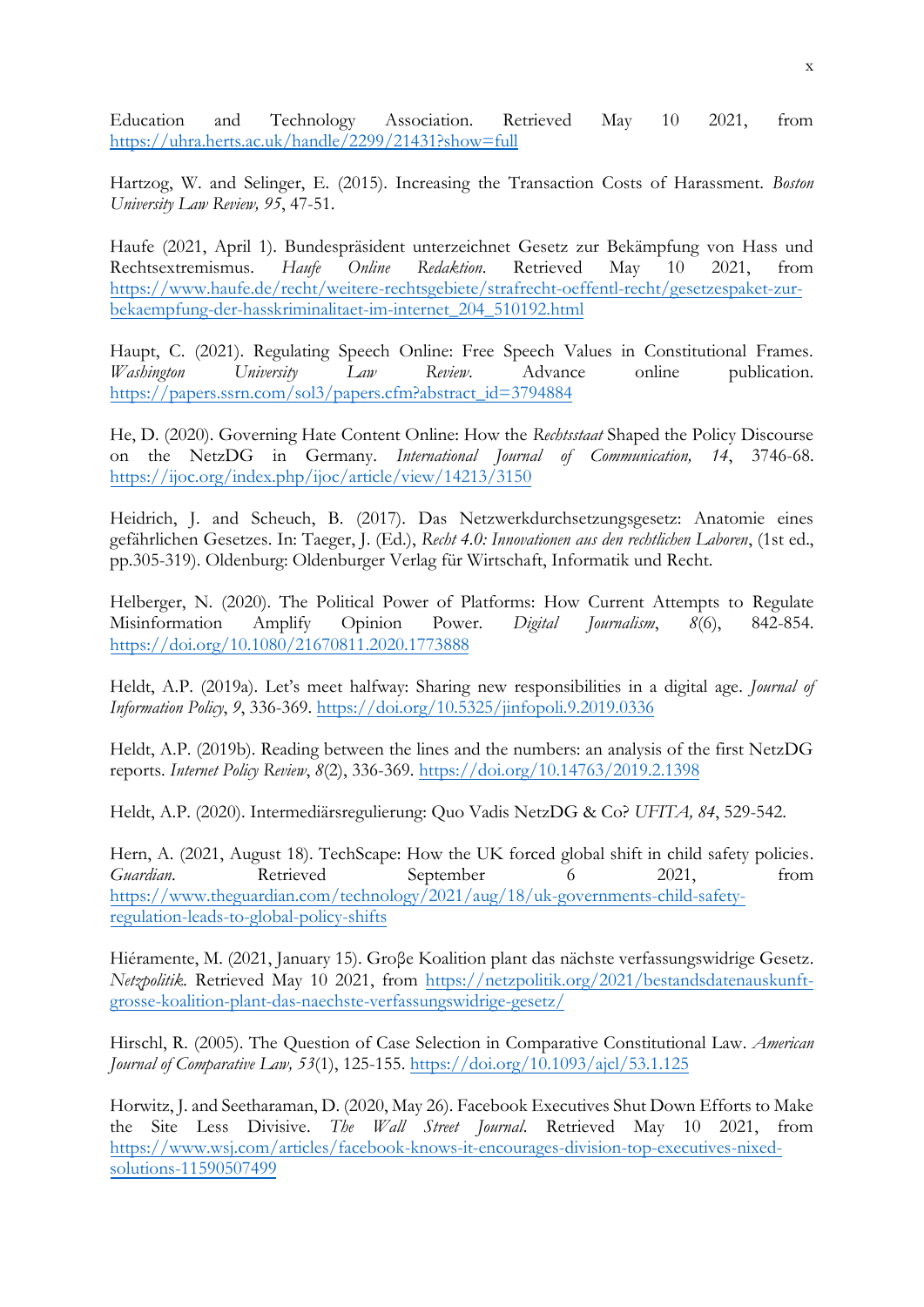Hosseinmardi, H., Ghasemian, A., Clauset, A., Rothschild, D.M., Mobius, M. and Watts, D.J. (2020). *Evaluating the scale, growth, and origins of right-wing echo chambers on YouTube*. Manuscript in preparation. Retrieved May 25 2021, from<https://arxiv.org/pdf/2011.12843.pdf>

Jacob, L. (2018, April 17). 87% of Germans Approve of Social Media Regulation Law. *Dalia Research*. Retrieved May 25 2021, from [https://daliaresearch.com/blog/blog-germans-approve-of](https://daliaresearch.com/blog/blog-germans-approve-of-social-media-regulation-law/)[social-media-regulation-law/](https://daliaresearch.com/blog/blog-germans-approve-of-social-media-regulation-law/) 

Johnson, N.F., Leahy, R., Restrepo, N.J., Velasquez, N., Zheng, M., Manrique, P., Devkota, P. and Wuchty, S. (2019). Hidden resilience and adaptive dynamics of the global online hate ecology. *Nature*, *573*(7773), 261-265.<https://doi.org/10.1038/s41586-019-1494-7>

Kaye, D. (2017). *Mandate of the Special Rapporteur on the promotion and protection of the right to freedom of opinion* and *expression* (OL DEU 1/2017). United Nations Office of the High Commissioner for Human Rights. Retrieved May 10 2021. from Human Rights. Retrieved May 10 2021, from <https://www.ohchr.org/Documents/Issues/Opinion/Legislation/OL-DEU-1-2017.pdf>

Kayser-Bril, N. (2020). *Automated moderation tool from Google rates People of Color and gays as 'toxic'*. AlgorithmWatch. Retrieved May 10 2021, from [https://algorithmwatch.org/en/story/automated](https://algorithmwatch.org/en/story/automated-moderation-perspective-bias/)[moderation-perspective-bias/](https://algorithmwatch.org/en/story/automated-moderation-perspective-bias/) 

Keller, D. (2021). *Empirical Evidence of Over-Removal by Internet Companies Under Intermediary Liability Laws: An Updated List.* Center for Internet and Society at Stanford Law School. Retrieved May 10 2021, from [https://cyberlaw.stanford.edu/blog/2021/02/empirical-evidence-over-removal](https://cyberlaw.stanford.edu/blog/2021/02/empirical-evidence-over-removal-internet-companies-under-intermediary-liability-laws)[internet-companies-under-intermediary-liability-laws](https://cyberlaw.stanford.edu/blog/2021/02/empirical-evidence-over-removal-internet-companies-under-intermediary-liability-laws) 

Keum, B.T. and Miller, M.J., 2018. Racism on the Internet: Conceptualization and recommendations for research. *Psychology of Violence*, *8*(6), 782-91. <https://doi.org/10.1037/vio0000201>

Klausa, T. (2021, September 3). NetzDG-Verstöße: Facebook zahlt fünf Millionen Euro. *Tagesspiegel Background*. Retrieved September 6 2021, from [https://background.tagesspiegel.de/digitalisierung/netzdg-verstoesse-facebook-zahlt-fuenf](https://background.tagesspiegel.de/digitalisierung/netzdg-verstoesse-facebook-zahlt-fuenf-millionen-euro)[millionen-euro](https://background.tagesspiegel.de/digitalisierung/netzdg-verstoesse-facebook-zahlt-fuenf-millionen-euro) 

Klein, A. (2012). Slipping racism into the mainstream: A theory of information laundering. *Communication Theory*, *22*(4), 427-48. <https://doi.org/10.1111/j.1468-2885.2012.01415.x>

Klonick, K. (2018). The New Governors: The People, Rules and Processes Governing Online Speech. *Harvard Law Review, 131*, 1598-670. [https://harvardlawreview.org/2018/04/the-new](https://harvardlawreview.org/2018/04/the-new-governors-the-people-rules-and-processes-governing-online-speech/)[governors-the-people-rules-and-processes-governing-online-speech/](https://harvardlawreview.org/2018/04/the-new-governors-the-people-rules-and-processes-governing-online-speech/) 

Koehler, D. (2018). Recent trends in German right-wing violence and terrorism: what are the contextual factors behind 'hive terrorism'? *Perspectives on Terrorism*, *12*(6), 72-88.

Kümpel, A.S. and Rieger, D. (2019). *Wandel der Sprach- und Debattenkultur in sozialen Online-Medien Ein Literaturüberblick zu Ursachen und Wirkungen von inziviler Kommunikation.* Konrad-AdenauerStiftung. Retrieved May 10 2021, from [https://epub.ub.uni](https://epub.ub.uni-muenchen.de/68880/1/Rieger_Wandel%20der%20Sprach-%20und%20Debattenkultur%20in%20sozialen%20Online-Medien.pdf)[muenchen.de/68880/1/Rieger\\_Wandel%20der%20Sprach-](https://epub.ub.uni-muenchen.de/68880/1/Rieger_Wandel%20der%20Sprach-%20und%20Debattenkultur%20in%20sozialen%20Online-Medien.pdf) [%20und%20Debattenkultur%20in%20sozialen%20Online-Medien.pdf](https://epub.ub.uni-muenchen.de/68880/1/Rieger_Wandel%20der%20Sprach-%20und%20Debattenkultur%20in%20sozialen%20Online-Medien.pdf)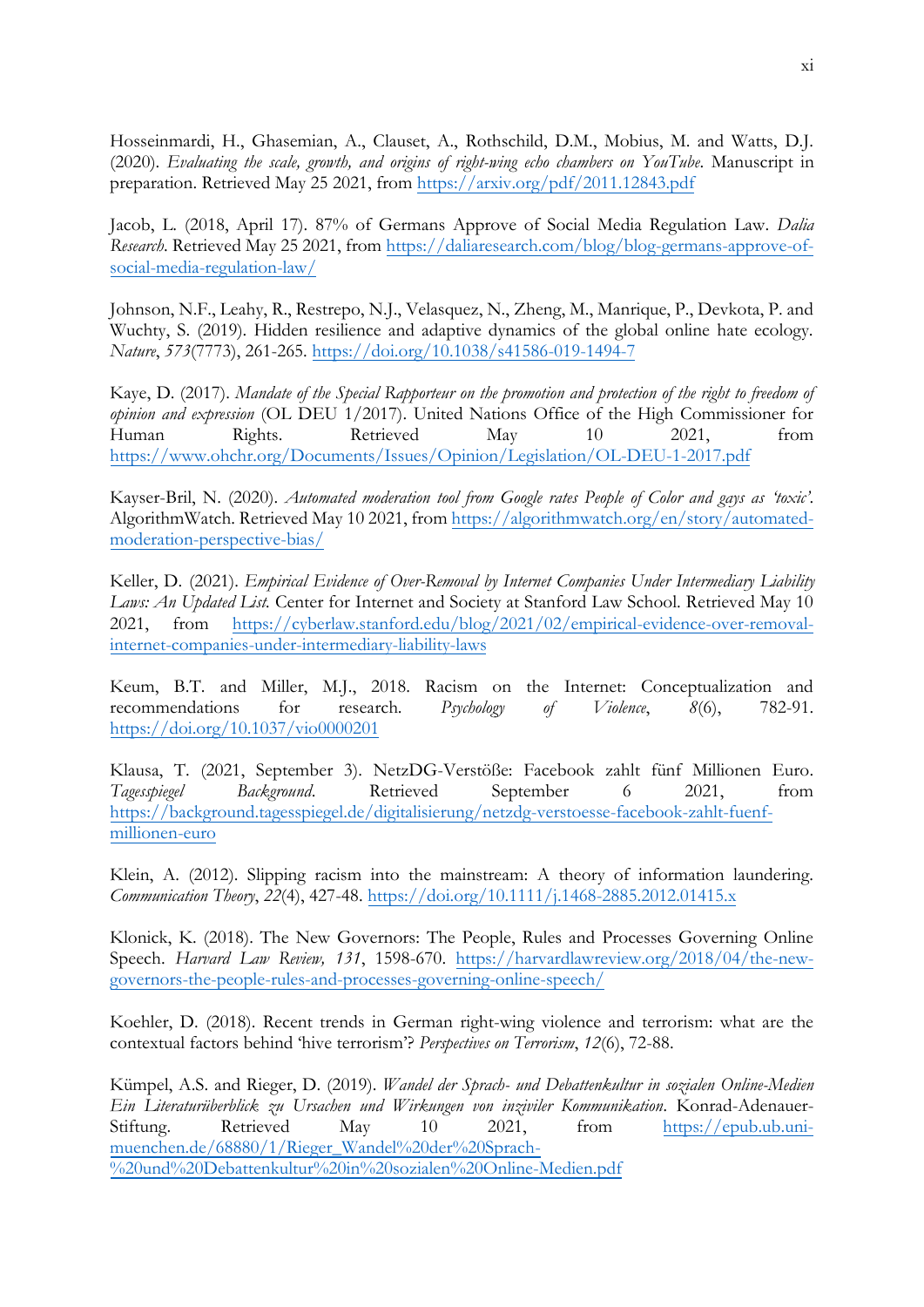Lamensch, M. (2021, April 22). When Women Are Silenced Online, Democracy Suffers. *CIGI*. Retrieved May 10 2021, from [https://www.cigionline.org/articles/when-women-are-silenced](https://www.cigionline.org/articles/when-women-are-silenced-online-democracy-suffers)[online-democracy-suffers](https://www.cigionline.org/articles/when-women-are-silenced-online-democracy-suffers)

Landesanstalt für Medien NRW (2018). *Ergebnisbericht Hassrede*. Retrieved May 10 2021, from [https://www.medienanstalt-nrw.de/zum-nachlesen/forschung/abgeschlossene-projekte/forsa](https://www.medienanstalt-nrw.de/zum-nachlesen/forschung/abgeschlossene-projekte/forsa-befragung-zur-wahrnehmung-von-hassrede.html)[befragung-zur-wahrnehmung-von-hassrede.html](https://www.medienanstalt-nrw.de/zum-nachlesen/forschung/abgeschlossene-projekte/forsa-befragung-zur-wahrnehmung-von-hassrede.html)

Leerssen, P. (2015). Cut Out by the Middle Man: The Free Speech Implications of Social Network Blocking and Banning in the EU. *Journal of Intellectual Property, Information Technology and Electronic Commerce Law, 6*(2), 99-119.<https://www.jipitec.eu/issues/jipitec-6-2-2015/4271>

Leerssen, P., (2020). The Soap Box as a Black Box: Regulating Transparency in Social Media Recommender Systems. *European Journal of Law and Technology, 11*(2). <http://ejlt.org/index.php/ejlt/article/view/786>

Lessig, L. (1999). *Code and Other Laws of Cyberspace.* New York: Basic Books.

Lewis, R. (2018). *Alternative influence: Broadcasting the reactionary right on YouTube.* Data & Society Research Institute. Retrieved May 10 2021, from [https://datasociety.net/wp](https://datasociety.net/wp-content/uploads/2018/09/DS_Alternative_Influence.pdf)[content/uploads/2018/09/DS\\_Alternative\\_Influence.pdf](https://datasociety.net/wp-content/uploads/2018/09/DS_Alternative_Influence.pdf) 

Lewis, R. (2020, January 8). *All of YouTube, Not Just the Algorithm, is a Far-Right Propaganda Machine*. *Medium*. Retrieved May 10 2021, from [https://ffwd.medium.com/all-of-youtube-not-just-the](https://ffwd.medium.com/all-of-youtube-not-just-the-algorithm-is-a-far-right-propaganda-machine-29b07b12430)[algorithm-is-a-far-right-propaganda-machine-29b07b12430](https://ffwd.medium.com/all-of-youtube-not-just-the-algorithm-is-a-far-right-propaganda-machine-29b07b12430) 

Maas, H. (2017). *Rede des Bundesministers der Justiz und für Verbraucherschutz, Heiko Maas, zum Gesetzentwurf zur Verbesserung der Rechtsdurchsetzung in sozialen Netzwerken (Netzwerkdurchsetzungsgesetz)*  vor dem Deutschen Bundestag am 30. Juni 2017 in Berlin: Bulletin 80-1. Bundesregierung. Retrieved May 10 2021, from [https://www.bundesregierung.de/breg-de/service/bulletin/rede-des](https://www.bundesregierung.de/breg-de/service/bulletin/rede-des-bundesministers-der-justiz-und-fuer-verbraucherschutz-heiko-maas--793138)[bundesministers-der-justiz-und-fuer-verbraucherschutz-heiko-maas--793138](https://www.bundesregierung.de/breg-de/service/bulletin/rede-des-bundesministers-der-justiz-und-fuer-verbraucherschutz-heiko-maas--793138) 

Mac, R. and Silverman, C. (2020, December 11). After the US Election, Key People Are Leaving Facebook and Torching the Company in Departure Notes. *Buzzfeed News*. Retrieved May 10 2021, from [https://www.buzzfeednews.com/article/ryanmac/facebook-rules-hate-speech-employees](https://www.buzzfeednews.com/article/ryanmac/facebook-rules-hate-speech-employees-leaving)[leaving](https://www.buzzfeednews.com/article/ryanmac/facebook-rules-hate-speech-employees-leaving)

Massanari, A. (2017). #Gamergate and The Fappening: How Reddit's algorithm, governance, and culture support toxic technocultures. *new media & society*, *19*(3), 329-46. <https://doi.org/10.1177/1461444815608807>

Matamoros-Fernández, A. (2017). Platformed racism: The mediation and circulation of an Australian race-based controversy on Twitter, Facebook and YouTube. *Information, Communication & Society*, *20*(6), 930-46. <https://doi.org/10.1080/1369118X.2017.1293130>

Mathew, B., Saha, P., Tharad, H., Rajgaria, S., Singhania, P., Maity, S.K., Goyal, P. and Mukherje, A. (2019). Thou Shalt Not Hate: Countering Online Hate Speech. *Proceedings of the International AAAI Conference on Web and Social Media, 13*(1), 369-380*.*  [https://ojs.aaai.org//index.php/ICWSM/article/view/3237](https://ojs.aaai.org/index.php/ICWSM/article/view/3237)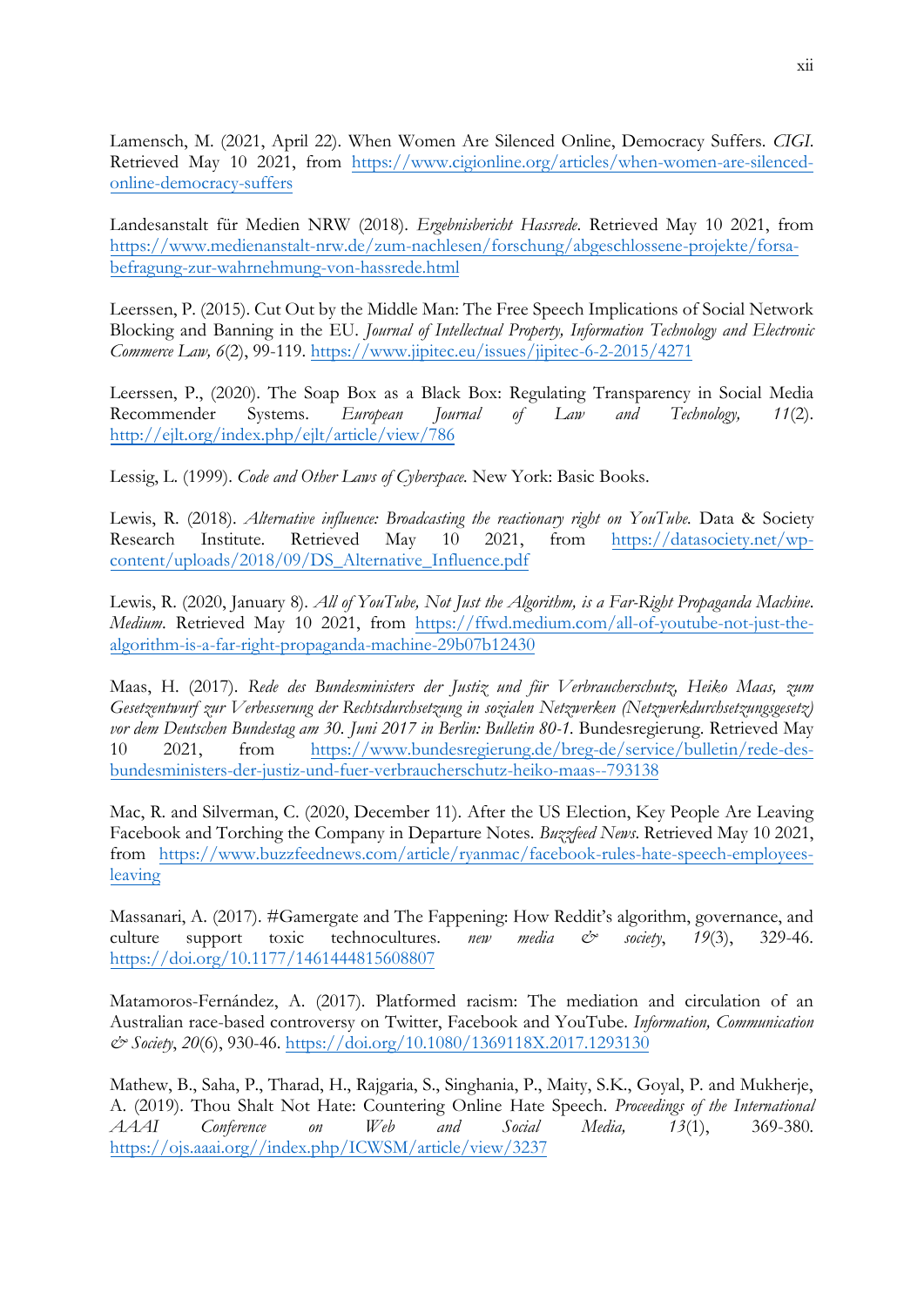Matias, J.N. (2016, December 12). *The Obligation to Experiment*. Medium. Retrieved May 10 2021, from<https://medium.com/mit-media-lab/the-obligation-to-experiment-83092256c3e9>

Mchangama, J. and Alkiviadou, N. (2020). The Digital Berlin Wall: How Germany (Accidentally) Created a Prototype for Global Online Censorship - Act Two. Justitia. Retrieved May 10 2021, from [https://justitia-int.org/wp-content/uploads/2020/09/Analyse\\_Cross-fertilizing-Online-](https://justitia-int.org/wp-content/uploads/2020/09/Analyse_Cross-fertilizing-Online-Censorship-The-Global-Impact-of-Germanys-Network-Enforcement-Act-Part-two_Final-1.pdf)[Censorship-The-Global-Impact-of-Germanys-Network-Enforcement-Act-Part-two\\_Final-1.pdf](https://justitia-int.org/wp-content/uploads/2020/09/Analyse_Cross-fertilizing-Online-Censorship-The-Global-Impact-of-Germanys-Network-Enforcement-Act-Part-two_Final-1.pdf)

Munger, K. (2017). Tweetment effects on the tweeted: Experimentally reducing racist harassment. *Political Behavior*, *39*(3), 629–649. <https://psycnet.apa.org/doi/10.1007/s11109-016-9373-5>

Munger, K. and Phillips, J. (2020). Right-Wing YouTube: A Supply and Demand Perspective. *International Journal of Press/Politics.* [https://doi.org/10.1177/1940161220964767.](https://doi.org/10.1177/1940161220964767)

Neuberger, C. (2018). Meinungsmacht im Internet aus kommunikationswissenschaftlicher Perspektive. *UFITA*, *82*(1), 53-68.

Noble, S. (2018). *Algorithms of Oppression: How Search Engines Reinforce Racism*. New York: NYU Press.

NTV (2018, 29 August). NetzDG erschwert Rechten Rekrutierung. *NTV*. Retrieved May 10 2021, from [https://www.n-tv.de/politik/NetzDG-erschwert-Rechten-Rekrutierung](https://www.n-tv.de/politik/NetzDG-erschwert-Rechten-Rekrutierung-article20597308.html)[article20597308.html](https://www.n-tv.de/politik/NetzDG-erschwert-Rechten-Rekrutierung-article20597308.html)

Oberlandesgericht Braunschweig, *Urteil vom 5. Februar 2021* (1 U 9/20), <https://openjur.de/u/2318910.html>

Oltermann, P. (2018, January 5). Tough new German law puts tech firms and free speech in spotlight. *Guardian*. Retrieved May 10 2021, from [https://www.theguardian.com/world/2018/jan/05/tough-new-german-law-puts-tech-firms](https://www.theguardian.com/world/2018/jan/05/tough-new-german-law-puts-tech-firms-and-free-speech-in-spotlight)[and-free-speech-in-spotlight](https://www.theguardian.com/world/2018/jan/05/tough-new-german-law-puts-tech-firms-and-free-speech-in-spotlight)

Papaevangelou, C. (2021). The existential stakes of platform governance. *Open Research Europe, 1*(31).<https://doi.org/10.12688/openreseurope.13358.2>

Pasquale, F. (2020). *New Laws of Robotics: Defending Human Expertise in the Age of AI.* Cambridge, Massachusetts: Harvard University Press.

Post, R. (2009). Hate Speech. In Hare, I. and Weinstein, J. (Eds.), *Extreme Speech and Democracy* (1<sup>st</sup>) ed., pp.123-38). Oxford: Oxford University Press.

Rauchfleisch, A. and Kaiser, J. (2020). The German Far-Right on YouTube: An analysis of user overlap and user comments. *Journal of Broadcasting & Electronic Media*, *64*(3), 373-96. <https://doi.org/10.1080/08838151.2020.1799690>

Reinemann, C., Niemierza, A., Fawzi, N., Riesmeyer, C. and Neumann, K. (2019). *Jugend-Media-Extremismus: Wo Jugendliche mit Extremismus in Kontakt kommen und wie sie ihn erkennen.* Wiesbaden: Springer.

Reuters (2021, July 27). Google takes legal action over Germany's expanded hate-speech law. *Reuters*. Retrieved September 6 2021, from [https://www.reuters.com/technology/google-takes](https://www.reuters.com/technology/google-takes-legal-action-over-germanys-expanded-hate-speech-law-2021-07-27/)[legal-action-over-germanys-expanded-hate-speech-law-2021-07-27/](https://www.reuters.com/technology/google-takes-legal-action-over-germanys-expanded-hate-speech-law-2021-07-27/)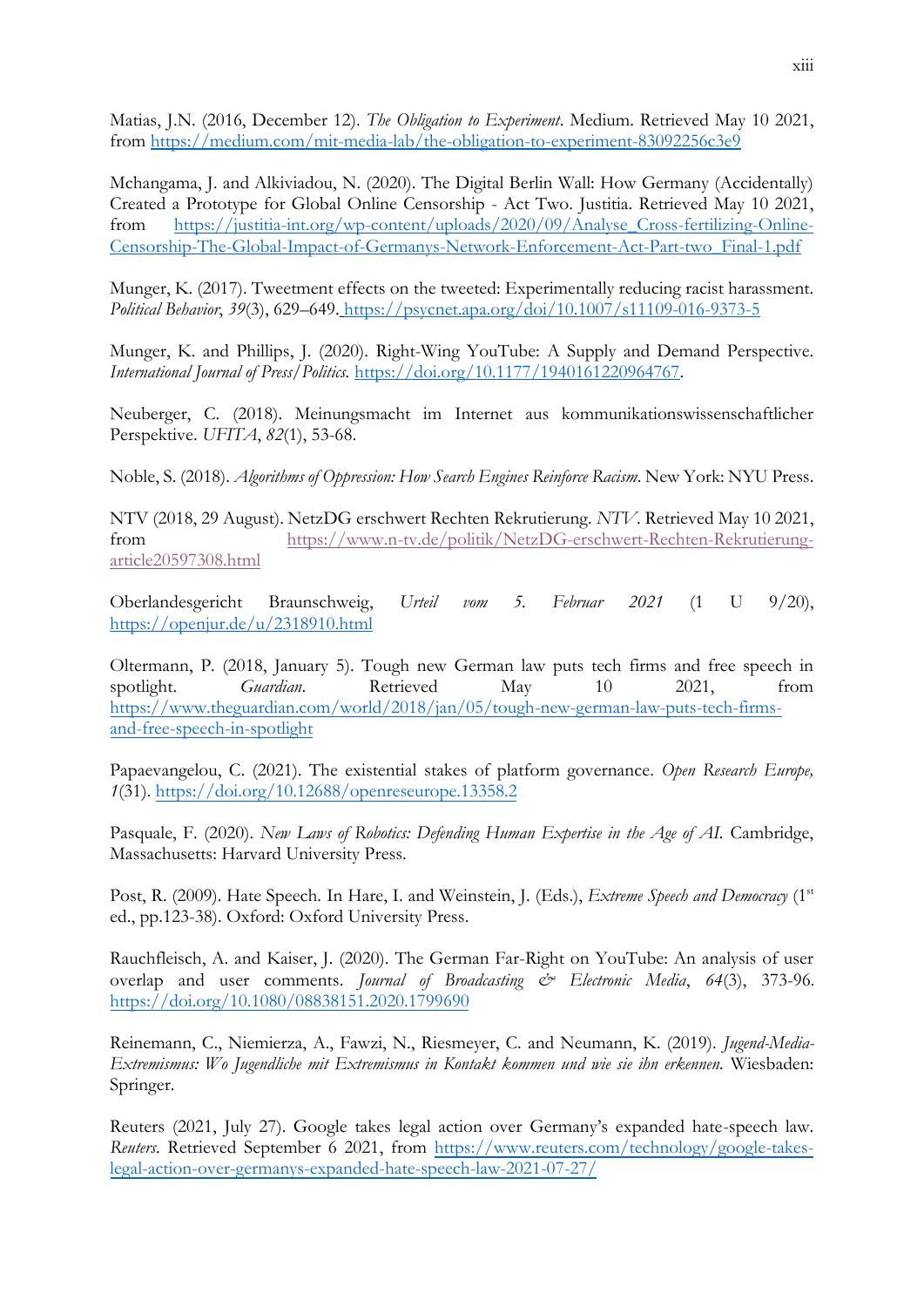Ricknell, E. (2020). Freedom of expression and alternatives for internet governance: Prospects and pitfalls. *Media and Communication*, *8*(4), 110-20.<http://dx.doi.org/10.17645/mac.v8i4.3299>

Rosen, G. (2020). *Recommendation Guidelines*. Facebook. Retrieved May 10 2021, from <https://about.fb.com/news/2020/08/recommendation-guidelines/>

Salter, M. and Mason, J. (2007). *Writing Law Dissertations: An Introduction and Guide to the Conduct of Legal Research.* London: Longman.

Schulz, W. (2018). *Regulating Intermediaries to Protect Privacy Online – the Case of the German NetzDG.* Humboldt Institut für Internet und Gesellschaft. Retrieved May 10 2021, from <https://www.hiig.de/wp-content/uploads/2018/07/SSRN-id3216572.pdf>

Sellars, A. (2016). *Defining hate speech*. Berkman Klein Center. Retrieved May 10 2021, from <https://cyber.harvard.edu/publications/2016/DefiningHateSpeech>

Siapera, E. and Viejo-Otero, P. (2021). Governing Hate: Facebook and Digital Racism. *Television and New Media, 22*(2), 112-130.<https://doi.org/10.1177%2F1527476420982232>

Siegel, A. (2020). Online Hate Speech. In Persily, N. and Tucker, J.A. (Eds.), *Social Media and Democracy: The State of the Field and Prospects for Reform* (1st ed., pp.56-88). Cambridge: Cambridge University Press.

Siegel, A. and Badaan, V. (2020). #No2Sectarianism: Experimental approaches to reducing sectarian hate speech online. *American Political Science Review*, *114*(3), 837-855. <https://doi.org/10.1017/S0003055420000283>

Siems, M. (2009). The Taxonomy of Interdisciplinary Legal Research: Finding the Way Out of the Desert. *Journal of Commonwealth Law and Legal Education, 7*(1), 5-17. <https://doi.org/10.1080/14760400903195090>

Shephard, N. (2020). *Digitale Gewalt an Frauen: Was kann das NetzDG?* Heinrich Böll Stiftung, Gunda-Werner-Institut für Feminismus und Geschlechterdemokratie. Retrieved May 10 2021, from<https://www.gwi-boell.de/de/2020/03/03/digitale-gewalt-frauen-was-kann-das-netzdg>

Soral, W., Bilewicz, M. and Winiewski, M. (2018). Exposure to hate speech increases prejudice through desensitization. *Aggressive Behavior*, *44*(2), 136-46. <https://doi.org/10.1002/ab.21737>

Stark, B. and Stegmann, D. (2020). *Are Algorithms a Threat to Democracy? The Rise of Intermediaries: A Challenge for Public Discourse.* AlgorithmWatch. Retrieved May 10 2021, from [https://algorithmwatch.org/wp-content/uploads/2020/05/Governing-Platforms](https://algorithmwatch.org/wp-content/uploads/2020/05/Governing-Platforms-communications-study-Stark-May-2020-AlgorithmWatch.pdf)[communications-study-Stark-May-2020-AlgorithmWatch.pdf](https://algorithmwatch.org/wp-content/uploads/2020/05/Governing-Platforms-communications-study-Stark-May-2020-AlgorithmWatch.pdf)

Stenner, P. and Reuter, M. (2021, July 9). Telegram soll sich an das NetzDG halten. *Netzpolitik*. Retrieved September 6 2021, from [https://netzpolitik.org/2021/bussgeldverfahren-telegram-soll](https://netzpolitik.org/2021/bussgeldverfahren-telegram-soll-sich-an-das-netzdg-halten/)[sich-an-das-netzdg-halten/](https://netzpolitik.org/2021/bussgeldverfahren-telegram-soll-sich-an-das-netzdg-halten/)

Suzor, N., Dragiewicz, M., Harris, B., Gillett, R., Burgess, J. and Van Geelen, T. (2019). Human Rights by Design: The Responsibilities of Social Media Platforms to Address Gender‐Based Violence Online. *Policy & Internet*, *11*(1), 84-103. <https://doi.org/10.1002/poi3.185>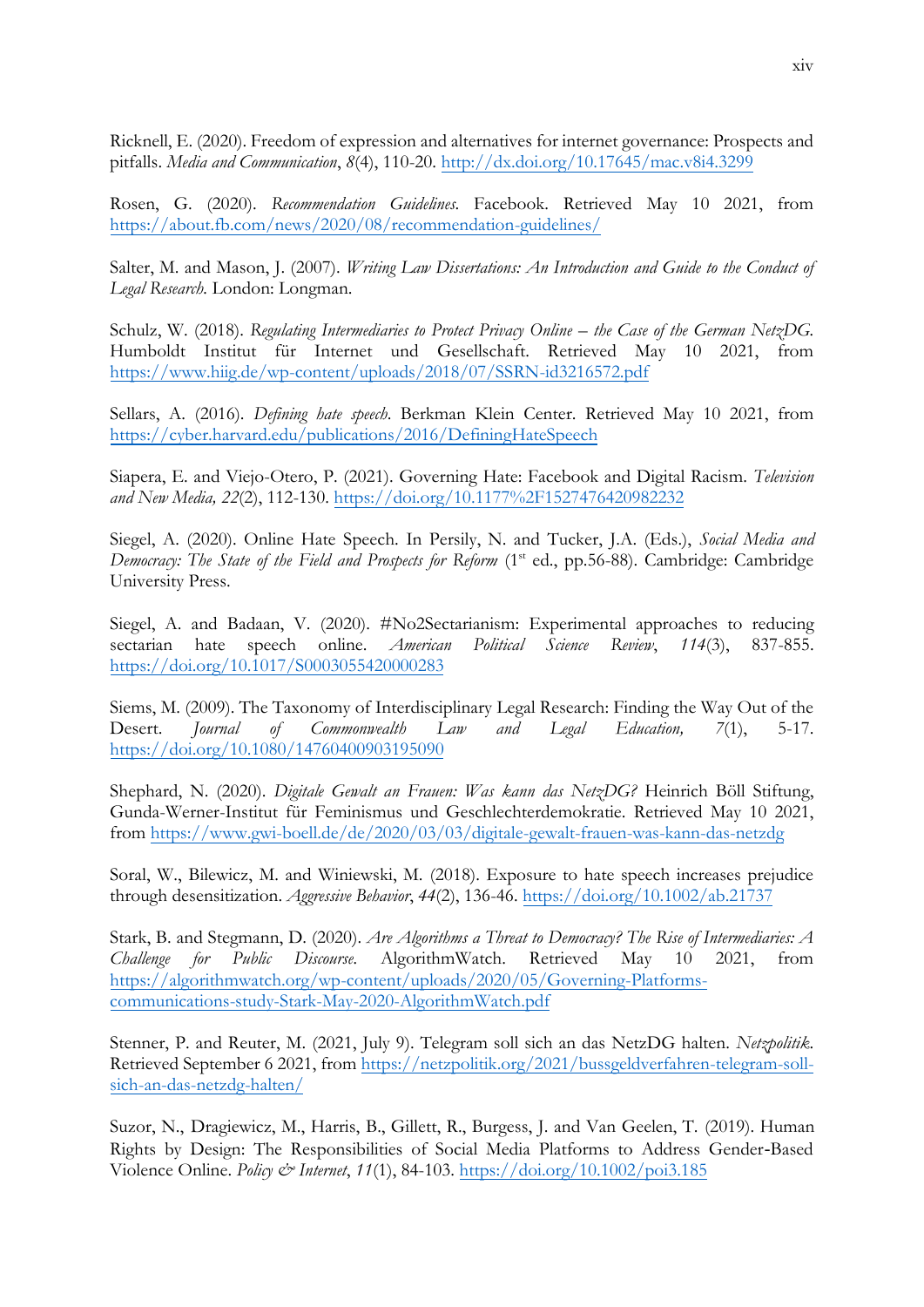Taekema, S. (2018). Theoretical and normative frameworks for legal research: Putting theory into practice. *Law and Method*.<https://doi.org/10.5553/REM/.000031>

Tworek, H.J.S. (2021). Fighting Hate with Speech Law: Media and German Visions of Democracy. *Journal of Holocaust Research, 35*(2), 106-122.<https://doi.org/10.1080/25785648.2021.1899510>

Tworek, H.J.S. and Leerssen, P. (2019). *An Analysis of Germany's NetzDG Law*. Transatlantic High Level Working Group on Content Moderation Online and Freedom of Expression. Retrieved May 10 2021, from [https://pure.uva.nl/ws/files/40293503/NetzDG\\_Tworek\\_Leerssen\\_April\\_2019.pdf](https://pure.uva.nl/ws/files/40293503/NetzDG_Tworek_Leerssen_April_2019.pdf)

Udupa, S. and Pohjonen, M. (2019). Extreme Speech and Global Digital Cultures – Introduction. *International Journal of Communication*, *13*, 3049-67. <https://ijoc.org/index.php/ijoc/article/view/9102>

Vaidhyanathan, S. (2018). *Antisocial Media: How Facebook Disconnects Us and Undermines Democracy*. Oxford: Oxford University Press.

Van Drunen, M.Z. (2020). The post-editorial control era: how EU media law matches platforms' organisational control with cooperative responsibility. *Journal of Media Law, 12*(2), 166-190. <https://doi.org/10.1080/17577632.2020.1796067>

Van Loo, R. (2020). The New Gatekeepers: Private Firms as Public Enforcers. *Virginia Law Review, 106*, 467-522. [https://www.virginialawreview.org/wp](https://www.virginialawreview.org/wp-content/uploads/2020/12/VanLoo_Book.pdf)[content/uploads/2020/12/VanLoo\\_Book.pdf](https://www.virginialawreview.org/wp-content/uploads/2020/12/VanLoo_Book.pdf)

Wagner, B., Rozgonyi, K., Sekwenz, M.T., Cobbe, J. and Singh, J. (2020). Regulating Transparency? Facebook, Twitter and the German Network Enforcement Act. *FAT\* '20: Proceedings of the 2020 Conference on Fairness, Accountability, and Transparency, Barcelona, Spain, January 27-30,* 261-271. <https://doi.org/10.1145/3351095.3372856>

Wegrich, K. and Hammerschmid, G. (2018). *Public administration characteristics and performance in EU28: Germany.* European Commission Directorate-General for Employment, Social Affairs and Inclusion. Retrieved May 10 2021, from [https://op.europa.eu/en/publication-detail/-](https://op.europa.eu/en/publication-detail/-/publication/0f22ae85-9619-11e8-8bc1-01aa75ed71a1/language-en) [/publication/0f22ae85-9619-11e8-8bc1-01aa75ed71a1/language-en](https://op.europa.eu/en/publication-detail/-/publication/0f22ae85-9619-11e8-8bc1-01aa75ed71a1/language-en)

Whittaker, J., Looney, S., Reed, A. and Votta, F. (2021). Recommender systems and the amplification of extremist content. *Internet Policy Review, 10*(2). <https://doi.org/10.14763/2021.2.1565>

Wischmeyer, T. (2020). What is illegal offline is also illegal online: The German Network Enforcement Act 2017. In Petkova, B. and Ojanen, T. (Eds.), *Fundamental Rights Protection Online*  $(1<sup>st</sup>$  ed., pp.26-56). Cheltenham: Edward Elgar Publishing.

York, J.C. (2021). *Silicon Values: The Future of Free Speech Under Surveillance Capitalism*. New York: Verso.

YouTube (2019). *The Four Rs of Responsibility, Part 2: Raising authoritative content and reducing borderline content and harmful misinformation*. YouTube Official Blog. Retrieved May 10 2021, from <https://blog.youtube/inside-youtube/the-four-rs-of-responsibility-raise-and-reduce>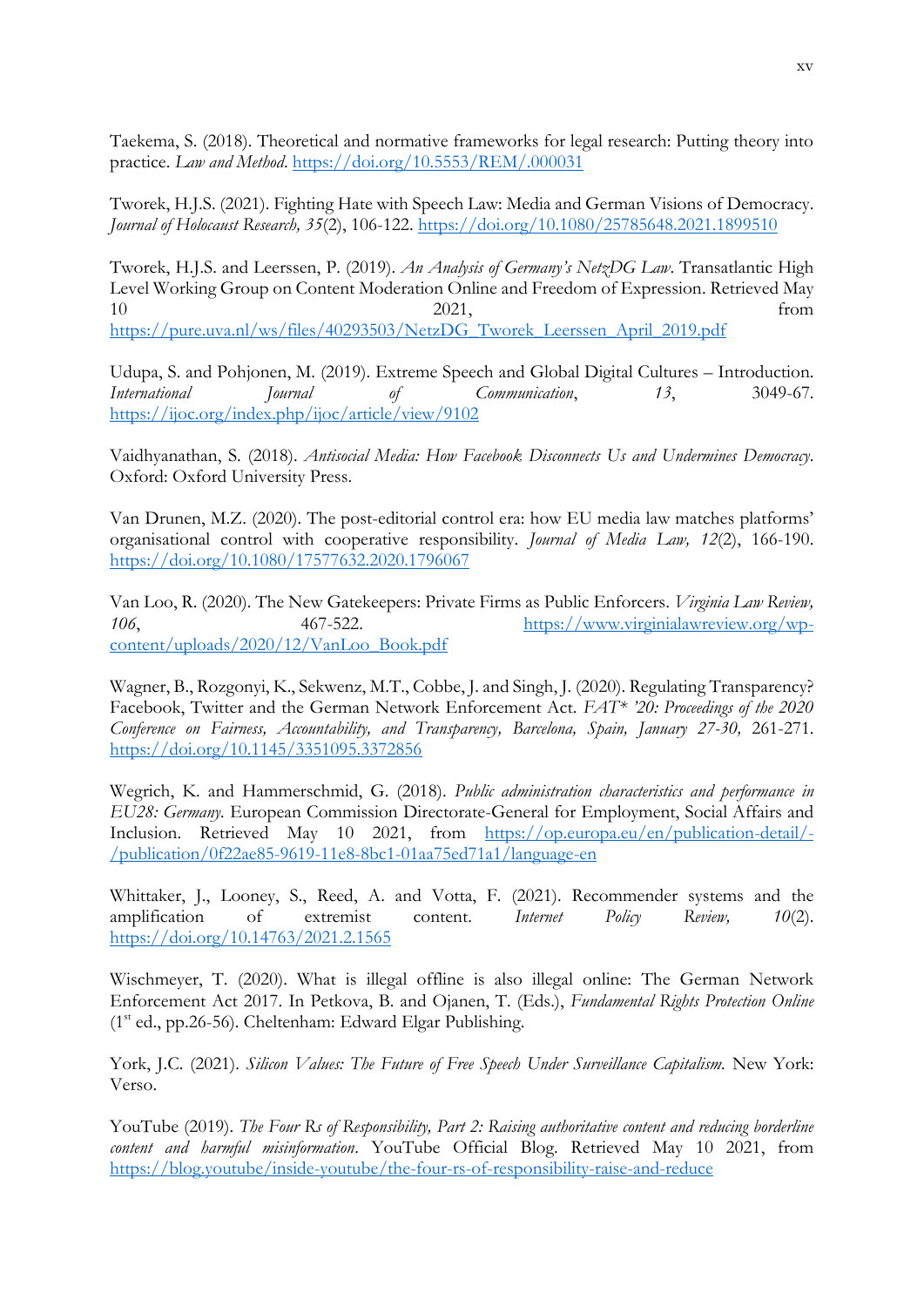YouTube (2020). *Help us keep comments respectful – new Community Guidelines comment reminders*.<br>YouTube Help. Retrieved May 10 2021, from Retrieved <https://support.google.com/youtube/thread/86685658>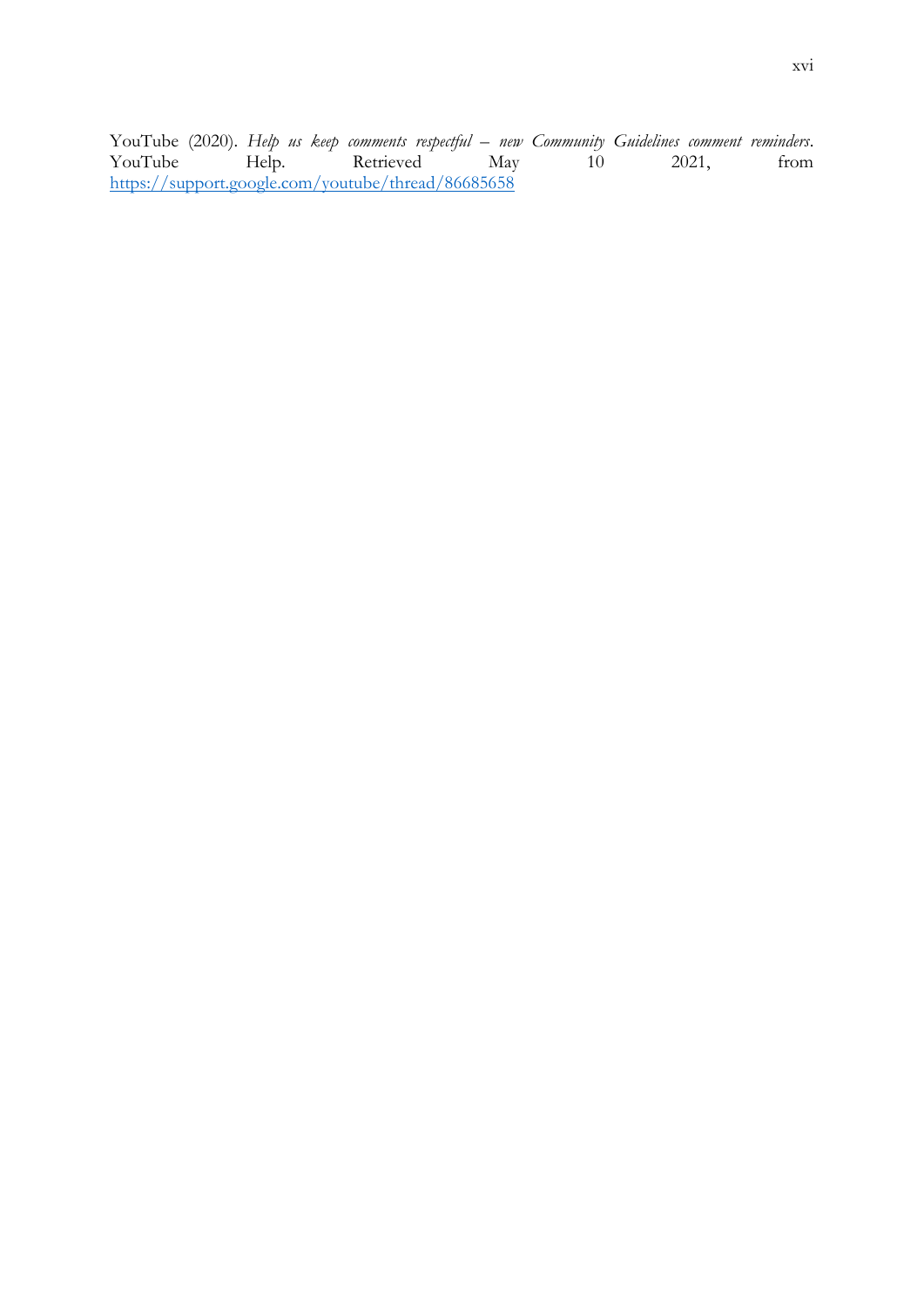| Pseudonym     | Role/s                                                                     | Interview date |
|---------------|----------------------------------------------------------------------------|----------------|
| Interviewee A | Board member of an association for feminist digital policy                 | 23 March 2021  |
|               | Responsible for gender equality and digital policy at a                    |                |
|               | political foundation                                                       |                |
| Interviewee B | Complaints officer at a Beschwerdestelle <sup>13</sup> run by a technology | 19 March 2021  |
|               | industry association <sup>14</sup>                                         |                |
| Interviewee C | Board member of an association for feminist digital policy                 | 30 March 2021  |
|               | Deputy director of a research centre for technology and                    |                |
|               | human rights                                                               |                |
|               | Formerly worked for an anti-racist NGO and for a non-                      |                |
|               | profit digital media foundation                                            |                |
| Interviewee D | Head of digital policy for an anti-racist NGO                              | 13 April 2021  |
|               | Journalist and editor focusing on racism and right-wing                    |                |
|               | extremism                                                                  |                |
| Interviewee E | Police officer                                                             | 12 March 2021  |
|               | Volunteer at an NGO which runs a Beschwerdestelle <sup>15</sup> and        |                |
|               | campaigns against (especially homophobic) online hate                      |                |
|               | speech                                                                     |                |
| Interviewee F | Independent consultant focusing on online hate speech                      | 19 March 2021  |
|               | Project leader for an anti-hate speech campaign run by an                  |                |
|               | association for diversity and equality in journalism                       |                |
| Interviewee G | Political scientist and policy researcher                                  | 25 March 2021  |
|               | Advisor to multiple EU projects focusing on extremism                      |                |
|               | and digital democracy                                                      |                |

# **Appendix I: List of Interviewees**

All interviews were conducted in English, with the exception of Interviewee E, who was interviewed in German. Quotes from Interviewee E have been translated by the author.

Interviewees A-E were identified using the list of German anti-hate speech initiatives maintained by Das Nettz (n.d.). Interviewee F was suggested by a personal contact of the author and Interviewee G was suggested by Interviewee F.

<sup>&</sup>lt;sup>13</sup> A non-governmental organisation which provides an alternative channel for internet users to submit complaints about illegal content. The *Beschwerdestelle* then follows up with platforms, server operators etc. in order to get the content removed, and in some cases with the police. There are a number of such organisations operating in Germany. <sup>14</sup> Four platforms which are subject to NetzDG are members of the association in question.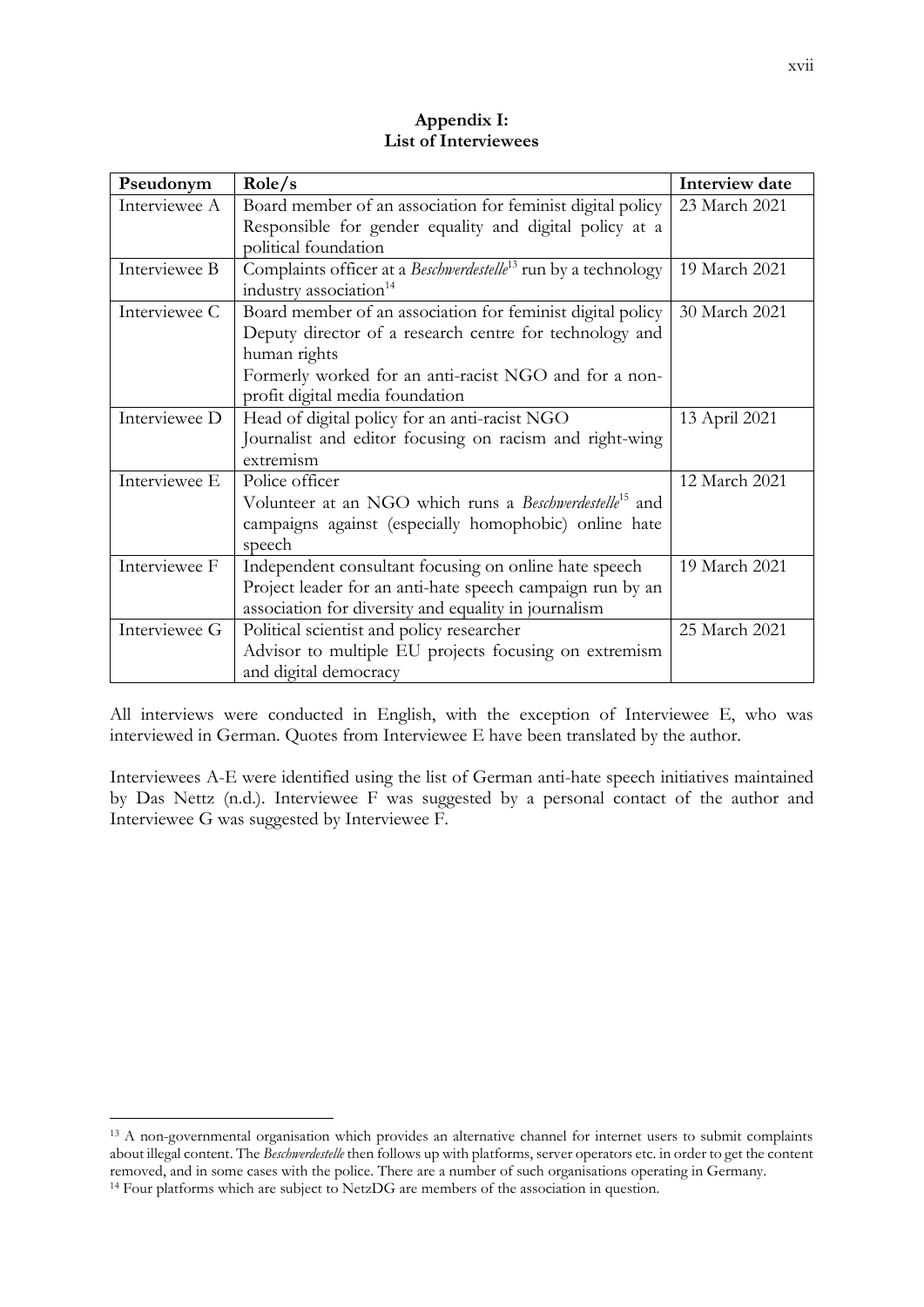## **Appendix II: Illegal Content**

## §1(3) NetzDG provides that:

'Unlawful content shall be content within the meaning of §1(1) [content disseminated on social networks] which fulfils the requirements of the offences described in §§86, 86a, 89a, 91, 100a, 111, 126, 129 to 129b, 130, 131, 140, 166, 184b, 185 to 187, 201a, 241 or 269 of the Criminal Code and is not justified.'<sup>15</sup>

As outlined in section 2(a), for the purposes of this paper, 'hate speech' is taken to describe any criminal speech act motivated by prejudice against one of the groups listed in the BKA's definition of a hate crime. Any of these offences could therefore qualify as hate speech if committed with such motivations. However, some of the specified offences (e.g. §130, §201a, §241) are more common in the social media context, and more likely to be motivated by such prejudices, than others (e.g. §89a, §100a, §269).

| <b>StGB</b> provision | Description                                                                   |
|-----------------------|-------------------------------------------------------------------------------|
| <b>§86</b>            | Dissemination of propaganda material of unconstitutional organisations (e.g.  |
|                       | banned political parties, Nazi propaganda)                                    |
| \$86a                 | Use of symbols of unconstitutional organisations (e.g. flags, uniforms,       |
|                       | slogans)                                                                      |
| \$89a                 | Preparation of serious violent offences endangering the state (e.g. by        |
|                       | instructing another person or receiving instruction in the use of firearms,   |
|                       | explosives or other weapons)                                                  |
| \$91                  | Instructions for committing a serious violent offence endangering the state   |
| \$100a                | Treasonous forgery (forgery which could deceive a foreign power such as to    |
|                       | seriously damage Germany's external security or foreign relations)            |
| \$111                 | Public incitement to commit a crime                                           |
| \$126                 | Disturbing the public peace by threatening to commit a crime (which must      |
|                       | be a serious offence such as murder or grievous bodily harm) or by            |
|                       | knowingly pretending that the commission of such a crime is imminent          |
| \$129                 | Forming a criminal organisation                                               |
| \$129a                | Forming a terrorist organisation                                              |
| \$129b                | [not an offence; specifies procedural rules relating to §§129 and 129a]       |
| \$130                 | Incitement of the masses (this includes inciting hatred against a national,   |
|                       | racial, religious or ethnic group; calls for violence against such a group;   |
|                       | insults violating human dignity; dissemination of content inciting hatred or  |
|                       | violence; denying the crimes of the Nazi regime; and glorification of Nazism) |
| \$131                 | Depictions of violence (in a manner which glorifies or downplays the          |
|                       | violence or otherwise violates human dignity)                                 |
| \$140                 | Rewarding or publicly approving certain serious offences                      |
| \$166                 | Revilement of religious faiths and religious and ideological communities (in  |
|                       | a manner which could disturb the public peace)                                |
| \$184b                | Dissemination, procurement and possession of child sexual abuse material      |
| \$185                 | Insult                                                                        |
| \$186                 | Malicious gossip                                                              |
| \$187                 | Defamation                                                                    |
| \$201a                | Violation of intimate privacy by taking photographs or other images           |

<sup>15</sup> BMJV official translation (BMJV, 2021).